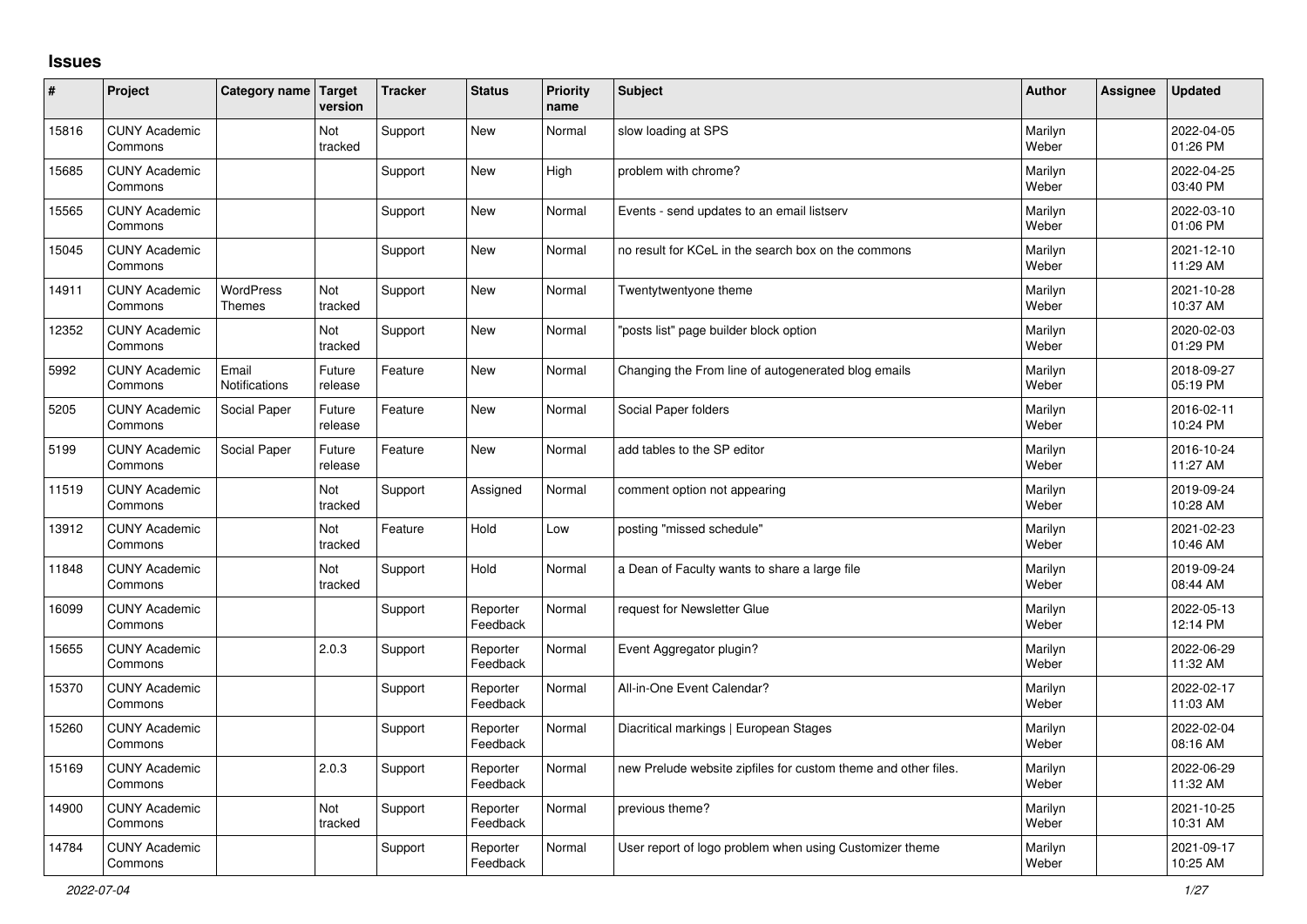| #     | Project                         | Category name                     | Target<br>version | <b>Tracker</b> | <b>Status</b>        | <b>Priority</b><br>name | <b>Subject</b>                                                                             | <b>Author</b>    | Assignee | <b>Updated</b>         |
|-------|---------------------------------|-----------------------------------|-------------------|----------------|----------------------|-------------------------|--------------------------------------------------------------------------------------------|------------------|----------|------------------------|
| 14398 | <b>CUNY Academic</b><br>Commons |                                   | Not<br>tracked    | Support        | Reporter<br>Feedback | Normal                  | Events plug-in notification problem                                                        | Marilyn<br>Weber |          | 2021-05-11<br>11:21 AM |
| 14074 | <b>CUNY Academic</b><br>Commons | <b>WordPress</b><br>(misc)        | Not<br>tracked    | Support        | Reporter<br>Feedback | Normal                  | page password protection problem                                                           | Marilyn<br>Weber |          | 2021-03-02<br>11:03 AM |
| 13975 | <b>CUNY Academic</b><br>Commons | Social Paper                      | Not<br>tracked    | Support        | Reporter<br>Feedback | Normal                  | can't approve comments on Social Paper paper                                               | Marilyn<br>Weber |          | 2021-02-12<br>09:33 AM |
| 13255 | <b>CUNY Academic</b><br>Commons |                                   | Not<br>tracked    | Support        | Reporter<br>Feedback | Normal                  | Accessibility problems                                                                     | Marilyn<br>Weber |          | 2020-09-01<br>05:48 PM |
| 13034 | <b>CUNY Academic</b><br>Commons |                                   | Not<br>tracked    | Support        | Reporter<br>Feedback | Normal                  | a site is asking people to join the Commons to get a download                              | Marilyn<br>Weber |          | 2020-07-12<br>07:23 AM |
| 12360 | <b>CUNY Academic</b><br>Commons | <b>WordPress</b><br><b>Themes</b> | Not<br>tracked    | Bug            | Reporter<br>Feedback | Normal                  | site just says "DANTE We are currently in maintenance mode, please<br>check back shortly." | Marilyn<br>Weber |          | 2020-02-04<br>12:13 PM |
| 12350 | <b>CUNY Academic</b><br>Commons | <b>Blogs</b><br>(BuddyPress)      | Not<br>tracked    | Support        | Reporter<br>Feedback | Normal                  | URL creation problem                                                                       | Marilyn<br>Weber |          | 2020-02-03<br>11:27 AM |
| 11787 | <b>CUNY Academic</b><br>Commons |                                   | Not<br>tracked    | Support        | Reporter<br>Feedback | Normal                  | automated comments notifications on ZenDesk                                                | Marilyn<br>Weber |          | 2019-08-26<br>06:18 PM |
| 11771 | <b>CUNY Academic</b><br>Commons |                                   | Not<br>tracked    | Support        | Reporter<br>Feedback | Normal                  | post displays in sections                                                                  | Marilyn<br>Weber |          | 2019-08-20<br>10:34 AM |
| 11509 | <b>CUNY Academic</b><br>Commons |                                   | Not<br>tracked    | Support        | Reporter<br>Feedback | Normal                  | deleted Page causing a Menu problem?                                                       | Marilyn<br>Weber |          | 2019-06-04<br>09:54 AM |
| 10657 | <b>CUNY Academic</b><br>Commons |                                   | Not<br>tracked    | Support        | Reporter<br>Feedback | Normal                  | child theme problems                                                                       | Marilyn<br>Weber |          | 2018-11-08<br>01:19 PM |
| 10273 | <b>CUNY Academic</b><br>Commons | Registration                      | Not<br>tracked    | Support        | Reporter<br>Feedback | Normal                  | users combining CF and campus address                                                      | Marilyn<br>Weber |          | 2019-09-18<br>10:58 AM |
| 15686 | <b>CUNY Academic</b><br>Commons | ZenDesk                           | Not<br>tracked    | Support        | Resolved             | Low                     | ZenDesk introducing "triggers"                                                             | Marilyn<br>Weber |          | 2022-03-22<br>09:37 AM |
| 15269 | <b>CUNY Academic</b><br>Commons | Redmine                           | Not<br>tracked    | Support        | Resolved             | Normal                  | Segal Theater sites                                                                        | Marilyn<br>Weber |          | 2022-02-07<br>04:11 PM |
| 15266 | <b>CUNY Academic</b><br>Commons |                                   |                   | Support        | Resolved             | Normal                  | Just an appreciation                                                                       | Marilyn<br>Weber |          | 2022-02-07<br>10:42 AM |
| 15120 | <b>CUNY Academic</b><br>Commons |                                   |                   | Support        | Resolved             | Normal                  | embed Zoom recordings in a post?                                                           | Marilyn<br>Weber |          | 2021-12-29<br>08:15 AM |
| 14973 | <b>CUNY Academic</b><br>Commons |                                   |                   | Support        | Resolved             | Normal                  | Mail Poet                                                                                  | Marilyn<br>Weber |          | 2021-12-06<br>10:20 AM |
| 14891 | <b>CUNY Academic</b><br>Commons |                                   | Not<br>tracked    | Support        | Resolved             | Normal                  | changing site template after creation?                                                     | Marilyn<br>Weber |          | 2022-04-27<br>04:58 PM |
| 14813 | <b>CUNY Academic</b><br>Commons |                                   | Not<br>tracked    | Support        | Resolved             | Normal                  | raise the file size limit                                                                  | Marilyn<br>Weber |          | 2021-09-30<br>12:02 PM |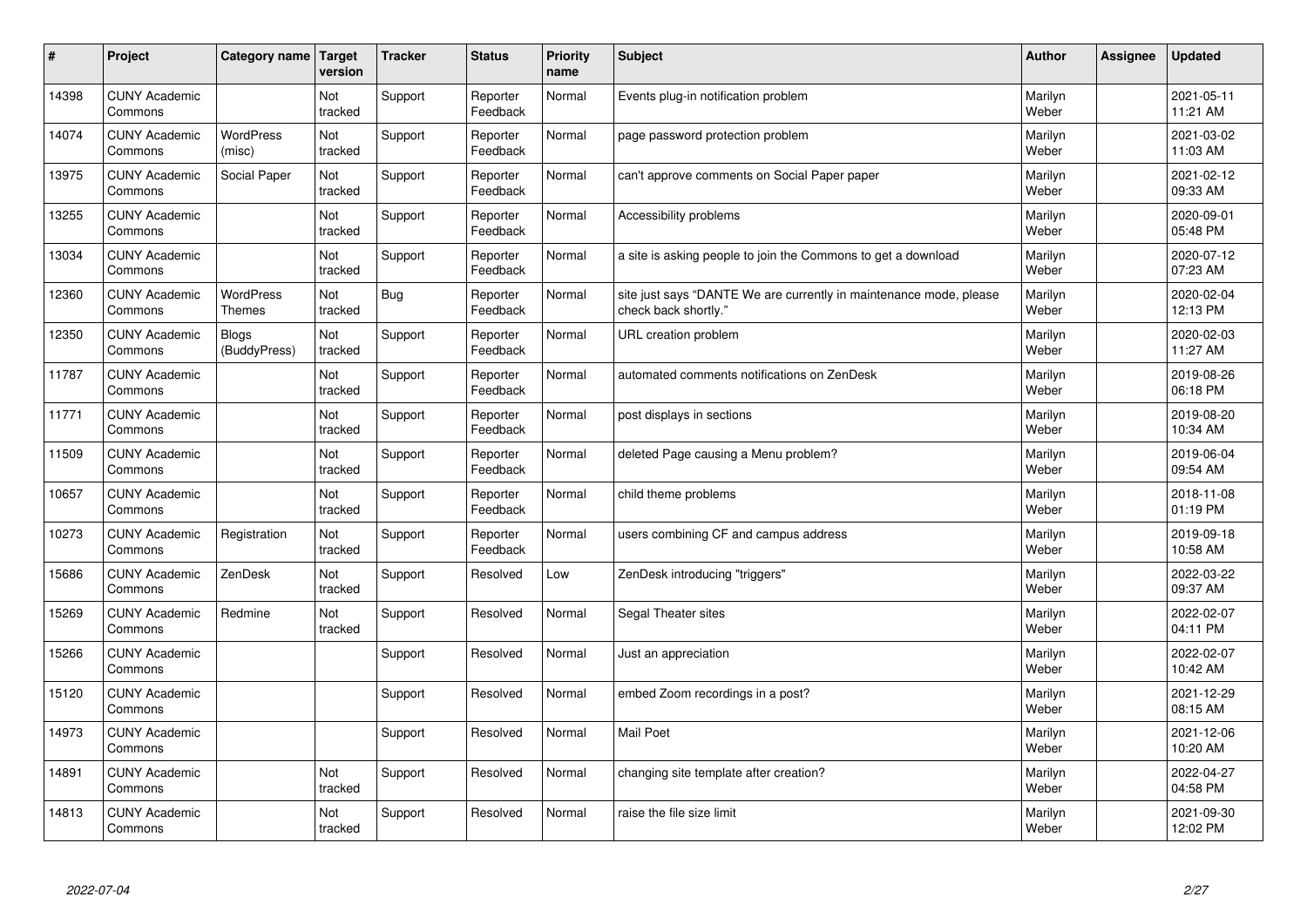| $\sharp$ | Project                         | Category name                     | Target<br>version | <b>Tracker</b> | <b>Status</b> | <b>Priority</b><br>name | <b>Subject</b>                                                  | <b>Author</b>    | Assignee | <b>Updated</b>         |
|----------|---------------------------------|-----------------------------------|-------------------|----------------|---------------|-------------------------|-----------------------------------------------------------------|------------------|----------|------------------------|
| 14812    | <b>CUNY Academic</b><br>Commons |                                   | Not<br>tracked    | Support        | Resolved      | Normal                  | Custom Sidebars and Wordpress 5.6                               | Marilyn<br>Weber |          | 2021-09-30<br>10:43 AM |
| 14799    | <b>CUNY Academic</b><br>Commons |                                   | 1.18.19           | Support        | Resolved      | High                    | install the official Classic Widgets?                           | Marilyn<br>Weber |          | 2021-09-22<br>02:17 PM |
| 14718    | <b>CUNY Academic</b><br>Commons |                                   | Not<br>tracked    | Support        | Resolved      | Normal                  | User wants to recover deleted account                           | Marilyn<br>Weber |          | 2021-08-30<br>02:46 PM |
| 14594    | <b>CUNY Academic</b><br>Commons |                                   | Not<br>tracked    | Support        | Resolved      | Normal                  | Administration email verification?                              | Marilyn<br>Weber |          | 2021-07-12<br>11:40 AM |
| 14534    | <b>CUNY Academic</b><br>Commons | <b>WordPress</b><br>Plugins       | 1.18.12           | Support        | Resolved      | Normal                  | Share This Image plugin?                                        | Marilyn<br>Weber |          | 2021-06-08<br>11:50 AM |
| 14526    | <b>CUNY Academic</b><br>Commons | Registration                      | 1.18.12           | <b>Bug</b>     | Resolved      | High                    | registration interface won't show a space to enter nonCUNY code | Marilyn<br>Weber |          | 2021-06-03<br>04:02 PM |
| 14509    | <b>CUNY Academic</b><br>Commons | <b>WordPress</b><br>Plugins       | 1.18.12           | <b>Bug</b>     | Resolved      | Normal                  | Elementor Editor problem                                        | Marilyn<br>Weber |          | 2021-06-08<br>09:55 AM |
| 14411    | <b>CUNY Academic</b><br>Commons | <b>WordPress</b><br><b>Themes</b> | 1.18.10           | <b>Bug</b>     | Resolved      | Normal                  | logo problems                                                   | Marilyn<br>Weber |          | 2021-05-03<br>04:37 PM |
| 14410    | <b>CUNY Academic</b><br>Commons |                                   | 1.18.10           | Bug            | Resolved      | Normal                  | events calendar problem?                                        | Marilyn<br>Weber |          | 2021-05-10<br>04:45 PM |
| 14404    | <b>CUNY Academic</b><br>Commons |                                   | Not<br>tracked    | Support        | Resolved      | Normal                  | blocked IP of user?                                             | Marilyn<br>Weber |          | 2021-05-10<br>01:00 PM |
| 14378    | <b>CUNY Academic</b><br>Commons |                                   | Not<br>tracked    | Support        | Resolved      | Normal                  | PPTX files unfetchable                                          | Marilyn<br>Weber |          | 2021-05-11<br>11:25 AM |
| 14369    | <b>CUNY Academic</b><br>Commons | WordPress -<br>Media              | Not<br>tracked    | Support        | Resolved      | Normal                  | renewed problem with ppsx files                                 | Marilyn<br>Weber |          | 2021-04-27<br>12:44 PM |
| 14270    | <b>CUNY Academic</b><br>Commons | <b>WordPress</b><br>Themes        | 1.18.8            | Support        | Resolved      | Normal                  | grid theme?                                                     | Marilyn<br>Weber |          | 2021-04-13<br>11:20 AM |
| 14246    | <b>CUNY Academic</b><br>Commons |                                   | 1.18.8            | Support        | Resolved      | Normal                  | 'Weekly jQuery Migrate Status Update"                           | Marilyn<br>Weber |          | 2021-04-13<br>11:08 AM |
| 14242    | <b>CUNY Academic</b><br>Commons |                                   |                   | Support        | Resolved      | Normal                  | LAILAC site missing content                                     | Marilyn<br>Weber |          | 2021-03-27<br>08:40 AM |
| 14008    | <b>CUNY Academic</b><br>Commons |                                   |                   | <b>Bug</b>     | Resolved      | High                    | invisible user                                                  | Marilyn<br>Weber |          | 2021-02-18<br>05:53 PM |
| 13958    | <b>CUNY Academic</b><br>Commons |                                   | 1.18.4            | Support        | Resolved      | Normal                  | calendar widget problem                                         | Marilyn<br>Weber |          | 2021-02-09<br>11:05 AM |
| 13944    | <b>CUNY Academic</b><br>Commons | WordPress<br>Plugins              | 1.18.4            | Support        | Resolved      | Normal                  | 3D FlipBook request                                             | Marilyn<br>Weber |          | 2021-02-09<br>11:05 AM |
| 13935    | <b>CUNY Academic</b><br>Commons | <b>WordPress</b><br>Plugins       | 1.18.4            | Support        | Resolved      | Low                     | Add Users sidebar widget not working                            | Marilyn<br>Weber |          | 2021-02-09<br>11:05 AM |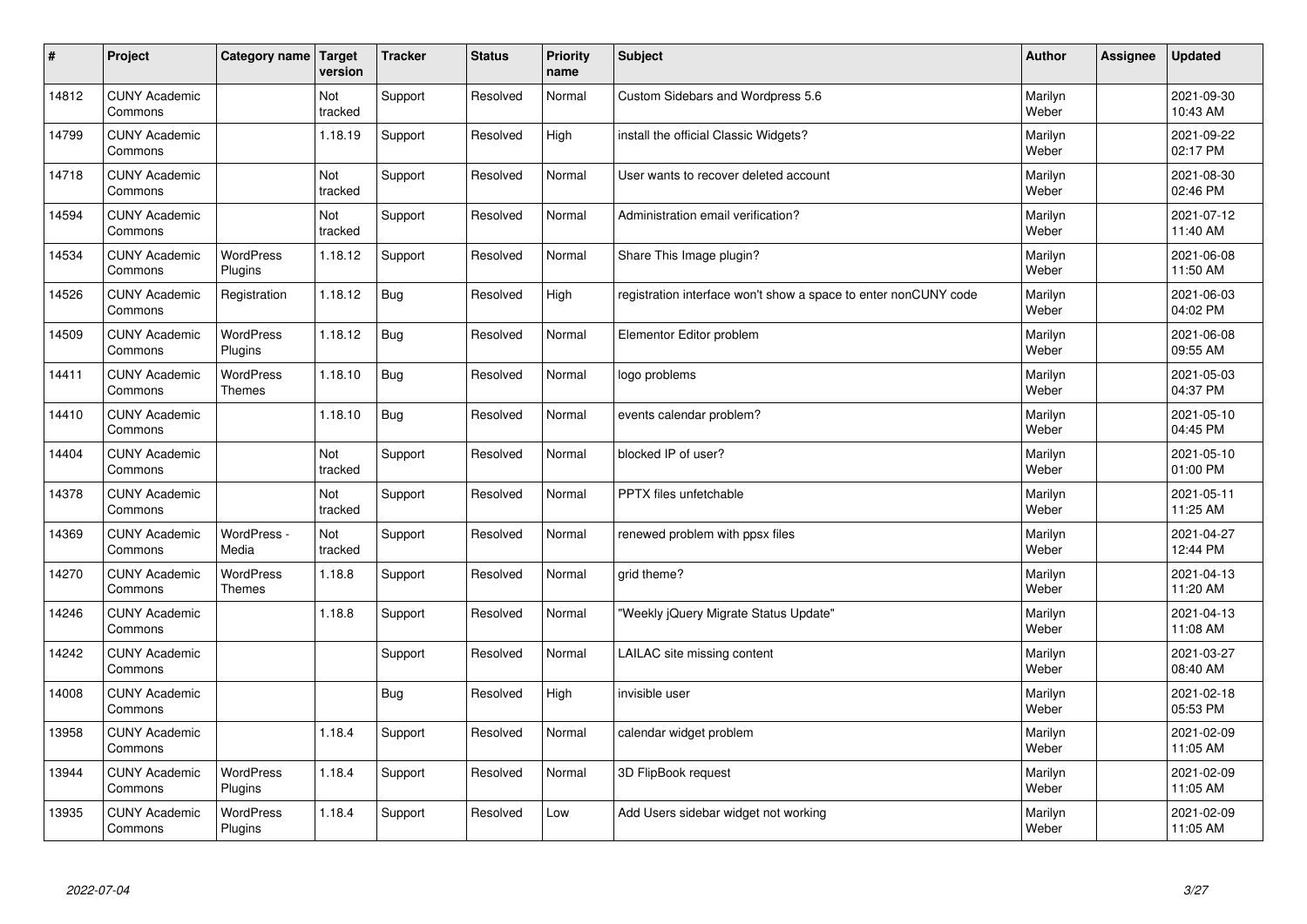| $\sharp$ | Project                         | Category name   Target      | version               | <b>Tracker</b> | <b>Status</b> | <b>Priority</b><br>name | <b>Subject</b>                           | <b>Author</b>    | Assignee | <b>Updated</b>         |
|----------|---------------------------------|-----------------------------|-----------------------|----------------|---------------|-------------------------|------------------------------------------|------------------|----------|------------------------|
| 13846    | <b>CUNY Academic</b><br>Commons | <b>WordPress</b><br>Plugins | 1.18.3                | Support        | Resolved      | Normal                  | Yoast SEO plugin problem                 | Marilyn<br>Weber |          | 2021-01-19<br>05:34 PM |
| 13826    | <b>CUNY Academic</b><br>Commons |                             |                       | Support        | Resolved      | Normal                  | January 14th                             | Marilyn<br>Weber |          | 2021-01-26<br>04:26 PM |
| 13783    | <b>CUNY Academic</b><br>Commons |                             | 1.18.2                | Support        | Resolved      | Normal                  | new CUNY OneSearch url                   | Marilyn<br>Weber |          | 2021-01-14<br>04:53 PM |
| 13741    | <b>CUNY Academic</b><br>Commons | <b>WordPress</b><br>Plugins | 1.18.3                | Support        | Resolved      | Normal                  | Ensemble Video Plugin                    | Marilyn<br>Weber |          | 2021-01-26<br>04:43 PM |
| 13738    | <b>CUNY Academic</b><br>Commons |                             | 1.18.1                | Support        | Resolved      | Normal                  | theme requests from a non-CUY person     | Marilyn<br>Weber |          | 2020-12-23<br>11:34 AM |
| 13715    | <b>CUNY Academic</b><br>Commons |                             | <b>Not</b><br>tracked | <b>Bug</b>     | Resolved      | High                    | https://ulysses.commons.gc.cuny.edu down | Marilyn<br>Weber |          | 2020-12-22<br>03:02 PM |
| 13710    | <b>CUNY Academic</b><br>Commons |                             | Not<br>tracked        | Support        | Resolved      | Normal                  | small change to Hosting Partner Handbook | Marilyn<br>Weber |          | 2020-12-16<br>04:29 PM |
| 13675    | <b>CUNY Academic</b><br>Commons | Group Library               | 1.18.1                | <b>Bug</b>     | Resolved      | High                    | broken Library                           | Marilyn<br>Weber |          | 2020-12-09<br>05:02 PM |
| 13656    | <b>CUNY Academic</b><br>Commons |                             |                       | <b>Bug</b>     | Resolved      | High                    | site down                                | Marilyn<br>Weber |          | 2020-12-11<br>12:50 PM |
| 13633    | <b>CUNY Academic</b><br>Commons |                             | Not<br>tracked        | Bug            | Resolved      | High                    | PublicsLab site down                     | Marilyn<br>Weber |          | 2020-11-30<br>02:01 PM |
| 13541    | <b>CUNY Academic</b><br>Commons |                             | Not<br>tracked        | Support        | Resolved      | Normal                  | add a page template to OER site.         | Marilyn<br>Weber |          | 2020-11-11<br>11:12 AM |
| 13512    | <b>CUNY Academic</b><br>Commons | <b>WordPress</b><br>Themes  | 1.17.7                | Support        | Resolved      | Normal                  | theme update                             | Marilyn<br>Weber |          | 2020-11-16<br>04:46 PM |
| 13441    | <b>CUNY Academic</b><br>Commons |                             | 1.17.5                | Support        | Resolved      | Normal                  | ongoing user problems with daily digests | Marilyn<br>Weber |          | 2020-10-13<br>10:02 AM |
| 13378    | <b>CUNY Academic</b><br>Commons |                             | 1.17.5                | Bug            | Resolved      | Normal                  | problem on one of my sites               | Marilyn<br>Weber |          | 2020-09-24<br>05:27 PM |
| 13295    | <b>CUNY Academic</b><br>Commons |                             | Not<br>tracked        | Support        | Resolved      | Normal                  | can't find new user                      | Marilyn<br>Weber |          | 2020-09-08<br>10:18 AM |
| 13227    | <b>CUNY Academic</b><br>Commons | Group Library               | 1.17.2                | Bug            | Resolved      | High                    | folder not appearing in library          | Marilyn<br>Weber |          | 2020-08-21<br>04:22 PM |
| 13185    | <b>CUNY Academic</b><br>Commons | WordPress<br>Themes         | 1.17.2                | Support        | Resolved      | Normal                  | Less theme?                              | Marilyn<br>Weber |          | 2020-08-25<br>11:26 AM |
| 13184    | <b>CUNY Academic</b><br>Commons | <b>WordPress</b><br>Plugins | 1.17.2                | Support        | Resolved      | Normal                  | google translate plugin                  | Marilyn<br>Weber |          | 2020-08-25<br>11:36 AM |
| 13173    | <b>CUNY Academic</b><br>Commons | Group Library               | 1.17.1                | Support        | Resolved      | High                    | all uploads to the library are silent    | Marilyn<br>Weber |          | 2020-08-10<br>04:12 PM |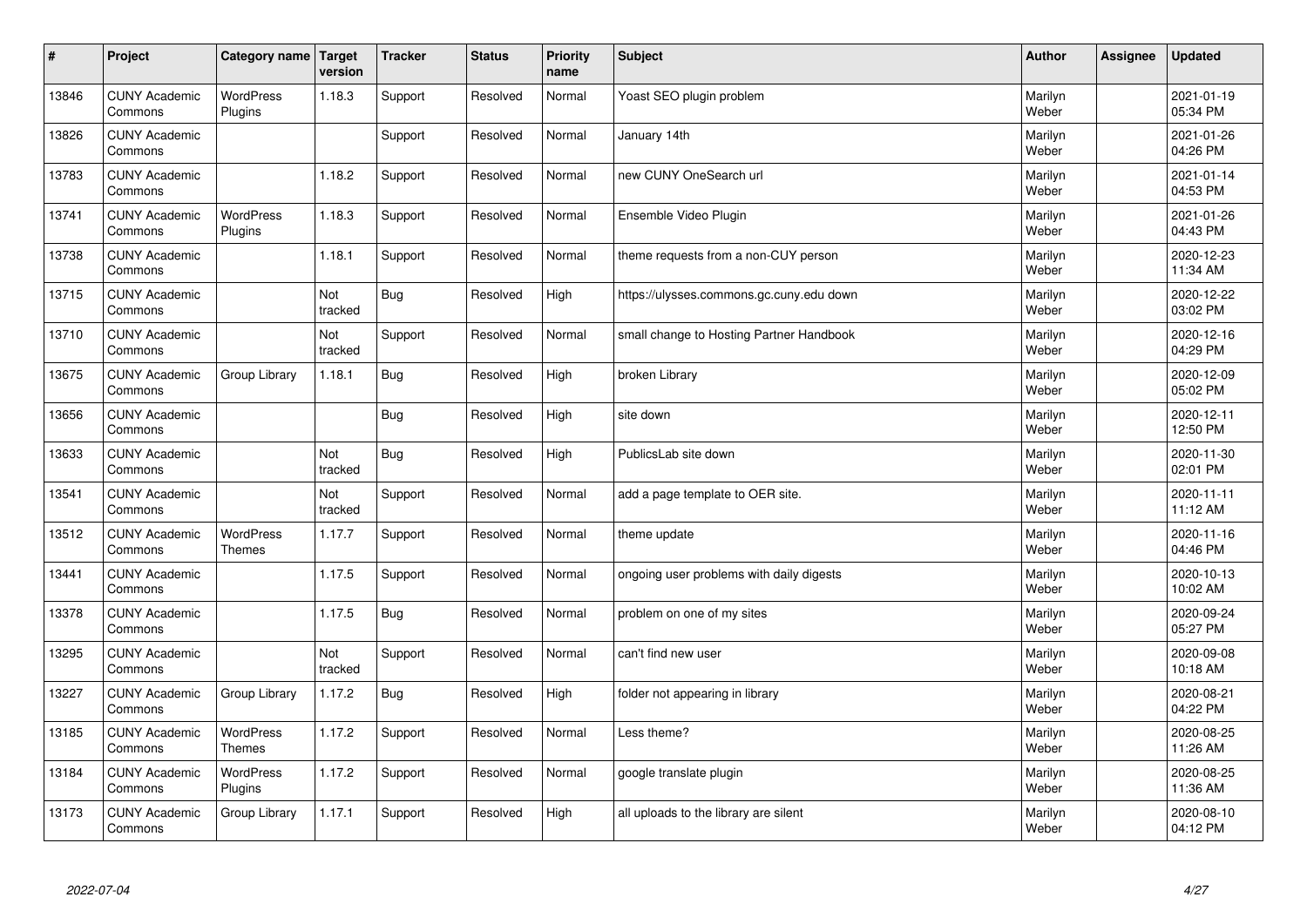| #     | Project                         | Category name                     | Target<br>version | <b>Tracker</b> | <b>Status</b> | <b>Priority</b><br>name | <b>Subject</b>                                                                       | <b>Author</b>    | Assignee | <b>Updated</b>         |
|-------|---------------------------------|-----------------------------------|-------------------|----------------|---------------|-------------------------|--------------------------------------------------------------------------------------|------------------|----------|------------------------|
| 13138 | <b>CUNY Academic</b><br>Commons | Group Library                     | Not<br>tracked    | Support        | Resolved      | Normal                  | moving Library contents for Steve Brier                                              | Marilyn<br>Weber |          | 2020-08-03<br>04:00 PM |
| 13134 | <b>CUNY Academic</b><br>Commons | Site cloning                      | 1.17.1            | Support        | Resolved      | Normal                  | New site (a clone) point to old dashboard                                            | Marilyn<br>Weber |          | 2020-08-12<br>03:22 PM |
| 13091 | <b>CUNY Academic</b><br>Commons |                                   | 1.17.0            | Support        | Resolved      | Normal                  | problem with latex (math equations)                                                  | Marilyn<br>Weber |          | 2020-07-28<br>11:09 AM |
| 13065 | <b>CUNY Academic</b><br>Commons |                                   | Not<br>tracked    | Support        | Resolved      | Normal                  | can't invite new user to group                                                       | Marilyn<br>Weber |          | 2020-07-22<br>04:24 PM |
| 13016 | <b>CUNY Academic</b><br>Commons | Shortcodes and<br>embeds          | 1.16.15           | Support        | Resolved      | Normal                  | possible to run code examples, like in Jupyter Notebooks?                            | Marilyn<br>Weber |          | 2020-07-16<br>11:52 AM |
| 13013 | <b>CUNY Academic</b><br>Commons |                                   | Not<br>tracked    | <b>Bug</b>     | Resolved      | Normal                  | an invite to Group Admins from Brian Foote?!                                         | Marilyn<br>Weber |          | 2020-07-07<br>02:36 PM |
| 12777 | <b>CUNY Academic</b><br>Commons |                                   | 1.16.14           | Support        | Resolved      | Normal                  | request to include custom javascript into a Commons-hosted site                      | Marilyn<br>Weber |          | 2020-06-16<br>04:03 PM |
| 12676 | <b>CUNY Academic</b><br>Commons | <b>WordPress</b><br>Plugins       | 1.16.10           | Support        | Resolved      | Normal                  | request for Require Post Category plug-in                                            | Marilyn<br>Weber |          | 2020-04-28<br>11:03 AM |
| 12584 | <b>CUNY Academic</b><br>Commons |                                   | Not<br>tracked    | Bug            | Resolved      | Urgent                  | No way to register                                                                   | Marilyn<br>Weber |          | 2020-03-27<br>02:38 PM |
| 12515 | <b>CUNY Academic</b><br>Commons | cuny.is                           | 1.16.7            | Support        | Resolved      | Normal                  | AJAX actions on cuny is admin page are failing                                       | Marilyn<br>Weber |          | 2020-03-10<br>11:57 AM |
| 12483 | <b>CUNY Academic</b><br>Commons |                                   | 1.16.7            | Bug            | Resolved      | High                    | post error                                                                           | Marilyn<br>Weber |          | 2020-02-28<br>02:44 PM |
| 12393 | <b>CUNY Academic</b><br>Commons | <b>WordPress</b><br>(misc)        |                   | Support        | Resolved      | High                    | size limit for files                                                                 | Marilyn<br>Weber |          | 2020-02-18<br>10:13 AM |
| 12190 | <b>CUNY Academic</b><br>Commons | <b>Blogs</b><br>(BuddyPress)      | Not<br>tracked    | Support        | Resolved      | Normal                  | Site avatar in directory is not what user expects                                    | Marilyn<br>Weber |          | 2019-12-12<br>08:51 PM |
| 12176 | <b>CUNY Academic</b><br>Commons |                                   | Not<br>tracked    | Support        | Resolved      | Normal                  | Mp4s?                                                                                | Marilyn<br>Weber |          | 2019-12-05<br>11:04 AM |
| 12156 | <b>CUNY Academic</b><br>Commons | <b>Blogs</b><br>(BuddyPress)      | Not<br>tracked    | Support        | Resolved      | Normal                  | My Sites list (Commons Profile or Sites directory) doesn't match toolbar<br>dropdown | Marilyn<br>Weber |          | 2019-12-11<br>10:20 AM |
| 12137 | <b>CUNY Academic</b><br>Commons | <b>WordPress</b><br><b>Themes</b> | Not<br>tracked    | Support        | Resolved      | Normal                  | media player problem                                                                 | Marilyn<br>Weber |          | 2019-12-12<br>08:52 PM |
| 12038 | <b>CUNY Academic</b><br>Commons |                                   | 1.15.13           | Bug            | Resolved      | Normal                  | admin visibility problem at careerplan.commons.gc.cuny.edu                           | Marilyn<br>Weber |          | 2019-11-12<br>10:20 AM |
| 11977 | <b>CUNY Academic</b><br>Commons |                                   | Not<br>tracked    | Support        | Resolved      | Normal                  | please remove me from many sites                                                     | Marilyn<br>Weber |          | 2019-11-21<br>01:05 PM |
| 11976 | <b>CUNY Academic</b><br>Commons | <b>WordPress</b><br>Themes        | Not<br>tracked    | Support        | Resolved      | Normal                  | ColorMag request                                                                     | Marilyn<br>Weber |          | 2021-02-01<br>10:25 AM |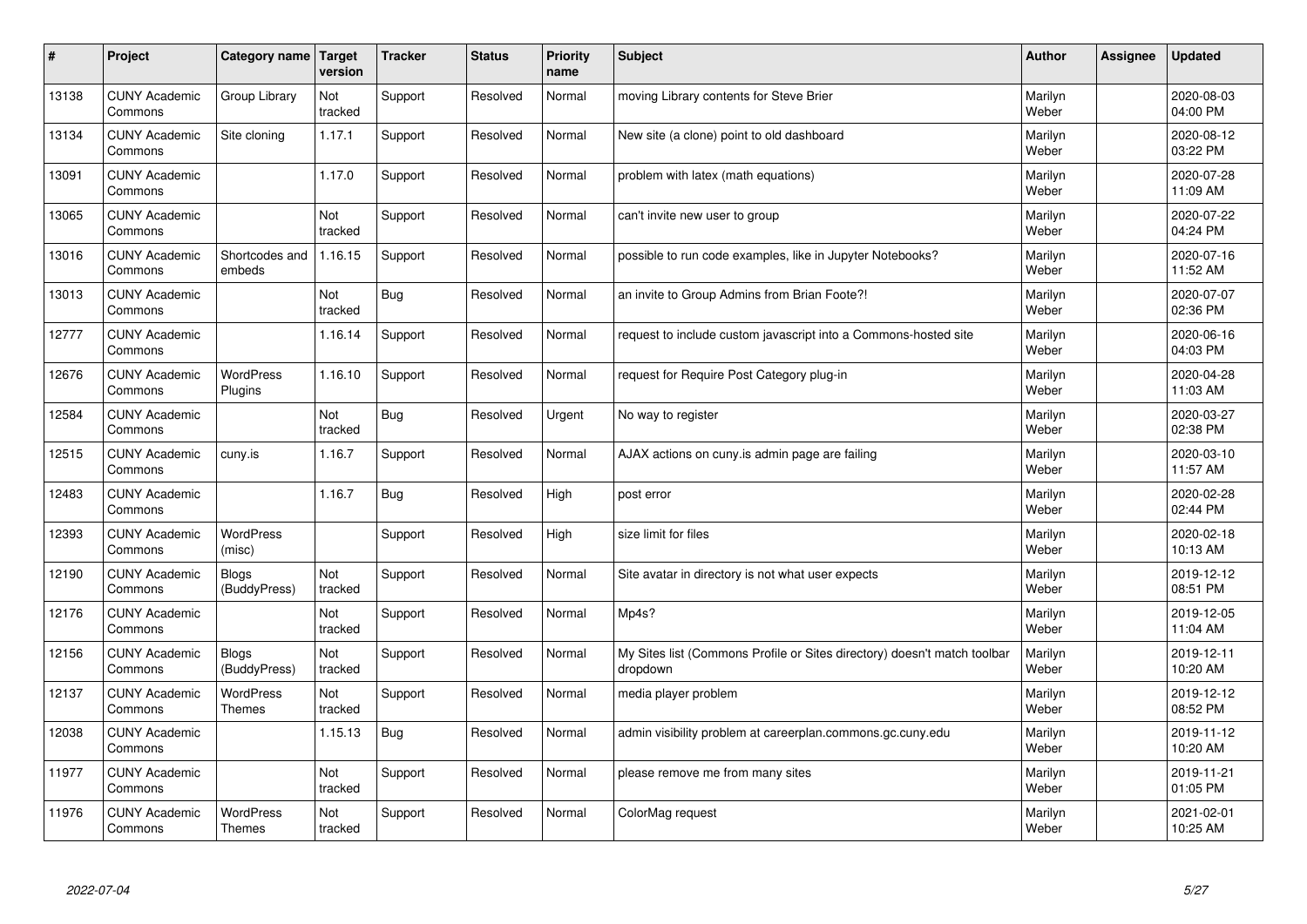| $\sharp$ | Project                         | Category name               | Target<br>version | <b>Tracker</b> | <b>Status</b> | <b>Priority</b><br>name | <b>Subject</b>                                                                                         | <b>Author</b>    | Assignee | <b>Updated</b>         |
|----------|---------------------------------|-----------------------------|-------------------|----------------|---------------|-------------------------|--------------------------------------------------------------------------------------------------------|------------------|----------|------------------------|
| 11961    | <b>CUNY Academic</b><br>Commons | Membership                  | Not<br>tracked    | Support        | Resolved      | Normal                  | switch email for student user                                                                          | Marilyn<br>Weber |          | 2019-10-09<br>01:56 PM |
| 11922    | <b>CUNY Academic</b><br>Commons | Membership                  | Not<br>tracked    | Support        | Resolved      | Normal                  | https://commons.gc.cuny.edu/members/cunyhealthequity/                                                  | Marilyn<br>Weber |          | 2019-10-02<br>04:05 PM |
| 11915    | <b>CUNY Academic</b><br>Commons |                             | Not<br>tracked    | Support        | Resolved      | Normal                  | User not in list                                                                                       | Marilyn<br>Weber |          | 2019-10-28<br>10:13 AM |
| 11912    | <b>CUNY Academic</b><br>Commons |                             |                   | Support        | Resolved      | Normal                  | influence search results?                                                                              | Marilyn<br>Weber |          | 2020-02-11<br>10:51 AM |
| 11907    | <b>CUNY Academic</b><br>Commons | <b>Public Portfolio</b>     | 1.15.13           | Support        | Resolved      | Normal                  | more publications problems (in profile)                                                                | Marilyn<br>Weber |          | 2019-11-04<br>11:16 AM |
| 11896    | <b>CUNY Academic</b><br>Commons |                             | Not<br>tracked    | Support        | Resolved      | Normal                  | https://thenurseswritingproject.commons.gc.cuny.edu                                                    | Marilyn<br>Weber |          | 2019-09-24<br>08:09 AM |
| 11832    | <b>CUNY Academic</b><br>Commons | <b>WordPress</b><br>Plugins | 1.15.11           | Support        | Resolved      | Normal                  | Yoast SEO premium for sexgenlab.org                                                                    | Marilyn<br>Weber |          | 2019-10-08<br>11:22 AM |
| 11813    | <b>CUNY Academic</b><br>Commons | WordPress<br>Plugins        | 1.15.9            | Support        | Resolved      | Normal                  | 'Change Password Protected Message" plugin requests                                                    | Marilyn<br>Weber |          | 2019-09-10<br>05:57 PM |
| 11665    | <b>CUNY Academic</b><br>Commons |                             |                   | Support        | Resolved      | Immediate               | "My Groups" conflating two groups                                                                      | Marilyn<br>Weber |          | 2019-07-24<br>10:43 PM |
| 11650    | <b>CUNY Academic</b><br>Commons |                             | Not<br>tracked    | Support        | Resolved      | Normal                  | https://commons.gc.cuny.edu/groups/introduction-to-literary-studies-engl<br>ish-252-at-hunter-college/ | Marilyn<br>Weber |          | 2019-07-18<br>02:28 PM |
| 11647    | <b>CUNY Academic</b><br>Commons |                             | 1.15.6            | Support        | Resolved      | Normal                  | <b>Tribulant Newsletters update</b>                                                                    | Marilyn<br>Weber |          | 2019-07-18<br>02:27 PM |
| 11609    | <b>CUNY Academic</b><br>Commons |                             | 1.15.5            | Support        | Resolved      | Normal                  | <b>Mixed Content flag</b>                                                                              | Marilyn<br>Weber |          | 2019-06-27<br>06:54 PM |
| 11516    | <b>CUNY Academic</b><br>Commons | Membership                  | Not<br>tracked    | Support        | Resolved      | Normal                  | request for email change                                                                               | Marilyn<br>Weber |          | 2019-06-04<br>01:48 PM |
| 11483    | <b>CUNY Academic</b><br>Commons |                             | 1.15.2            | Bug            | Resolved      | Normal                  | 'Add New user" not working                                                                             | Marilyn<br>Weber |          | 2019-05-21<br>02:26 PM |
| 11233    | <b>CUNY Academic</b><br>Commons |                             | 1.14.9            | Support        | Resolved      | Normal                  | Hotjar?                                                                                                | Marilyn<br>Weber |          | 2019-03-26<br>12:10 PM |
| 11225    | <b>CUNY Academic</b><br>Commons |                             | Not<br>tracked    | Support        | Resolved      | Normal                  | bulk upload?                                                                                           | Marilyn<br>Weber |          | 2019-09-18<br>10:31 AM |
| 11217    | <b>CUNY Academic</b><br>Commons | Membership                  | Not<br>tracked    | Support        | Resolved      | Normal                  | Another email update                                                                                   | Marilyn<br>Weber |          | 2019-03-12<br>03:37 PM |
| 11211    | <b>CUNY Academic</b><br>Commons | <b>WordPress</b><br>Themes  | 1.14.8            | Support        | Resolved      | Normal                  | user needs to edit the HTML coding                                                                     | Marilyn<br>Weber |          | 2019-03-12<br>11:20 AM |
| 11210    | <b>CUNY Academic</b><br>Commons | Membership                  | Not<br>tracked    | Support        | Resolved      | Normal                  | Please change the email                                                                                | Marilyn<br>Weber |          | 2019-03-11<br>04:16 PM |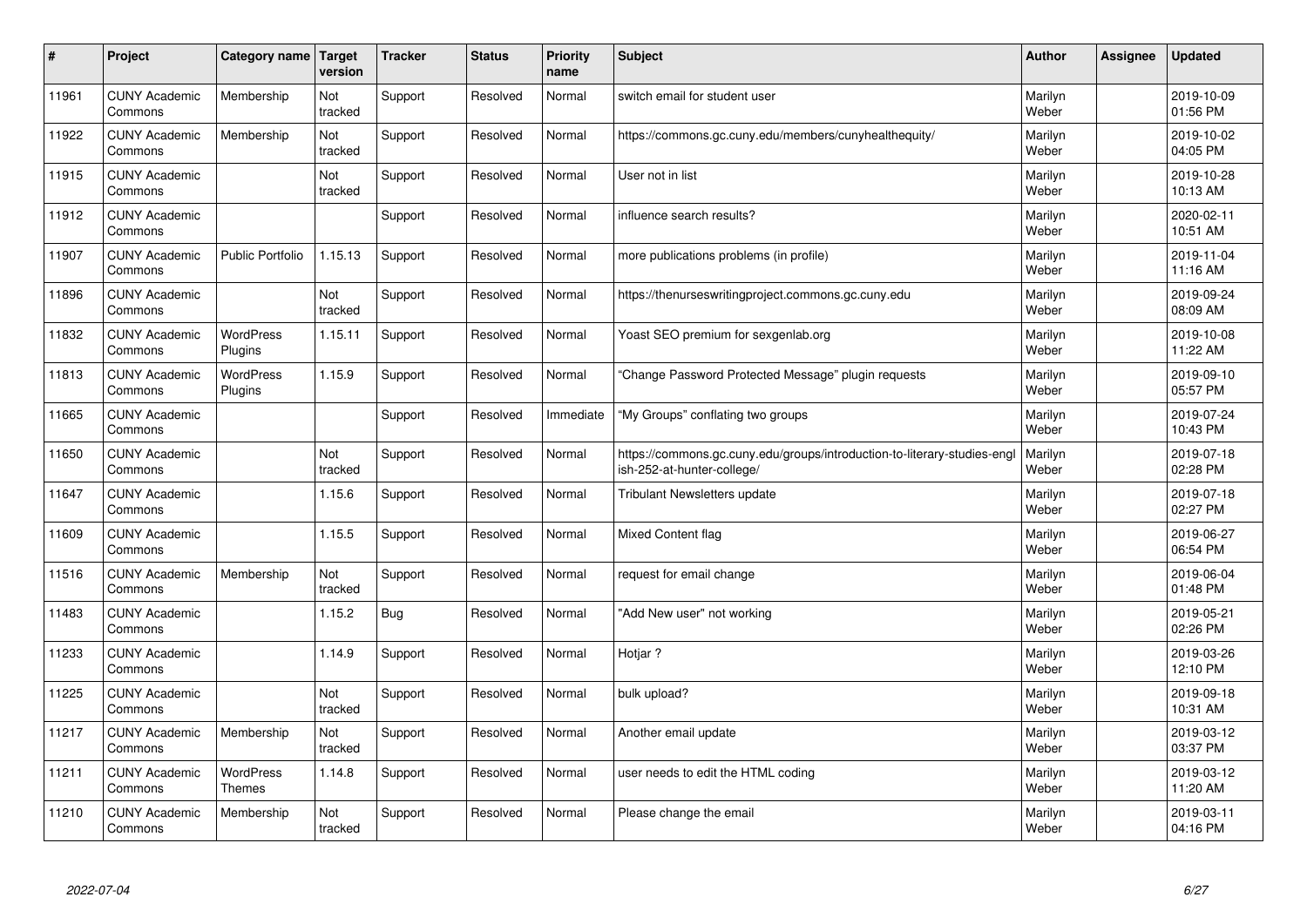| #     | Project                         | Category name   Target    | version        | <b>Tracker</b> | <b>Status</b> | <b>Priority</b><br>name | <b>Subject</b>                              | <b>Author</b>    | <b>Assignee</b> | <b>Updated</b>         |
|-------|---------------------------------|---------------------------|----------------|----------------|---------------|-------------------------|---------------------------------------------|------------------|-----------------|------------------------|
| 11198 | <b>CUNY Academic</b><br>Commons |                           | Not<br>tracked | Support        | Resolved      | Normal                  | former CUNY employee                        | Marilyn<br>Weber |                 | 2019-03-07<br>02:21 PM |
| 11147 | <b>CUNY Academic</b><br>Commons | Membership                | Not<br>tracked | Support        | Resolved      | Normal                  | employee email change                       | Marilyn<br>Weber |                 | 2019-03-12<br>03:58 PM |
| 11127 | <b>CUNY Academic</b><br>Commons | Membership                | Not<br>tracked | Support        | Resolved      | Normal                  | user with new campus affiliation            | Marilyn<br>Weber |                 | 2019-02-19<br>02:09 PM |
| 11091 | <b>CUNY Academic</b><br>Commons | <b>BuddyPress</b><br>Docs | 1.14.7         | Support        | Resolved      | Normal                  | word limit for comments on a group doc?     | Marilyn<br>Weber |                 | 2019-02-26<br>02:04 PM |
| 11088 | <b>CUNY Academic</b><br>Commons | Group Blogs               | Not<br>tracked | <b>Bug</b>     | Resolved      | Normal                  | no notification for comments                | Marilyn<br>Weber |                 | 2019-02-15<br>03:30 PM |
| 11031 | <b>CUNY Academic</b><br>Commons |                           | Not<br>tracked | Support        | Resolved      | Normal                  | new group with seemingly old topics         | Marilyn<br>Weber |                 | 2019-02-11<br>12:17 PM |
| 11017 | <b>CUNY Academic</b><br>Commons |                           | Not<br>tracked | Support        | Resolved      | Normal                  | site didn't save?                           | Marilyn<br>Weber |                 | 2019-01-25<br>03:47 PM |
| 11006 | <b>CUNY Academic</b><br>Commons | Groups (misc)             | 1.14.6         | Support        | Resolved      | Normal                  | removing members from a group isn't working | Marilyn<br>Weber |                 | 2019-01-24<br>03:18 PM |
| 11003 | <b>CUNY Academic</b><br>Commons |                           | Not<br>tracked | Support        | Resolved      | Normal                  | user email change                           | Marilyn<br>Weber |                 | 2019-01-24<br>02:50 PM |
| 11002 | <b>CUNY Academic</b><br>Commons |                           | Not<br>tracked | Support        | Resolved      | Normal                  | open link in a new tab not working          | Marilyn<br>Weber |                 | 2019-06-03<br>07:57 PM |
| 10986 | <b>CUNY Academic</b><br>Commons |                           | Not<br>tracked | Support        | Resolved      | Normal                  | PDF embedder provoking error                | Marilyn<br>Weber |                 | 2019-03-29<br>04:28 PM |
| 10941 | <b>CUNY Academic</b><br>Commons | Membership                | Not<br>tracked | Support        | Resolved      | Normal                  | update user email                           | Marilyn<br>Weber |                 | 2019-02-13<br>02:24 PM |
| 10910 | <b>CUNY Academic</b><br>Commons | Membership                | Not<br>tracked | Support        | Resolved      | Normal                  | request to be an admin to a prof's site     | Marilyn<br>Weber |                 | 2019-01-04<br>10:45 AM |
| 10820 | <b>CUNY Academic</b><br>Commons |                           | Not<br>tracked | Support        | Resolved      | Normal                  | retrieve deleted pages/posts                | Marilyn<br>Weber |                 | 2018-12-13<br>06:33 PM |
| 10810 | <b>CUNY Academic</b><br>Commons | WordPress<br>(misc)       | 1.14.2         | <b>Bug</b>     | Resolved      | Normal                  | Sites set as public are becoming private    | Marilyn<br>Weber |                 | 2018-12-11<br>10:15 AM |
| 10772 | <b>CUNY Academic</b><br>Commons | Groups (misc)             | 1.14.2         | Bug            | Resolved      | Normal                  | can't create groups                         | Marilyn<br>Weber |                 | 2018-12-04<br>10:42 AM |
| 10606 | <b>CUNY Academic</b><br>Commons | cdev.gc.cuny.ed<br>u      | Not<br>tracked | Support        | Resolved      | Normal                  | problems with testing environment           | Marilyn<br>Weber |                 | 2018-11-02<br>10:27 AM |
| 10537 | <b>CUNY Academic</b><br>Commons |                           | Not<br>tracked | Bug            | Resolved      | Normal                  | jpegs not showing                           | Marilyn<br>Weber |                 | 2018-10-23<br>10:51 AM |
| 10440 | <b>CUNY Academic</b><br>Commons |                           | Not<br>tracked | Support        | Resolved      | Normal                  | Acert post problem                          | Marilyn<br>Weber |                 | 2018-12-10<br>03:57 PM |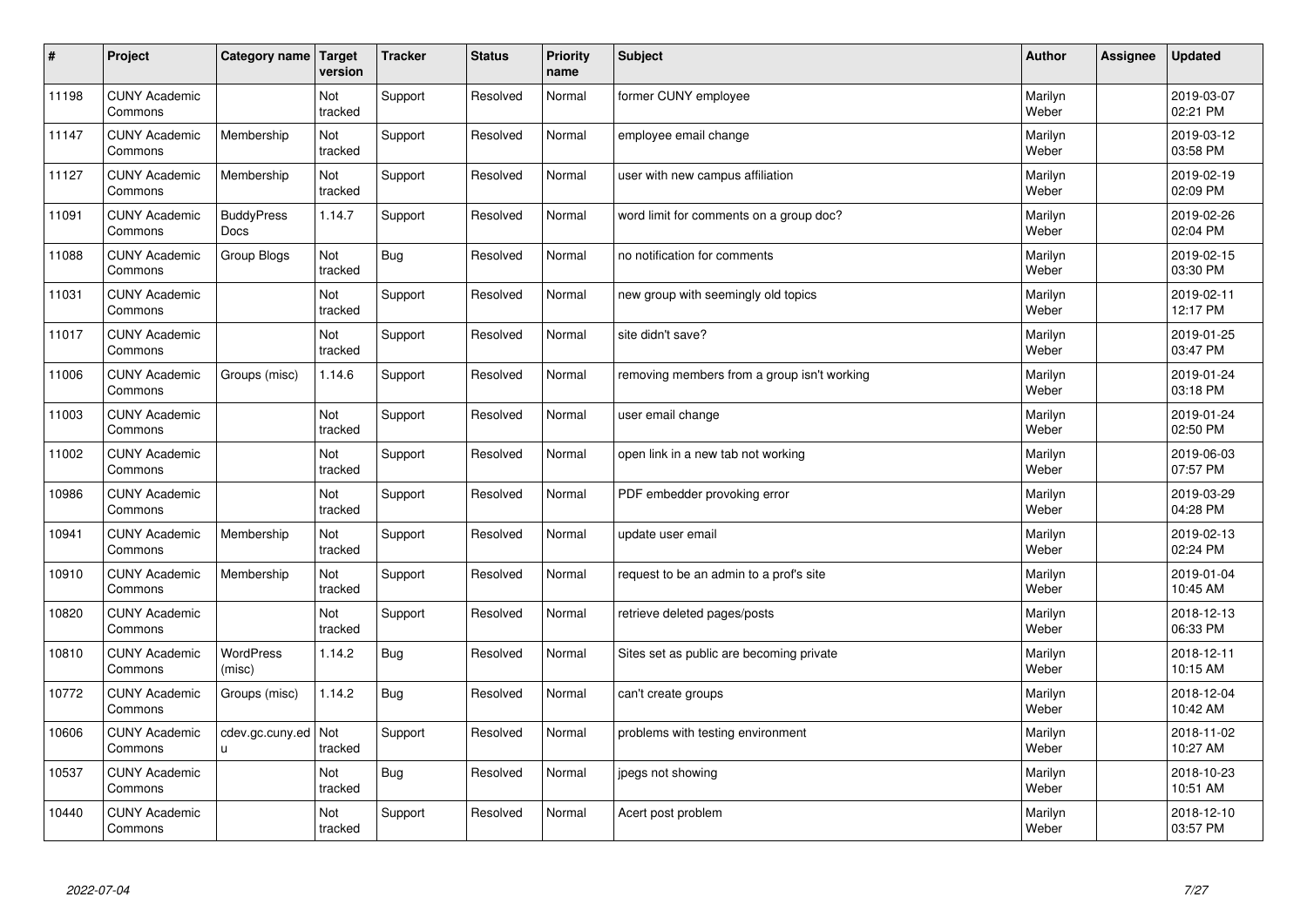| $\sharp$ | Project                         | Category name               | Target<br>version | <b>Tracker</b> | <b>Status</b> | <b>Priority</b><br>name | <b>Subject</b>                                          | <b>Author</b>    | Assignee | <b>Updated</b>         |
|----------|---------------------------------|-----------------------------|-------------------|----------------|---------------|-------------------------|---------------------------------------------------------|------------------|----------|------------------------|
| 10387    | <b>CUNY Academic</b><br>Commons | Membership                  | Not<br>tracked    | Support        | Resolved      | Normal                  | remove user page                                        | Marilyn<br>Weber |          | 2018-09-28<br>02:26 PM |
| 10361    | <b>CUNY Academic</b><br>Commons | Group Forums                | 1.13.10           | <b>Bug</b>     | Resolved      | Normal                  | forum post pending oddity                               | Marilyn<br>Weber |          | 2018-09-25<br>10:45 AM |
| 10298    | <b>CUNY Academic</b><br>Commons |                             | Not<br>tracked    | Support        | Resolved      | Normal                  | RSS feed to itunes problem                              | Marilyn<br>Weber |          | 2018-12-10<br>03:57 PM |
| 10257    | <b>CUNY Academic</b><br>Commons | Membership                  | Not<br>tracked    | Support        | Resolved      | Normal                  | change the email from @login.cuny.edu to campu email    | Marilyn<br>Weber |          | 2018-12-10<br>03:55 PM |
| 10240    | <b>CUNY Academic</b><br>Commons | <b>WordPress</b><br>Plugins | 1.13.8            | Support        | Resolved      | Normal                  | require-featured-image plug-in request                  | Marilyn<br>Weber |          | 2018-08-29<br>05:15 PM |
| 10239    | <b>CUNY Academic</b><br>Commons |                             | Not<br>tracked    | Support        | Resolved      | Normal                  | musicroombooking.commons.gc.cuny.edu                    | Marilyn<br>Weber |          | 2018-08-29<br>03:06 PM |
| 10133    | <b>CUNY Academic</b><br>Commons | <b>WordPress</b><br>(misc)  | Not<br>tracked    | Support        | Resolved      | Normal                  | two Commons sites to be migrated elsewhere              | Marilyn<br>Weber |          | 2018-12-10<br>03:54 PM |
| 10101    | <b>CUNY Academic</b><br>Commons |                             | 1.13.7            | Bug            | Resolved      | Normal                  | URL changes within Manage section of groups             | Marilyn<br>Weber |          | 2018-08-03<br>01:54 PM |
| 10066    | <b>CUNY Academic</b><br>Commons | Membership                  | Not<br>tracked    | Support        | Resolved      | Normal                  | add me as an admin to https://pkms.commons.gc.cuny.edu/ | Marilyn<br>Weber |          | 2018-07-26<br>11:54 AM |
| 10059    | <b>CUNY Academic</b><br>Commons | <b>WordPress</b><br>Themes  | Not<br>tracked    | Support        | Resolved      | Normal                  | Magazine Premium theme for new site                     | Marilyn<br>Weber |          | 2020-02-17<br>03:39 PM |
| 10035    | <b>CUNY Academic</b><br>Commons |                             | Not<br>tracked    | <b>Bug</b>     | Resolved      | Normal                  | Reconnecting user to site                               | Marilyn<br>Weber |          | 2018-07-23<br>11:55 AM |
| 10006    | <b>CUNY Academic</b><br>Commons | Membership                  | Not<br>tracked    | Support        | Resolved      | Normal                  | another email change request                            | Marilyn<br>Weber |          | 2018-07-13<br>12:36 PM |
| 9992     | <b>CUNY Academic</b><br>Commons |                             | 1.13.6            | <b>Bug</b>     | Resolved      | Normal                  | ACERT website down again                                | Marilyn<br>Weber |          | 2018-07-10<br>12:15 PM |
| 9919     | <b>CUNY Academic</b><br>Commons |                             | Not<br>tracked    | <b>Bug</b>     | Resolved      | Normal                  | admin of https://sphcurriculum.commons.gc.cuny.edu      | Marilyn<br>Weber |          | 2018-06-12<br>09:37 PM |
| 9889     | <b>CUNY Academic</b><br>Commons |                             | Not<br>tracked    | Support        | Resolved      | Normal                  | remove comments from activity feed?                     | Marilyn<br>Weber |          | 2018-12-10<br>03:53 PM |
| 9888     | <b>CUNY Academic</b><br>Commons | <b>WordPress</b><br>Plugins | 1.13.3            | Support        | Resolved      | Normal                  | Business directory Plug-in request                      | Marilyn<br>Weber |          | 2018-06-12<br>11:52 AM |
| 9886     | <b>CUNY Academic</b><br>Commons | cuny.is                     | Not<br>tracked    | Support        | Resolved      | Normal                  | cuny.is SSL                                             | Marilyn<br>Weber |          | 2018-10-26<br>02:07 PM |
| 9780     | <b>CUNY Academic</b><br>Commons |                             | Not<br>tracked    | Support        | Resolved      | Normal                  | remove the phone number on this profile?                | Marilyn<br>Weber |          | 2018-05-15<br>10:35 AM |
| 9779     | <b>CUNY Academic</b><br>Commons | Membership                  | Not<br>tracked    | Support        | Resolved      | Normal                  | user not sure if she is registered.                     | Marilyn<br>Weber |          | 2018-12-10<br>03:53 PM |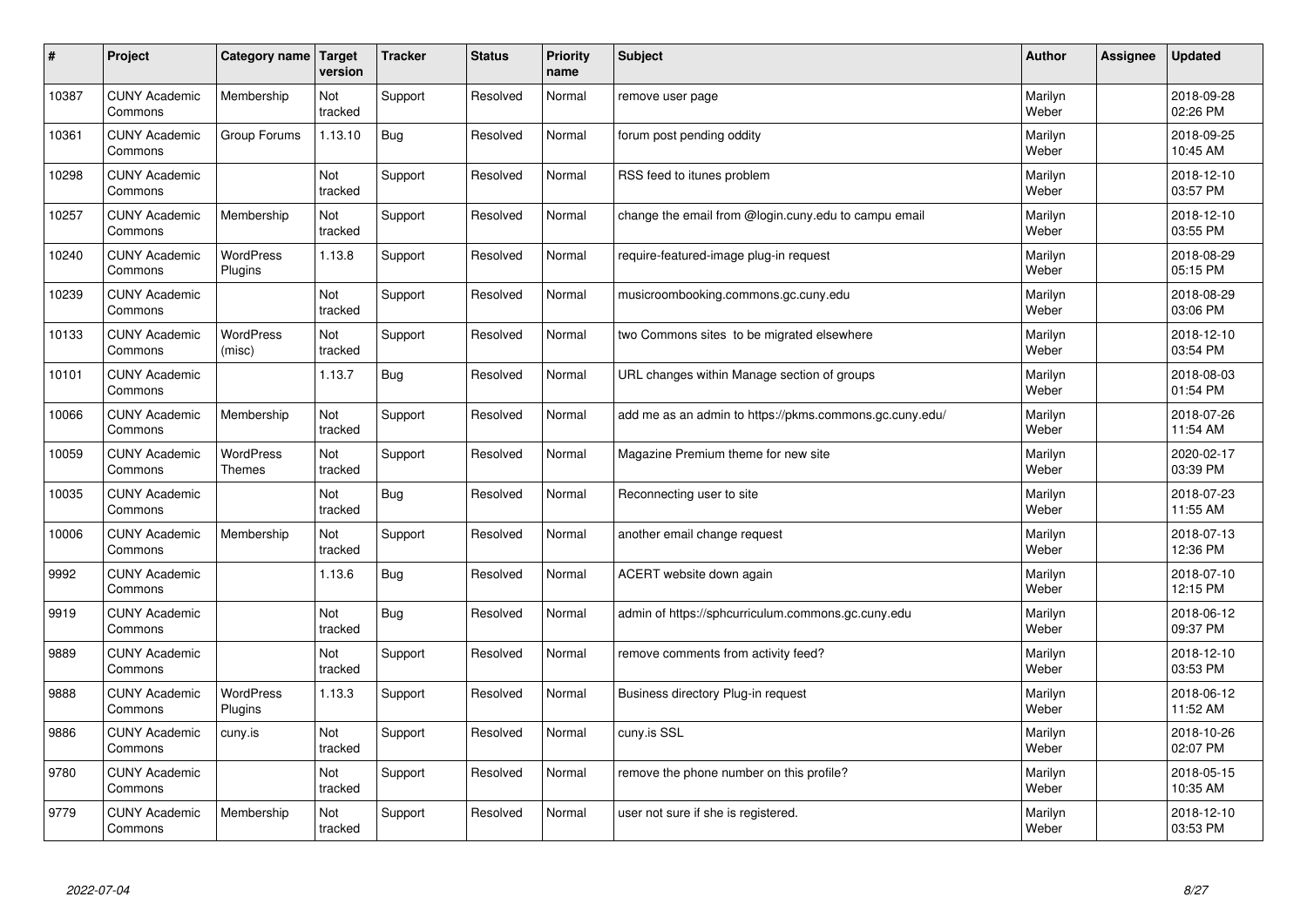| $\sharp$ | Project                         | Category name               | Target<br>version | <b>Tracker</b> | <b>Status</b> | <b>Priority</b><br>name | <b>Subject</b>                                       | <b>Author</b>    | Assignee | <b>Updated</b>         |
|----------|---------------------------------|-----------------------------|-------------------|----------------|---------------|-------------------------|------------------------------------------------------|------------------|----------|------------------------|
| 9767     | <b>CUNY Academic</b><br>Commons | Registration                | Not<br>tracked    | Support        | Resolved      | Normal                  | user deleted account but now needs one               | Marilyn<br>Weber |          | 2018-05-11<br>02:39 PM |
| 9725     | <b>CUNY Academic</b><br>Commons |                             | Not<br>tracked    | Support        | Resolved      | Normal                  | problems with deleting a site                        | Marilyn<br>Weber |          | 2018-05-07<br>10:24 PM |
| 9604     | <b>CUNY Academic</b><br>Commons |                             | Not<br>tracked    | Support        | Resolved      | Normal                  | I (Marilyn) can only log into cdev as teststudent    | Marilyn<br>Weber |          | 2018-04-21<br>10:20 AM |
| 9470     | <b>CUNY Academic</b><br>Commons |                             |                   | <b>Bug</b>     | Resolved      | Normal                  | Users not appearing via "Add New"                    | Marilyn<br>Weber |          | 2018-03-22<br>07:44 PM |
| 9355     | <b>CUNY Academic</b><br>Commons |                             | Not<br>tracked    | Support        | Resolved      | Normal                  | 14gb of video?                                       | Marilyn<br>Weber |          | 2018-03-13<br>11:56 AM |
| 9330     | <b>CUNY Academic</b><br>Commons | <b>WordPress</b><br>Plugins | 1.12.10           | <b>Bug</b>     | Resolved      | Normal                  | part 2 of problems with the Leaflet plug -in         | Marilyn<br>Weber |          | 2018-03-04<br>05:58 PM |
| 9282     | <b>CUNY Academic</b><br>Commons | Group Forums                | 1.12.9            | <b>Bug</b>     | Resolved      | Normal                  | "Forum ID is missing" error?                         | Marilyn<br>Weber |          | 2018-02-27<br>10:32 AM |
| 9276     | <b>CUNY Academic</b><br>Commons |                             |                   | Bug            | Resolved      | High                    | problem adding a member to a group - wrong username? | Marilyn<br>Weber |          | 2018-02-25<br>12:47 PM |
| 9223     | <b>CUNY Academic</b><br>Commons |                             | Not<br>tracked    | Support        | Resolved      | Normal                  | moving wordpress sites                               | Marilyn<br>Weber |          | 2018-02-18<br>08:44 PM |
| 9131     | <b>CUNY Academic</b><br>Commons |                             |                   | Support        | Resolved      | Normal                  | webrecorder.io via Firefox                           | Marilyn<br>Weber |          | 2018-01-29<br>11:11 AM |
| 9130     | <b>CUNY Academic</b><br>Commons | Homepage<br>Slides          | Not<br>tracked    | <b>Bug</b>     | Resolved      | Normal                  | too many redirects                                   | Marilyn<br>Weber |          | 2018-01-29<br>10:27 AM |
| 9087     | <b>CUNY Academic</b><br>Commons | <b>WordPress</b><br>Plugins | 1.12.7            | Support        | Resolved      | Normal                  | request for WP Social Sharing                        | Marilyn<br>Weber |          | 2018-01-23<br>11:17 AM |
| 9062     | <b>CUNY Academic</b><br>Commons |                             | Not<br>tracked    | Bug            | Resolved      | Normal                  | re-add me as admin of https://commons.gc.cuny.edu/   | Marilyn<br>Weber |          | 2018-01-08<br>12:03 PM |
| 9026     | <b>CUNY Academic</b><br>Commons | WordPress<br>Plugins        | 1.12.6            | Support        | Resolved      | Normal                  | plugin request from Carlos Guevara                   | Marilyn<br>Weber |          | 2018-01-03<br>09:33 AM |
| 9004     | <b>CUNY Academic</b><br>Commons | Membership                  | Not<br>tracked    | Support        | Resolved      | Normal                  | email change request                                 | Marilyn<br>Weber |          | 2017-12-14<br>12:27 PM |
| 8978     | <b>CUNY Academic</b><br>Commons | Groups (misc)               | Not<br>tracked    | Support        | Resolved      | Normal                  | removing old groups                                  | Marilyn<br>Weber |          | 2018-12-10<br>03:52 PM |
| 8941     | <b>CUNY Academic</b><br>Commons | WordPress<br>Themes         | 1.13.1            | Support        | Resolved      | Normal                  | Theme request: ColorNews                             | Marilyn<br>Weber |          | 2018-05-08<br>10:42 AM |
| 8937     | <b>CUNY Academic</b><br>Commons |                             | Not<br>tracked    | <b>Bug</b>     | Resolved      | Normal                  | videos gone                                          | Marilyn<br>Weber |          | 2017-12-01<br>11:27 AM |
| 8908     | <b>CUNY Academic</b><br>Commons | <b>WordPress</b><br>Plugins | 1.12.2            | Support        | Resolved      | Normal                  | Plugin reguest from Steve Brier                      | Marilyn<br>Weber |          | 2017-11-27<br>11:39 AM |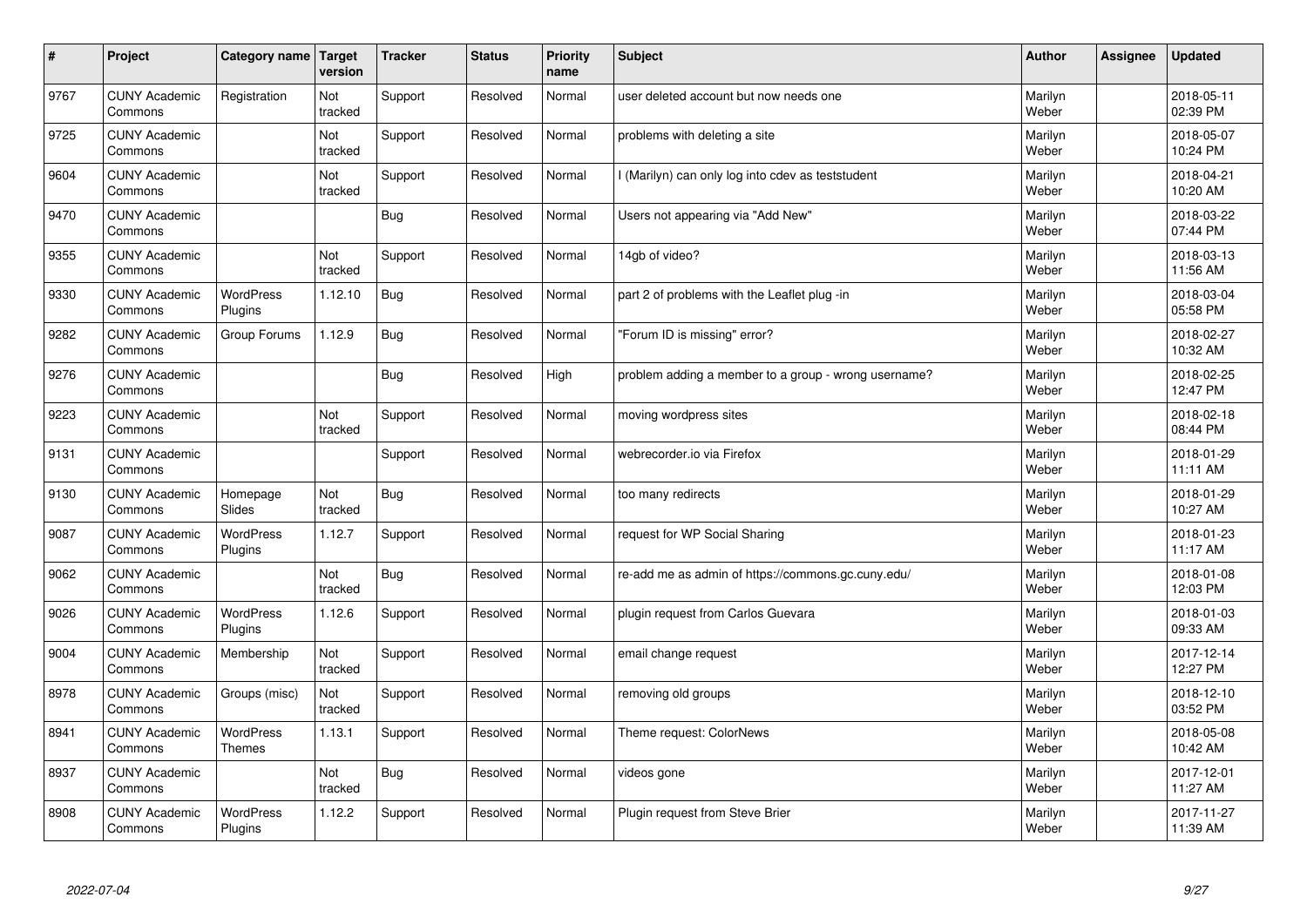| $\sharp$ | Project                         | Category name               | Target<br>version | <b>Tracker</b> | <b>Status</b> | <b>Priority</b><br>name | <b>Subject</b>                                           | <b>Author</b>    | <b>Assignee</b> | <b>Updated</b>         |
|----------|---------------------------------|-----------------------------|-------------------|----------------|---------------|-------------------------|----------------------------------------------------------|------------------|-----------------|------------------------|
| 8893     | <b>CUNY Academic</b><br>Commons | Social Paper                | 1.12.1            | Support        | Resolved      | Normal                  | Social paper won't connect to group?                     | Marilyn<br>Weber |                 | 2017-12-11<br>01:16 PM |
| 8882     | <b>CUNY Academic</b><br>Commons |                             | Not<br>tracked    | Support        | Resolved      | Normal                  | question about search engines                            | Marilyn<br>Weber |                 | 2017-11-01<br>03:26 PM |
| 8873     | <b>CUNY Academic</b><br>Commons |                             | Not<br>tracked    | Support        | Resolved      | Normal                  | maximum file upload size?                                | Marilyn<br>Weber |                 | 2017-10-30<br>11:23 AM |
| 8855     | <b>CUNY Academic</b><br>Commons |                             | Not<br>tracked    | Support        | Resolved      | Normal                  | another email change request                             | Marilyn<br>Weber |                 | 2017-10-25<br>10:55 AM |
| 8848     | <b>CUNY Academic</b><br>Commons |                             | Not<br>tracked    | Support        | Resolved      | Normal                  | email change request                                     | Marilyn<br>Weber |                 | 2017-10-24<br>11:19 AM |
| 8768     | <b>CUNY Academic</b><br>Commons |                             | Not<br>tracked    | Support        | Resolved      | Normal                  | unsafe redirect?                                         | Marilyn<br>Weber |                 | 2017-10-06<br>12:14 PM |
| 8729     | <b>CUNY Academic</b><br>Commons |                             | Not<br>tracked    | Support        | Resolved      | Normal                  | email change                                             | Marilyn<br>Weber |                 | 2017-09-25<br>02:14 PM |
| 8726     | <b>CUNY Academic</b><br>Commons |                             |                   | Support        | Resolved      | Normal                  | Redirect problem                                         | Marilyn<br>Weber |                 | 2017-09-21<br>12:14 PM |
| 8721     | <b>CUNY Academic</b><br>Commons | <b>WordPress</b><br>Plugins | 1.11.13           | Bug            | Resolved      | Normal                  | more problems with Events calendar                       | Marilyn<br>Weber |                 | 2017-09-21<br>10:35 AM |
| 8693     | <b>CUNY Academic</b><br>Commons | <b>WordPress</b><br>Plugins |                   | Support        | Resolved      | Normal                  | Existing blog wants to replace Mailpoet with Newsletters | Marilyn<br>Weber |                 | 2017-09-12<br>02:24 PM |
| 8661     | <b>CUNY Academic</b><br>Commons | Group Blogs                 | Not<br>tracked    | Bug            | Resolved      | Normal                  | new group, old site, can't link?                         | Marilyn<br>Weber |                 | 2017-11-15<br>01:26 PM |
| 8638     | <b>CUNY Academic</b><br>Commons | Group Blogs                 | 1.11.11           | Bug            | Resolved      | Normal                  | members not syncing from group to site                   | Marilyn<br>Weber |                 | 2017-09-01<br>03:50 PM |
| 8630     | <b>CUNY Academic</b><br>Commons | Membership                  | Not<br>tracked    | Support        | Resolved      | Normal                  | Change in email/campus                                   | Marilyn<br>Weber |                 | 2017-08-30<br>03:48 PM |
| 8577     | <b>CUNY Academic</b><br>Commons | Membership                  | Not<br>tracked    | Support        | Resolved      | Normal                  | another user email change                                | Marilyn<br>Weber |                 | 2017-08-25<br>10:23 AM |
| 8576     | <b>CUNY Academic</b><br>Commons | WordPress<br>Plugins        | 1.11.11           | Support        | Resolved      | Normal                  | Digital Measures plugin request                          | Marilyn<br>Weber |                 | 2017-09-01<br>03:44 PM |
| 8566     | <b>CUNY Academic</b><br>Commons | Membership                  | Not<br>tracked    | Support        | Resolved      | Normal                  | user email change                                        | Marilyn<br>Weber |                 | 2017-11-15<br>01:27 PM |
| 8553     | <b>CUNY Academic</b><br>Commons |                             | Not<br>tracked    | Support        | Resolved      | Normal                  | storage limits?                                          | Marilyn<br>Weber |                 | 2017-08-18<br>04:36 PM |
| 8552     | <b>CUNY Academic</b><br>Commons | <b>WordPress</b><br>Plugins | 1.11.10           | <b>Bug</b>     | Resolved      | Normal                  | Events Calendar problem                                  | Marilyn<br>Weber |                 | 2017-08-18<br>04:36 PM |
| 8531     | <b>CUNY Academic</b><br>Commons | Membership                  | Not<br>tracked    | Support        | Resolved      | Normal                  | admin of https://admissions.commons.gc.cuny.edu          | Marilyn<br>Weber |                 | 2017-08-15<br>04:20 PM |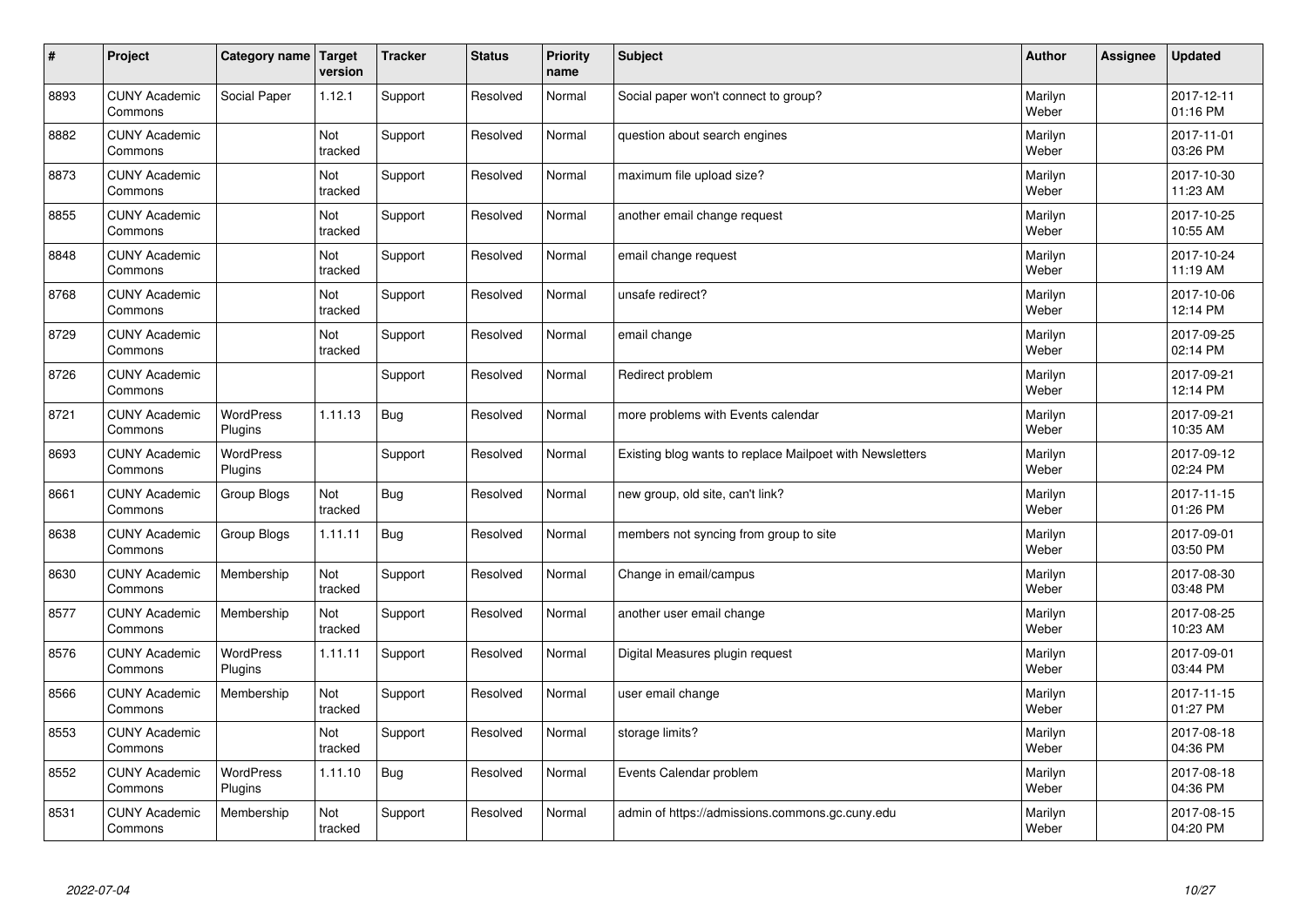| $\vert$ # | Project                         | Category name               | Target<br>version | <b>Tracker</b>     | <b>Status</b> | <b>Priority</b><br>name | <b>Subject</b>                                                                          | <b>Author</b>    | Assignee | <b>Updated</b>         |
|-----------|---------------------------------|-----------------------------|-------------------|--------------------|---------------|-------------------------|-----------------------------------------------------------------------------------------|------------------|----------|------------------------|
| 8529      | <b>CUNY Academic</b><br>Commons |                             | Not<br>tracked    | Support            | Resolved      | Normal                  | Iframe regiest?                                                                         | Marilyn<br>Weber |          | 2017-08-16<br>04:40 PM |
| 8481      | <b>CUNY Academic</b><br>Commons | Membership                  | Not<br>tracked    | Support            | Resolved      | Normal                  | admin of http://swipanalytic.org/organizers/                                            | Marilyn<br>Weber |          | 2019-02-19<br>01:58 PM |
| 8471      | <b>CUNY Academic</b><br>Commons |                             | Not<br>tracked    | Support            | Resolved      | Normal                  | admin at https://commons.gc.cuny.edu/                                                   | Marilyn<br>Weber |          | 2017-09-06<br>01:50 PM |
| 8464      | <b>CUNY Academic</b><br>Commons |                             | Not<br>tracked    | Support            | Resolved      | Normal                  | WP UI                                                                                   | Marilyn<br>Weber |          | 2017-10-11<br>11:23 AM |
| 8459      | <b>CUNY Academic</b><br>Commons |                             | Not<br>tracked    | Documentatio<br>n. | Resolved      | Normal                  | comprehensive list of plugins?                                                          | Marilyn<br>Weber |          | 2017-10-11<br>11:24 AM |
| 8446      | <b>CUNY Academic</b><br>Commons | <b>WordPress</b><br>Plugins | 1.11.14           | Support            | Resolved      | Normal                  | request for multiple accordion menu plugins                                             | Marilyn<br>Weber |          | 2018-05-07<br>09:57 PM |
| 8379      | <b>CUNY Academic</b><br>Commons |                             | Not<br>tracked    | Support            | Resolved      | Normal                  | request for site build help                                                             | Marilyn<br>Weber |          | 2017-07-01<br>10:48 AM |
| 8308      | <b>CUNY Academic</b><br>Commons | <b>WordPress</b><br>Plugins | Not<br>tracked    | Support            | Resolved      | Normal                  | <b>WP Migration plugin</b>                                                              | Marilyn<br>Weber |          | 2017-11-15<br>01:27 PM |
| 8259      | <b>CUNY Academic</b><br>Commons |                             | Not<br>tracked    | Bug                | Resolved      | Normal                  | missing dashboard                                                                       | Marilyn<br>Weber |          | 2017-11-15<br>01:28 PM |
| 8125      | <b>CUNY Academic</b><br>Commons | WordPress<br><b>Themes</b>  | 1.10.19           | <b>Bug</b>         | Resolved      | High                    | careerplan admin page failing to load with "currently unable to handle<br>this request" | Marilyn<br>Weber |          | 2017-07-13<br>12:54 PM |
| 8120      | <b>CUNY Academic</b><br>Commons | Membership                  | Not<br>tracked    | Support            | Resolved      | Normal                  | add me as an admin to https://nyslavery.commons.gc.cuny.edu                             | Marilyn<br>Weber |          | 2017-05-10<br>02:19 PM |
| 7995      | <b>CUNY Academic</b><br>Commons | Domain<br>Mapping           | Not<br>tracked    | Bug                | Resolved      | Urgent                  | http://on.socialpaper.gc.cuny.edu down?                                                 | Marilyn<br>Weber |          | 2017-04-21<br>11:07 AM |
| 7994      | <b>CUNY Academic</b><br>Commons | <b>WordPress</b><br>(misc)  | 1.10.17           | Bug                | Resolved      | Urgent                  | Comments not appearing                                                                  | Marilyn<br>Weber |          | 2017-04-20<br>11:16 AM |
| 7972      | <b>CUNY Academic</b><br>Commons |                             | Not<br>tracked    | Support            | Resolved      | Normal                  | expand the memory limit for videos?                                                     | Marilyn<br>Weber |          | 2017-04-20<br>10:07 AM |
| 7922      | <b>CUNY Academic</b><br>Commons | Membership                  | Not<br>tracked    | Support            | Resolved      | Normal                  | add me as an admin to the MALs alumni site?                                             | Marilyn<br>Weber |          | 2017-04-06<br>05:19 PM |
| 7836      | <b>CUNY Academic</b><br>Commons | Social Paper                | Not<br>tracked    | Support            | Resolved      | Normal                  | missing Social Paper                                                                    | Marilyn<br>Weber |          | 2017-11-15<br>01:31 PM |
| 7803      | <b>CUNY Academic</b><br>Commons |                             |                   | Bug                | Resolved      | Normal                  | user email change                                                                       | Marilyn<br>Weber |          | 2017-03-16<br>11:58 AM |
| 7775      | <b>CUNY Academic</b><br>Commons | Membership                  | Not<br>tracked    | Support            | Resolved      | Normal                  | Email change                                                                            | Marilyn<br>Weber |          | 2017-03-08<br>10:09 PM |
| 7767      | <b>CUNY Academic</b><br>Commons |                             | Not<br>tracked    | Bug                | Resolved      | Normal                  | Site loading problems                                                                   | Marilyn<br>Weber |          | 2017-03-21<br>09:57 PM |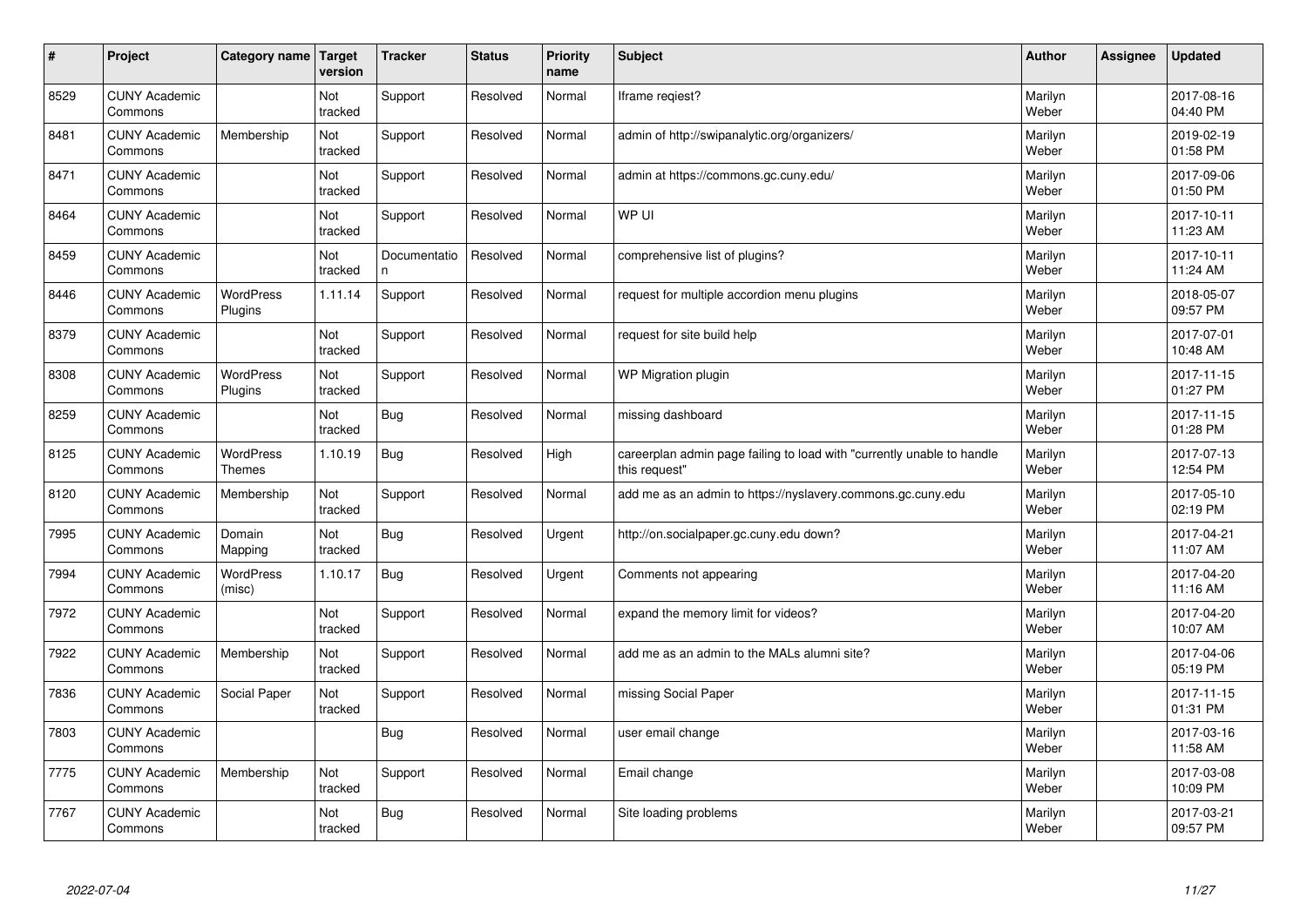| $\vert$ # | Project                         | Category name Target          | version        | <b>Tracker</b> | <b>Status</b> | <b>Priority</b><br>name | <b>Subject</b>                                        | <b>Author</b>    | <b>Assignee</b> | <b>Updated</b>         |
|-----------|---------------------------------|-------------------------------|----------------|----------------|---------------|-------------------------|-------------------------------------------------------|------------------|-----------------|------------------------|
| 7745      | <b>CUNY Academic</b><br>Commons | <b>WordPress</b><br>Plugins   | 1.10.13        | Support        | Resolved      | Normal                  | Featured Video Plus plugin requested                  | Marilyn<br>Weber |                 | 2017-03-03<br>01:51 PM |
| 7608      | <b>CUNY Academic</b><br>Commons | Registration                  | Not<br>tracked | Feature        | Resolved      | Normal                  | create an account                                     | Marilyn<br>Weber |                 | 2017-02-15<br>10:45 PM |
| 7607      | <b>CUNY Academic</b><br>Commons | WordPress<br>(misc)           | Not<br>tracked | Feature        | Resolved      | Normal                  | mp4 files                                             | Marilyn<br>Weber |                 | 2017-02-15<br>07:37 PM |
| 7486      | <b>CUNY Academic</b><br>Commons | Membership                    | Not<br>tracked | Support        | Resolved      | Normal                  | changed email address                                 | Marilyn<br>Weber |                 | 2017-01-24<br>10:00 PM |
| 7337      | <b>CUNY Academic</b><br>Commons | Membership                    | Not<br>tracked | <b>Bug</b>     | Resolved      | Normal                  | User with new email                                   | Marilyn<br>Weber |                 | 2017-01-06<br>11:05 AM |
| 6818      | <b>CUNY Academic</b><br>Commons | Email<br><b>Notifications</b> | 1.10.3         | Support        | Resolved      | Normal                  | No more email notifications?                          | Marilyn<br>Weber |                 | 2016-11-22<br>02:51 PM |
| 6106      | <b>CUNY Academic</b><br>Commons | Server                        | Not<br>tracked | <b>Bug</b>     | Resolved      | Normal                  | 504 error                                             | Marilyn<br>Weber |                 | 2017-11-15<br>01:55 PM |
| 6039      | <b>CUNY Academic</b><br>Commons | Membership                    | 1.9.28         | <b>Bug</b>     | Resolved      | High                    | User cannot change her email                          | Marilyn<br>Weber |                 | 2016-09-19<br>03:03 PM |
| 5844      | <b>CUNY Academic</b><br>Commons |                               | Not<br>tracked | Support        | Resolved      | Normal                  | edit Host Files on Windows 10 problems                | Marilyn<br>Weber |                 | 2016-07-27<br>09:08 AM |
| 5629      | <b>CUNY Academic</b><br>Commons | <b>Public Portfolio</b>       | 1.10.4         | Support        | Resolved      | Normal                  | Title field in profile can't be edited                | Marilyn<br>Weber |                 | 2016-12-13<br>11:19 AM |
| 5435      | <b>CUNY Academic</b><br>Commons |                               | Not<br>tracked | Bug            | Resolved      | Urgent                  | Can't see the dashboard                               | Marilyn<br>Weber |                 | 2016-04-12<br>11:33 AM |
| 5059      | <b>CUNY Academic</b><br>Commons |                               | Not<br>tracked | <b>Bug</b>     | Resolved      | Normal                  | Instagram embed?                                      | Marilyn<br>Weber |                 | 2016-01-26<br>12:05 AM |
| 4881      | <b>CUNY Academic</b><br>Commons | ZenDesk                       | Not<br>tracked | <b>Bug</b>     | Resolved      | Normal                  | ZenDesk emails not being sent                         | Marilyn<br>Weber |                 | 2015-12-07<br>01:34 AM |
| 4880      | <b>CUNY Academic</b><br>Commons | Password<br>Reset             | Not<br>tracked | Support        | Resolved      | High                    | CUNY Central person having password trouble           | Marilyn<br>Weber |                 | 2015-11-10<br>12:40 PM |
| 4012      | <b>CUNY Academic</b><br>Commons |                               | 1.7.20         | <b>Bug</b>     | Resolved      | Normal                  | Two users reporting same Forbidden 403 error message. | Marilyn<br>Weber |                 | 2015-05-01<br>08:13 PM |
| 3620      | <b>CUNY Academic</b><br>Commons | Groups (misc)                 | Not<br>tracked | <b>Bug</b>     | Resolved      | Normal                  | admins of The Group for Group Admins                  | Marilyn<br>Weber |                 | 2014-11-03<br>08:38 AM |
| 15279     | <b>CUNY Academic</b><br>Commons |                               |                | <b>Bug</b>     | Rejected      | Normal                  | big delay - cloning the history site                  | Marilyn<br>Weber |                 | 2022-02-09<br>01:49 PM |
| 15022     | <b>CUNY Academic</b><br>Commons |                               |                | Support        | Rejected      | High                    | ArabStages                                            | Marilyn<br>Weber |                 | 2021-12-06<br>10:16 AM |
| 14972     | <b>CUNY Academic</b><br>Commons |                               |                | Support        | Rejected      | Normal                  | Mailchimp plugin                                      | Marilyn<br>Weber |                 | 2021-11-17<br>02:13 PM |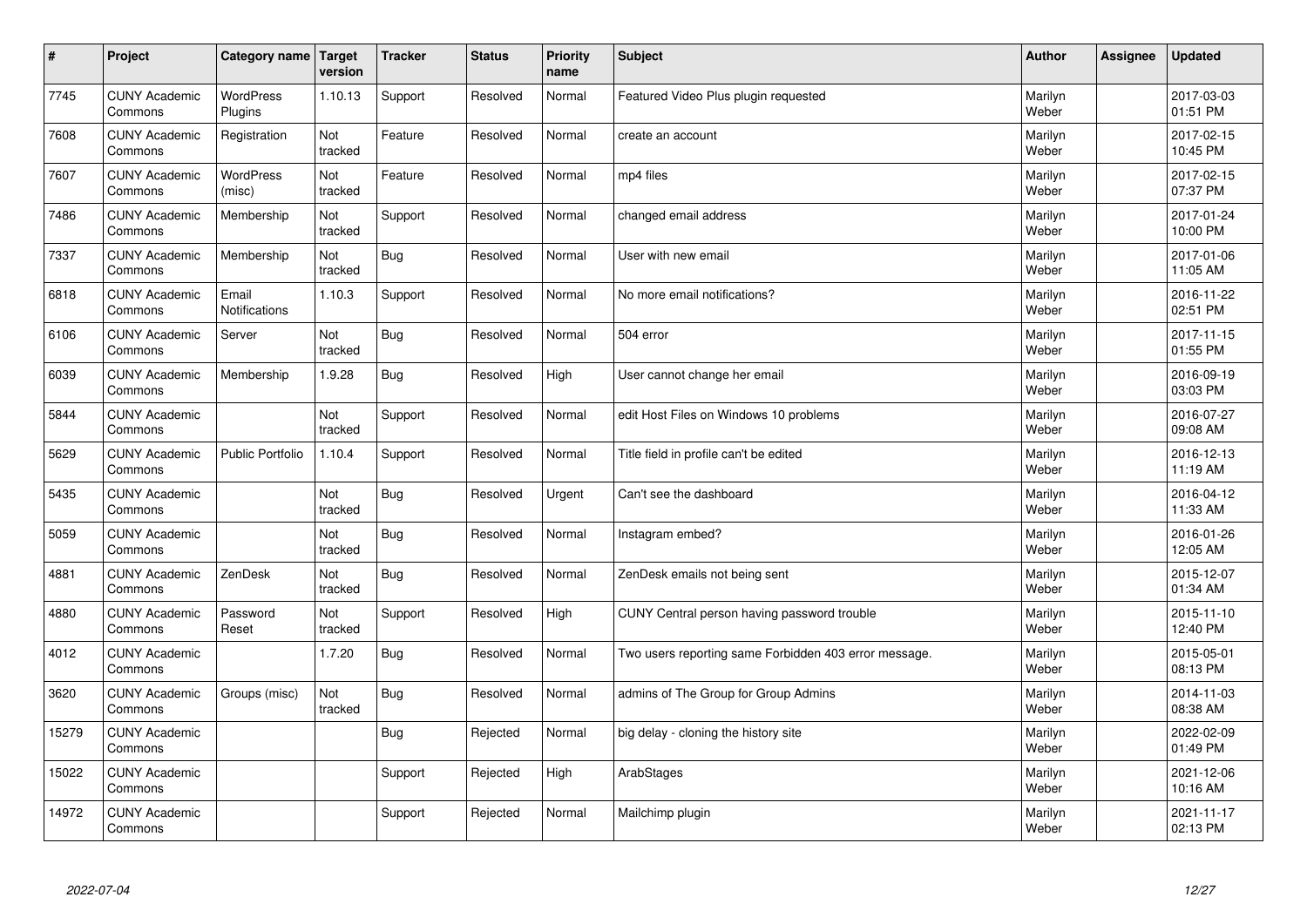| $\vert$ # | Project                         | Category name Target       | version        | <b>Tracker</b> | <b>Status</b> | <b>Priority</b><br>name | <b>Subject</b>                                                       | <b>Author</b>    | <b>Assignee</b> | <b>Updated</b>         |
|-----------|---------------------------------|----------------------------|----------------|----------------|---------------|-------------------------|----------------------------------------------------------------------|------------------|-----------------|------------------------|
| 14711     | <b>CUNY Academic</b><br>Commons |                            |                | Support        | Rejected      | Normal                  | Custom Facebook Feed plugin problem                                  | Marilyn<br>Weber |                 | 2022-04-27<br>04:29 PM |
| 14625     | <b>CUNY Academic</b><br>Commons |                            | Not<br>tracked | Support        | Rejected      | Normal                  | image won't appear in slideshow.                                     | Marilyn<br>Weber |                 | 2021-07-27<br>10:33 AM |
| 14606     | <b>CUNY Academic</b><br>Commons | <b>WordPress</b><br>(misc) | Not<br>tracked | Support        | Rejected      | Normal                  | calendar wrong month                                                 | Marilyn<br>Weber |                 | 2021-07-23<br>12:11 PM |
| 14360     | <b>CUNY Academic</b><br>Commons |                            |                | Support        | Rejected      | Normal                  | danielgerouldarchives.org?                                           | Marilyn<br>Weber |                 | 2021-04-27<br>10:42 AM |
| 14016     | <b>CUNY Academic</b><br>Commons |                            |                | Support        | Rejected      | Normal                  | PDFs not downloading                                                 | Marilyn<br>Weber |                 | 2021-02-22<br>11:00 AM |
| 13918     | <b>CUNY Academic</b><br>Commons |                            | Not<br>tracked | Support        | Rejected      | Normal                  | MailPoet Newsletters Premium plugin                                  | Marilyn<br>Weber |                 | 2021-02-09<br>11:01 AM |
| 13916     | <b>CUNY Academic</b><br>Commons |                            |                | Support        | Rejected      | Normal                  | <b>Custom Sidebars</b>                                               | Marilyn<br>Weber |                 | 2021-02-23<br>10:45 AM |
| 13217     | <b>CUNY Academic</b><br>Commons |                            |                | Support        | Rejected      | Normal                  | upload recordings of our past webinars?                              | Marilyn<br>Weber |                 | 2020-08-25<br>07:56 AM |
| 13201     | <b>CUNY Academic</b><br>Commons |                            |                | Support        | Rejected      | Low                     | PDF embedder                                                         | Marilyn<br>Weber |                 | 2020-09-29<br>11:37 AM |
| 13169     | <b>CUNY Academic</b><br>Commons |                            | 1.17.4         | Support        | Rejected      | Normal                  | footer logo image has no alt-text                                    | Marilyn<br>Weber |                 | 2020-09-22<br>10:18 AM |
| 13160     | <b>CUNY Academic</b><br>Commons |                            |                | Support        | Rejected      | Normal                  | site not working on iphone                                           | Marilyn<br>Weber |                 | 2020-08-25<br>10:58 AM |
| 13121     | <b>CUNY Academic</b><br>Commons |                            |                | Support        | Rejected      | Normal                  | embed a DropBox Paper file                                           | Marilyn<br>Weber |                 | 2020-08-25<br>10:56 AM |
| 12986     | <b>CUNY Academic</b><br>Commons |                            |                | Support        | Rejected      | Normal                  | Someone is trying to create accounts using random CUNY entity emails | Marilyn<br>Weber |                 | 2020-07-02<br>09:47 PM |
| 12205     | <b>CUNY Academic</b><br>Commons |                            |                | Support        | Rejected      | Normal                  | possible update to the 2019 theme?                                   | Marilyn<br>Weber |                 | 2020-01-14<br>12:08 PM |
| 11267     | <b>CUNY Academic</b><br>Commons |                            |                | Support        | Rejected      | Normal                  | signing up with a nonCUNY signup code from the Register page         | Marilyn<br>Weber |                 | 2019-03-26<br>03:00 PM |
| 10850     | <b>CUNY Academic</b><br>Commons |                            |                | Support        | Rejected      | Normal                  | Gravity form being resent                                            | Marilyn<br>Weber |                 | 2018-12-20<br>10:18 PM |
| 10838     | <b>CUNY Academic</b><br>Commons |                            | 1.15.3         | Support        | Rejected      | Normal                  | two plugin/theme requests from a digital fellow                      | Marilyn<br>Weber |                 | 2019-06-11<br>10:31 AM |
| 10562     | <b>CUNY Academic</b><br>Commons |                            |                | Bug            | Rejected      | Normal                  | Commons is down                                                      | Marilyn<br>Weber |                 | 2018-10-23<br>10:49 AM |
| 10260     | <b>CUNY Academic</b><br>Commons |                            |                | Bug            | Rejected      | Normal                  | bad activation email                                                 | Marilyn<br>Weber |                 | 2018-08-30<br>01:25 PM |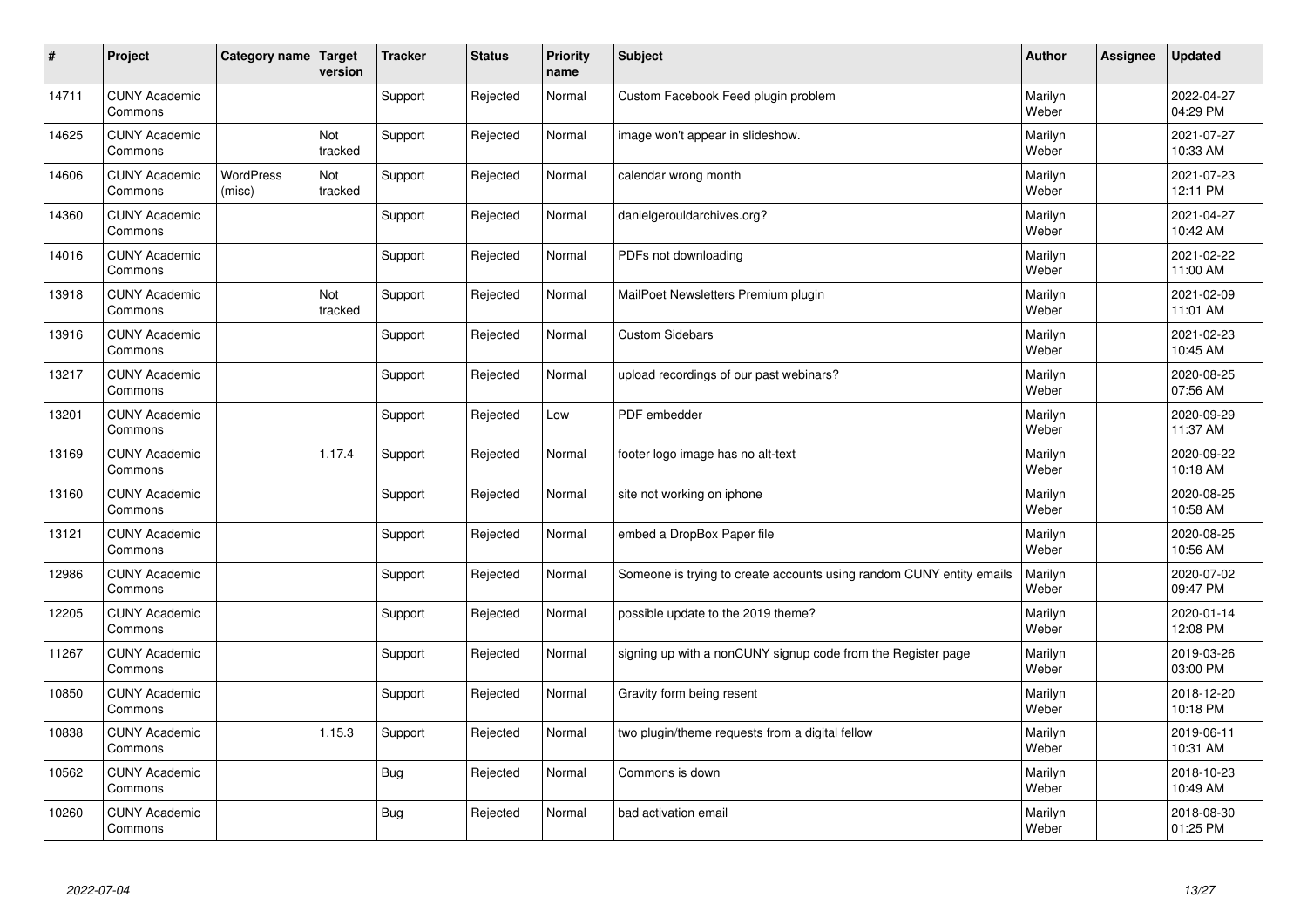| $\sharp$ | Project                         | Category name   Target      | version        | <b>Tracker</b> | <b>Status</b> | <b>Priority</b><br>name | <b>Subject</b>                                   | <b>Author</b>    | Assignee | <b>Updated</b>         |
|----------|---------------------------------|-----------------------------|----------------|----------------|---------------|-------------------------|--------------------------------------------------|------------------|----------|------------------------|
| 9996     | <b>CUNY Academic</b><br>Commons | Membership                  | Not<br>tracked | Support        | Rejected      | Normal                  | user email change request                        | Marilyn<br>Weber |          | 2018-07-16<br>10:49 AM |
| 9955     | <b>CUNY Academic</b><br>Commons | <b>WordPress</b><br>Plugins | 1.13.4         | Support        | Rejected      | Normal                  | docx converter plugin?                           | Marilyn<br>Weber |          | 2018-06-26<br>11:39 AM |
| 9885     | <b>CUNY Academic</b><br>Commons |                             |                | Support        | Rejected      | Normal                  | Publications field problem                       | Marilyn<br>Weber |          | 2018-06-06<br>01:18 PM |
| 9684     | <b>CUNY Academic</b><br>Commons |                             |                | Support        | Rejected      | Normal                  | SEO cleanup for newlaborforum.cuny.edu           | Marilyn<br>Weber |          | 2018-04-30<br>10:29 AM |
| 9587     | <b>CUNY Academic</b><br>Commons |                             |                | Support        | Rejected      | Normal                  | possible request for the "PDF Poster" plugin     | Marilyn<br>Weber |          | 2018-04-24<br>10:52 AM |
| 9033     | <b>CUNY Academic</b><br>Commons |                             |                | Support        | Rejected      | Normal                  | Site search terms                                | Marilyn<br>Weber |          | 2017-12-22<br>01:10 PM |
| 8195     | <b>CUNY Academic</b><br>Commons |                             |                | Support        | Rejected      | Normal                  | possible to make the Profile pic semi-hidden?    | Marilyn<br>Weber |          | 2017-05-24<br>11:00 PM |
| 8071     | <b>CUNY Academic</b><br>Commons | <b>WordPress</b><br>Plugins | Not<br>tracked | Support        | Rejected      | Normal                  | Anthologize                                      | Marilyn<br>Weber |          | 2017-05-10<br>10:15 AM |
| 7668     | <b>CUNY Academic</b><br>Commons | WordPress<br>Plugins        |                | Support        | Rejected      | Normal                  | Iframes question                                 | Marilyn<br>Weber |          | 2017-04-11<br>09:29 PM |
| 6800     | <b>CUNY Academic</b><br>Commons |                             |                | Bug            | Rejected      | Immediate               | Is something going on?                           | Marilyn<br>Weber |          | 2016-11-18<br>04:40 PM |
| 6575     | <b>CUNY Academic</b><br>Commons | Groups (misc)               |                | Bug            | Rejected      | Normal                  | No papers link for the group "social paper"      | Marilyn<br>Weber |          | 2016-11-02<br>10:39 PM |
| 3674     | <b>CUNY Academic</b><br>Commons |                             |                | <b>Bug</b>     | Rejected      | Normal                  | CBox pagination issue with the Wiki              | Marilyn<br>Weber |          | 2014-11-20<br>05:03 PM |
| 3673     | <b>CUNY Academic</b><br>Commons |                             |                | Bug            | Rejected      | Normal                  | CBox pagination issue with the Wiki              | Marilyn<br>Weber |          | 2014-11-20<br>04:08 PM |
| 14850    | <b>CUNY Academic</b><br>Commons |                             |                | Support        | Abandoned     | Normal                  | brooklyn waterfront site "connection not secure" | Marilyn<br>Weber |          | 2022-04-27<br>04:56 PM |
| 14389    | <b>CUNY Academic</b><br>Commons |                             |                | Support        | Abandoned     | Normal                  | WebflowIO?                                       | Marilyn<br>Weber |          | 2021-09-14<br>10:45 AM |
| 14148    | <b>CUNY Academic</b><br>Commons |                             |                | Support        | Abandoned     | Normal                  | post notification problem                        | Marilyn<br>Weber |          | 2021-09-14<br>10:43 AM |
| 13637    | <b>CUNY Academic</b><br>Commons |                             |                | Support        | Abandoned     | Normal                  | All-in-One Migration plugin request              | Marilyn<br>Weber |          | 2020-12-08<br>10:46 AM |
| 13596    | <b>CUNY Academic</b><br>Commons |                             |                | Support        | Abandoned     | Normal                  | invited as Author but show as Contributor        | Marilyn<br>Weber |          | 2021-09-14<br>10:41 AM |
| 13584    | <b>CUNY Academic</b><br>Commons |                             |                | Support        | Abandoned     | Normal                  | Graphy theme question                            | Marilyn<br>Weber |          | 2021-09-14<br>10:41 AM |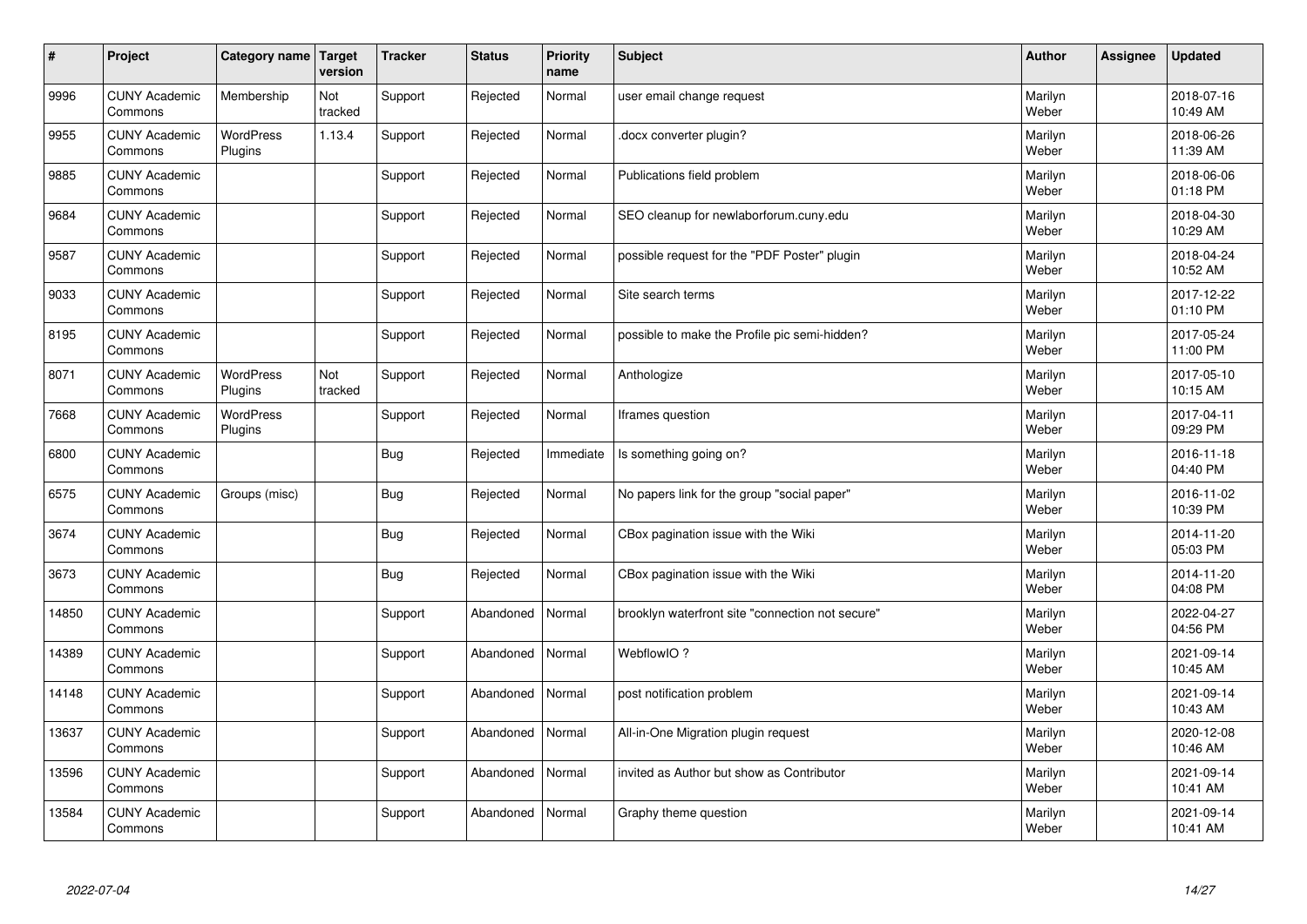| #     | Project                         | Category name   Target       | version           | <b>Tracker</b> | <b>Status</b>        | <b>Priority</b><br>name | <b>Subject</b>                                                                          | <b>Author</b>    | Assignee        | <b>Updated</b>         |
|-------|---------------------------------|------------------------------|-------------------|----------------|----------------------|-------------------------|-----------------------------------------------------------------------------------------|------------------|-----------------|------------------------|
| 13288 | <b>CUNY Academic</b><br>Commons |                              |                   | Support        | Abandoned            | Normal                  | log in problems on iPhone 6                                                             | Marilyn<br>Weber |                 | 2020-10-27<br>10:26 AM |
| 10571 | <b>CUNY Academic</b><br>Commons |                              | Not<br>tracked    | Support        | Abandoned            | Normal                  | newsletter queue problem                                                                | Marilyn<br>Weber |                 | 2018-12-10<br>03:58 PM |
| 9726  | <b>CUNY Academic</b><br>Commons | <b>WordPress</b><br>Plugins  | Not<br>tracked    | Support        | Abandoned            | Normal                  | technical error on Contact page                                                         | Marilyn<br>Weber |                 | 2018-12-10<br>03:53 PM |
| 8098  | <b>CUNY Academic</b><br>Commons | Public Portfolio             | Not<br>tracked    | Bug            | Abandoned            | Normal                  | Widget in profile not working                                                           | Marilyn<br>Weber |                 | 2017-11-15<br>01:28 PM |
| 7770  | <b>CUNY Academic</b><br>Commons | <b>WordPress</b><br>Plugins  | Not<br>tracked    | Bug            | Abandoned            | Normal                  | Timeline.js problem                                                                     | Marilyn<br>Weber |                 | 2017-11-15<br>01:43 PM |
| 7226  | <b>CUNY Academic</b><br>Commons | Registration                 | Not<br>tracked    | Bug            | Abandoned            | Normal                  | Community college student cannot register?                                              | Marilyn<br>Weber |                 | 2017-11-15<br>01:55 PM |
| 15025 | <b>CUNY Academic</b><br>Commons |                              |                   | Support        | Duplicate            | Normal                  | emails for all the papers on the commons that have been changed                         | Marilyn<br>Weber |                 | 2021-12-02<br>11:57 AM |
| 11811 | <b>CUNY Academic</b><br>Commons |                              | Not<br>tracked    | Support        | Duplicate            | Normal                  | Content of Publications widget on profile page being erased on save                     | Marilyn<br>Weber |                 | 2019-10-08<br>11:16 AM |
| 9834  | <b>CUNY Academic</b><br>Commons |                              |                   | Support        | Duplicate            | Normal                  | add a "like" function                                                                   | Marilyn<br>Weber |                 | 2018-05-25<br>10:38 AM |
| 9133  | <b>CUNY Academic</b><br>Commons |                              |                   | Support        | Duplicate            | Normal                  | webrecorder.io                                                                          | Marilyn<br>Weber |                 | 2018-01-29<br>10:34 AM |
| 6313  | <b>CUNY Academic</b><br>Commons | Groups (misc)                |                   | <b>Bug</b>     | Duplicate            | Normal                  | group member no longer in group, can't rejoin.                                          | Marilyn<br>Weber |                 | 2016-10-14<br>09:27 PM |
| 4013  | <b>CUNY Academic</b><br>Commons |                              |                   | Bug            | Duplicate            | Normal                  | Math question?                                                                          | Marilyn<br>Weber |                 | 2015-04-22<br>04:05 PM |
| 5052  | <b>CUNY Academic</b><br>Commons | Social Paper                 | Future<br>release | Feature        | New                  | Low                     | Sentence by sentence or line by line comments (SP suggestion #3)                        | Marilyn<br>Weber | Boone<br>Gorges | 2016-02-11<br>10:24 PM |
| 9207  | <b>CUNY Academic</b><br>Commons |                              | Future<br>release | Support        | Reporter<br>Feedback | Normal                  | display dashboards made in Tableau?                                                     | Marilyn<br>Weber | Boone<br>Gorges | 2018-04-10<br>10:42 AM |
| 16198 | <b>CUNY Academic</b><br>Commons |                              | 2.0.1             | Bug            | Resolved             | Normal                  | Change role to                                                                          | Marilyn<br>Weber | Boone<br>Gorges | 2022-06-14<br>11:35 AM |
| 15654 | <b>CUNY Academic</b><br>Commons | WordPress<br>Plugins         | 1.19.6            | Support        | Resolved             | Normal                  | Numerous Copies of Events showing up                                                    | Marilyn<br>Weber | Boone<br>Gorges | 2022-03-22<br>11:30 AM |
| 15545 | <b>CUNY Academic</b><br>Commons | <b>WordPress</b><br>Plugins  | 1.19.5            | Feature        | Resolved             | Normal                  | "ZI Hide Featured Image" plugin request                                                 | Marilyn<br>Weber | Boone<br>Gorges | 2022-03-09<br>10:09 AM |
| 15241 | <b>CUNY Academic</b><br>Commons | Onboarding                   | 1.19.3            | Design/UX      | Resolved             | Normal                  | white on gray                                                                           | Marilyn<br>Weber | Boone<br>Gorges | 2022-02-08<br>02:38 PM |
| 15211 | <b>CUNY Academic</b><br>Commons | <b>Blogs</b><br>(BuddyPress) | 1.19.2            | Support        | Resolved             | Normal                  | No good error reporting for already-used domain name when creating a<br>site in Firefox | Marilyn<br>Weber | Boone<br>Gorges | 2022-01-25<br>11:33 AM |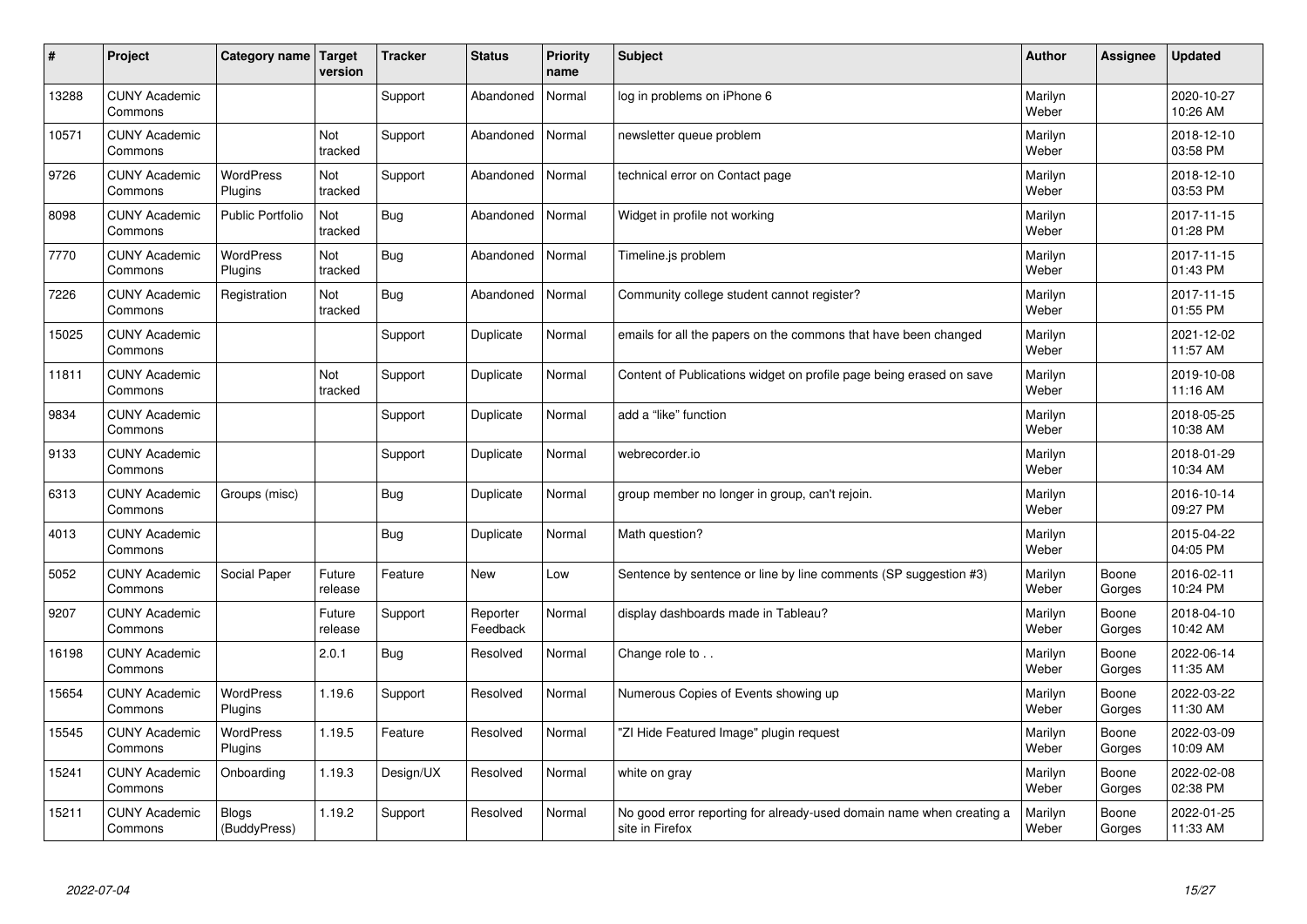| $\sharp$ | Project                         | Category name               | Target<br>version | <b>Tracker</b> | <b>Status</b> | <b>Priority</b><br>name | <b>Subject</b>                                                              | <b>Author</b>    | Assignee        | <b>Updated</b>         |
|----------|---------------------------------|-----------------------------|-------------------|----------------|---------------|-------------------------|-----------------------------------------------------------------------------|------------------|-----------------|------------------------|
| 14304    | <b>CUNY Academic</b><br>Commons | Group Library               | 1.18.8            | Bug            | Resolved      | Normal                  | Library items change folders when adding subsequent items in new<br>folders | Marilyn<br>Weber | Boone<br>Gorges | 2021-04-13<br>11:21 AM |
| 14265    | <b>CUNY Academic</b><br>Commons | <b>WordPress</b><br>Plugins | 1.18.10           | Support        | Resolved      | Normal                  | separate the tag cloud in the blog sidebar                                  | Marilyn<br>Weber | Boone<br>Gorges | 2021-05-12<br>05:19 PM |
| 14075    | <b>CUNY Academic</b><br>Commons | <b>WordPress</b><br>Plugins | Not<br>tracked    | Bug            | Resolved      | Normal                  | sludigitalportfolios.commons.gc.cuny.edu                                    | Marilyn<br>Weber | Boone<br>Gorges | 2021-03-01<br>10:46 AM |
| 14019    | <b>CUNY Academic</b><br>Commons | <b>WordPress</b><br>Plugins | 1.18.5            | Bug            | Resolved      | Normal                  | smorales.commons.gc.cuny.edu                                                | Marilyn<br>Weber | Boone<br>Gorges | 2021-02-23<br>11:06 AM |
| 14012    | <b>CUNY Academic</b><br>Commons | <b>WordPress</b><br>Plugins | 1.18.5            | Support        | Resolved      | Normal                  | Open External Links in a New Window plugin?                                 | Marilyn<br>Weber | Boone<br>Gorges | 2021-03-02<br>02:07 PM |
| 13929    | <b>CUNY Academic</b><br>Commons |                             | 1.18.4            | Support        | Resolved      | Normal                  | update error message                                                        | Marilyn<br>Weber | Boone<br>Gorges | 2021-02-09<br>11:05 AM |
| 13841    | <b>CUNY Academic</b><br>Commons | <b>WordPress</b><br>Plugins | 1.18.3            | Support        | Resolved      | Normal                  | Folders plugin request                                                      | Marilyn<br>Weber | Boone<br>Gorges | 2021-01-26<br>04:43 PM |
| 13641    | <b>CUNY Academic</b><br>Commons |                             | 1.18.2            | Support        | Resolved      | Normal                  | follow up to migration request                                              | Marilyn<br>Weber | Boone<br>Gorges | 2021-01-12<br>10:59 AM |
| 13159    | <b>CUNY Academic</b><br>Commons | Group Library               | Not<br>tracked    | Support        | Resolved      | Normal                  | changing folder names?                                                      | Marilyn<br>Weber | Boone<br>Gorges | 2020-08-27<br>08:59 AM |
| 12999    | <b>CUNY Academic</b><br>Commons |                             | 1.18.1            | Support        | Resolved      | Normal                  | request for Dentist theme                                                   | Marilyn<br>Weber | Boone<br>Gorges | 2020-12-22<br>03:31 PM |
| 12960    | <b>CUNY Academic</b><br>Commons |                             | 1.16.14           | Support        | Resolved      | Normal                  | mutiple plugin in requests                                                  | Marilyn<br>Weber | Boone<br>Gorges | 2020-06-23<br>10:53 AM |
| 12905    | <b>CUNY Academic</b><br>Commons |                             | 1.16.14           | Support        | Resolved      | Normal                  | trouble embedding a flipbook from Flipsnack                                 | Marilyn<br>Weber | Boone<br>Gorges | 2020-06-23<br>10:53 AM |
| 12165    | <b>CUNY Academic</b><br>Commons | <b>BuddyPress</b><br>(misc) | Not<br>tracked    | Support        | Resolved      | Normal                  | two reports of Profile problems                                             | Marilyn<br>Weber | Boone<br>Gorges | 2019-12-04<br>05:06 PM |
| 12006    | <b>CUNY Academic</b><br>Commons | Group<br>Invitations        | 1.15.13           | Bug            | Resolved      | Immediate               | Invite system is broken.                                                    | Marilyn<br>Weber | Boone<br>Gorges | 2019-10-23<br>10:16 AM |
| 11865    | <b>CUNY Academic</b><br>Commons | Onboarding                  | 1.15.10           | Bug            | Resolved      | Normal                  | Site name not appearing in "Membership" lists of Invitation modal           | Marilyn<br>Weber | Boone<br>Gorges | 2019-09-24<br>11:09 AM |
| 11567    | <b>CUNY Academic</b><br>Commons | Group Files                 | 1.15.4            | Bug            | Resolved      | Normal                  | Group files pagination doesn't work properly in folders                     | Marilyn<br>Weber | Boone<br>Gorges | 2019-06-25<br>04:22 PM |
| 10407    | <b>CUNY Academic</b><br>Commons |                             | Not<br>tracked    | Support        | Resolved      | Normal                  | toolbar problem                                                             | Marilyn<br>Weber | Boone<br>Gorges | 2018-10-23<br>10:52 AM |
| 9949     | <b>CUNY Academic</b><br>Commons |                             | 1.13.4            | Support        | Resolved      | Normal                  | raise storage space limit?                                                  | Marilyn<br>Weber | Boone<br>Gorges | 2018-06-26<br>12:00 PM |
| 9768     | <b>CUNY Academic</b><br>Commons |                             | 1.13.2            | Bug            | Resolved      | High                    | search function on the Directory page                                       | Marilyn<br>Weber | Boone<br>Gorges | 2018-05-14<br>08:45 PM |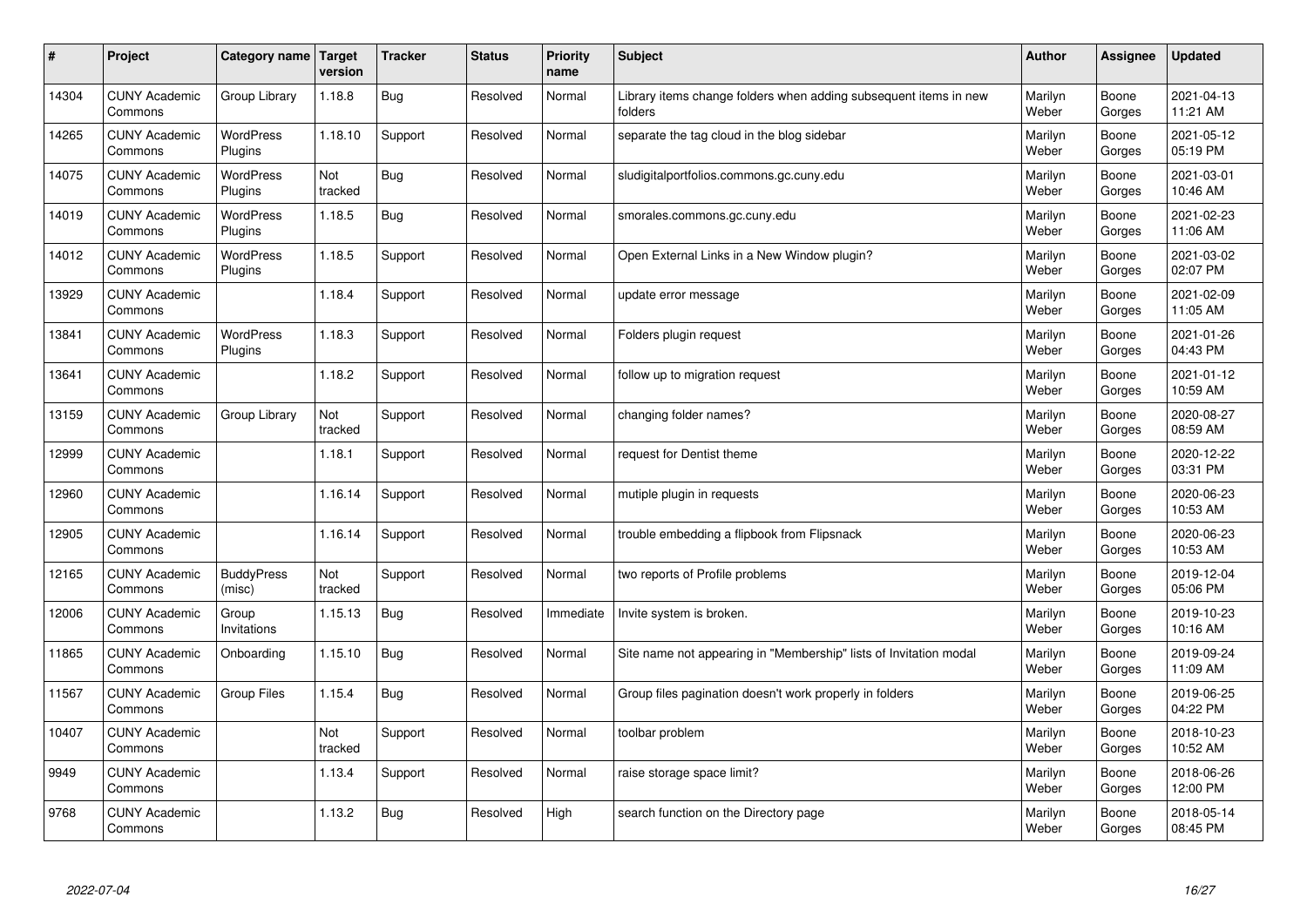| $\sharp$ | Project                         | Category name   Target            | version        | <b>Tracker</b> | <b>Status</b> | <b>Priority</b><br>name | <b>Subject</b>                                             | <b>Author</b>    | Assignee        | <b>Updated</b>         |
|----------|---------------------------------|-----------------------------------|----------------|----------------|---------------|-------------------------|------------------------------------------------------------|------------------|-----------------|------------------------|
| 9335     | <b>CUNY Academic</b><br>Commons | <b>WordPress</b><br>Themes        | 1.12.10        | <b>Bug</b>     | Resolved      | Normal                  | clone http://digitalscholarship.ccny.cuny.edu site?        | Marilyn<br>Weber | Boone<br>Gorges | 2018-03-14<br>12:43 PM |
| 9224     | <b>CUNY Academic</b><br>Commons | <b>Group Files</b>                | 1.13           | Feature        | Resolved      | Normal                  | attachments to forum posts clutter up Files area           | Marilyn<br>Weber | Boone<br>Gorges | 2018-03-22<br>03:34 PM |
| 9192     | <b>CUNY Academic</b><br>Commons | WordPress<br>Plugins              | 1.12.8         | Bug            | Resolved      | Normal                  | problems with the Leaflet plug -in                         | Marilyn<br>Weber | Boone<br>Gorges | 2018-02-13<br>11:07 AM |
| 8917     | <b>CUNY Academic</b><br>Commons | Group Files                       | 1.12.3         | Bug            | Resolved      | High                    | Files not downloading from Groups properly                 | Marilyn<br>Weber | Boone<br>Gorges | 2017-11-29<br>10:04 PM |
| 8878     | <b>CUNY Academic</b><br>Commons | cuny.is                           | Not<br>tracked | Bug            | Resolved      | Urgent                  | cuny.is site link won't work                               | Marilyn<br>Weber | Boone<br>Gorges | 2017-11-01<br>03:06 PM |
| 8429     | <b>CUNY Academic</b><br>Commons | Membership                        | Not<br>tracked | Support        | Resolved      | Normal                  | Please make me an admin of https://arc.commons.gc.cuny.edu | Marilyn<br>Weber | Boone<br>Gorges | 2017-07-24<br>03:33 PM |
| 8401     | <b>CUNY Academic</b><br>Commons | Membership                        | Not<br>tracked | Support        | Resolved      | Normal                  | add me as an admin                                         | Marilyn<br>Weber | Boone<br>Gorges | 2017-07-11<br>11:40 AM |
| 8222     | <b>CUNY Academic</b><br>Commons | Membership                        | Not<br>tracked | Support        | Resolved      | Normal                  | Admin for iletc.commons.gc.cuny.edu                        | Marilyn<br>Weber | Boone<br>Gorges | 2017-06-08<br>10:06 AM |
| 8200     | <b>CUNY Academic</b><br>Commons | Groups (misc)                     | Not<br>tracked | Bug            | Resolved      | Normal                  | Announcements has disappeared                              | Marilyn<br>Weber | Boone<br>Gorges | 2017-05-26<br>04:04 PM |
| 8131     | <b>CUNY Academic</b><br>Commons | WordPress<br>Plugins              | 1.11           | Bug            | Resolved      | Normal                  | Newsletters plug-in                                        | Marilyn<br>Weber | Boone<br>Gorges | 2017-05-11<br>09:42 PM |
| 7785     | <b>CUNY Academic</b><br>Commons |                                   | Not<br>tracked | Support        | Resolved      | Normal                  | ftp access or files?                                       | Marilyn<br>Weber | Boone<br>Gorges | 2017-03-13<br>02:34 PM |
| 7771     | <b>CUNY Academic</b><br>Commons | Membership                        | Not<br>tracked | Support        | Resolved      | Normal                  | User would like to be uncoupled from sites                 | Marilyn<br>Weber | Boone<br>Gorges | 2017-03-09<br>12:38 PM |
| 7685     | <b>CUNY Academic</b><br>Commons | Password<br>Reset                 | Not<br>tracked | Support        | Resolved      | Normal                  | temporary password                                         | Marilyn<br>Weber | Boone<br>Gorges | 2017-02-15<br>07:36 PM |
| 7678     | <b>CUNY Academic</b><br>Commons | Groups (misc)                     | Not<br>tracked | Support        | Resolved      | Normal                  | add admin to student group                                 | Marilyn<br>Weber | Boone<br>Gorges | 2017-02-15<br>11:58 AM |
| 7613     | <b>CUNY Academic</b><br>Commons | Registration                      | Not<br>tracked | Support        | Resolved      | Normal                  | non-matriculated students                                  | Marilyn<br>Weber | Boone<br>Gorges | 2017-11-15<br>11:03 AM |
| 7460     | <b>CUNY Academic</b><br>Commons | <b>WordPress</b><br><b>Themes</b> | 1.10.8         | Support        | Resolved      | Normal                  | install Independent Publisher theme?                       | Marilyn<br>Weber | Boone<br>Gorges | 2017-01-21<br>09:34 PM |
| 7349     | <b>CUNY Academic</b><br>Commons | Membership                        | Not<br>tracked | Bug            | Resolved      | Normal                  | <b>LACUNY</b> Institute website                            | Marilyn<br>Weber | Boone<br>Gorges | 2017-01-11<br>04:26 PM |
| 7310     | <b>CUNY Academic</b><br>Commons |                                   | 1.10.7         | Bug            | Resolved      | Normal                  | Friendship request mystery.                                | Marilyn<br>Weber | Boone<br>Gorges | 2017-01-05<br>03:12 PM |
| 7223     | <b>CUNY Academic</b><br>Commons | Membership                        | Not<br>tracked | Bug            | Resolved      | Normal                  | User with two profiles would like to merge them            | Marilyn<br>Weber | Boone<br>Gorges | 2017-01-10<br>02:07 PM |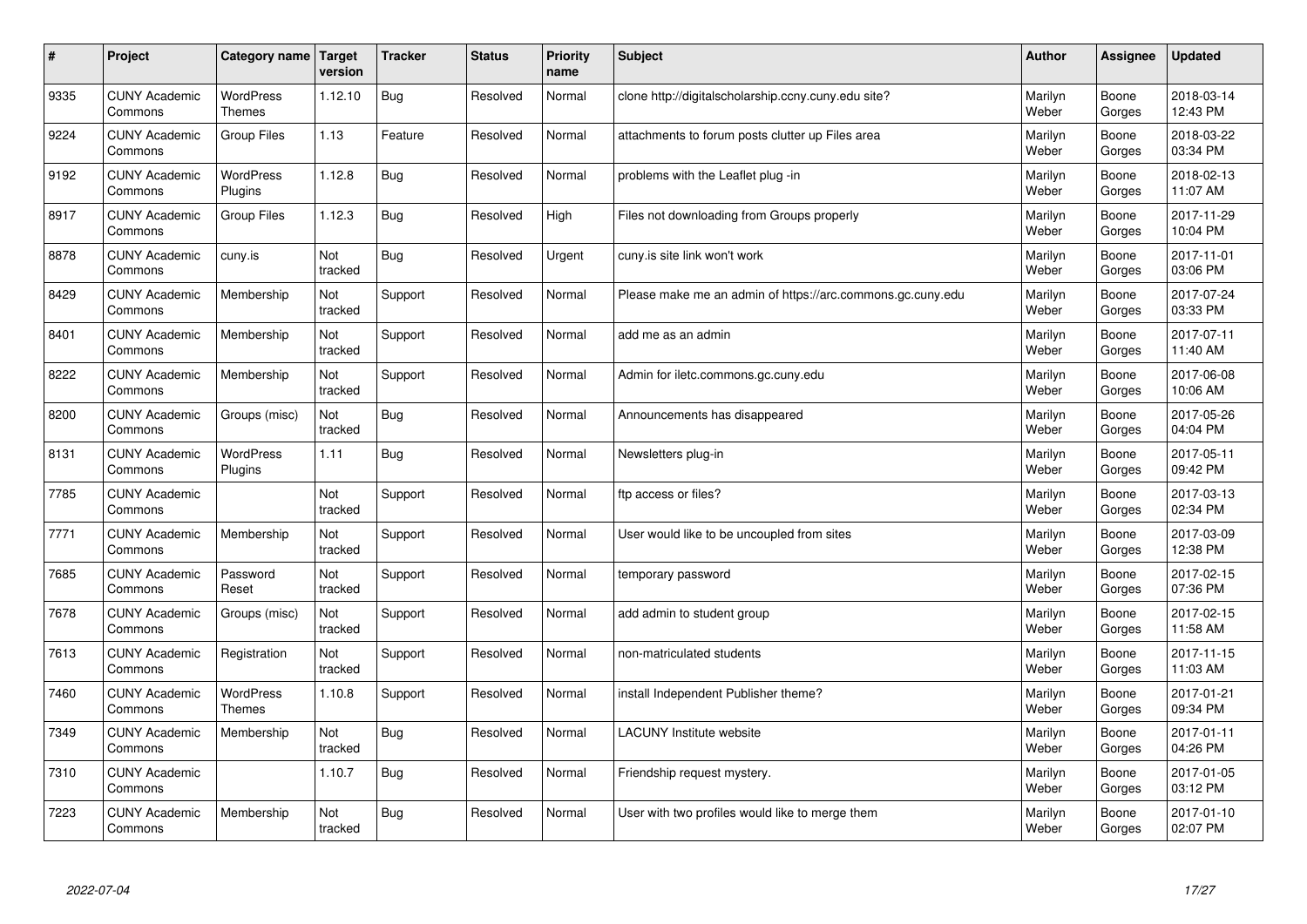| $\pmb{\#}$ | Project                         | Category name                | <b>Target</b><br>version | <b>Tracker</b> | <b>Status</b> | <b>Priority</b><br>name | <b>Subject</b>                                                              | <b>Author</b>    | Assignee        | <b>Updated</b>         |
|------------|---------------------------------|------------------------------|--------------------------|----------------|---------------|-------------------------|-----------------------------------------------------------------------------|------------------|-----------------|------------------------|
| 7100       | <b>CUNY Academic</b><br>Commons | <b>WordPress</b><br>Plugins  | 1.10.5                   | <b>Bug</b>     | Resolved      | High                    | Cincopa plugin problem                                                      | Marilyn<br>Weber | Boone<br>Gorges | 2016-12-19<br>10:32 AM |
| 6899       | <b>CUNY Academic</b><br>Commons | Account<br>settings          | Not<br>tracked           | Support        | Resolved      | Normal                  | New user has misspelled her own name                                        | Marilyn<br>Weber | Boone<br>Gorges | 2016-12-01<br>05:10 PM |
| 6893       | <b>CUNY Academic</b><br>Commons | Group Forums                 |                          | <b>Bug</b>     | Resolved      | Normal                  | Forum for CUNY Academic Commons Team is gone                                | Marilyn<br>Weber | Boone<br>Gorges | 2016-12-01<br>08:08 AM |
| 6860       | <b>CUNY Academic</b><br>Commons | User<br>Onboarding           | 1.12                     | Bug            | Resolved      | Normal                  | Invitation to join a group is appearing as an invitiation to join the site! | Marilyn<br>Weber | Boone<br>Gorges | 2017-10-30<br>10:03 AM |
| 6857       | <b>CUNY Academic</b><br>Commons | <b>Blogs</b><br>(BuddyPress) | Not<br>tracked           | Support        | Resolved      | Normal                  | Committee on Religion website                                               | Marilyn<br>Weber | Boone<br>Gorges | 2017-08-17<br>10:24 AM |
| 6626       | <b>CUNY Academic</b><br>Commons | Group Files                  | 1.10.1                   | Bug            | Resolved      | Normal                  | Files from non-member showing up in private group                           | Marilyn<br>Weber | Boone<br>Gorges | 2016-11-07<br>03:54 PM |
| 6286       | <b>CUNY Academic</b><br>Commons | Groups (misc)                | Not<br>tracked           | <b>Bug</b>     | Resolved      | Immediate               | Groups pages not displaying at all!                                         | Marilyn<br>Weber | Boone<br>Gorges | 2017-11-15<br>10:57 AM |
| 6107       | <b>CUNY Academic</b><br>Commons |                              |                          | Bug            | Resolved      | High                    | site redirect?                                                              | Marilyn<br>Weber | Boone<br>Gorges | 2016-09-29<br>03:45 PM |
| 6101       | <b>CUNY Academic</b><br>Commons | <b>Public Portfolio</b>      |                          | <b>Bug</b>     | Resolved      | High                    | Profile update problems                                                     | Marilyn<br>Weber | Boone<br>Gorges | 2016-12-01<br>03:50 PM |
| 6091       | <b>CUNY Academic</b><br>Commons | Group<br>Invitations         | Not<br>tracked           | Bug            | Resolved      | Normal                  | User cannot re-join a group                                                 | Marilyn<br>Weber | Boone<br>Gorges | 2016-09-28<br>01:47 PM |
| 6025       | <b>CUNY Academic</b><br>Commons | Search                       | Not<br>tracked           | <b>Bug</b>     | Resolved      | Normal                  | Search function not working                                                 | Marilyn<br>Weber | Boone<br>Gorges | 2016-10-12<br>09:41 AM |
| 5985       | <b>CUNY Academic</b><br>Commons | Support                      | Not<br>tracked           | Support        | Resolved      | Normal                  | change user's email address (she cannot access old)                         | Marilyn<br>Weber | Boone<br>Gorges | 2016-09-07<br>01:43 PM |
| 5969       | <b>CUNY Academic</b><br>Commons | Registration                 | 1.9.27                   | Bug            | Resolved      | Normal                  | Queens students unable to join                                              | Marilyn<br>Weber | Boone<br>Gorges | 2016-09-04<br>09:41 PM |
| 5872       | <b>CUNY Academic</b><br>Commons | Server                       | Not<br>tracked           | <b>Bug</b>     | Resolved      | Immediate               | Whole Commons is down                                                       | Marilyn<br>Weber | Boone<br>Gorges | 2016-08-12<br>12:04 AM |
| 5834       | <b>CUNY Academic</b><br>Commons |                              |                          | <b>Bug</b>     | Resolved      | Normal                  | My access to cdev                                                           | Marilyn<br>Weber | Boone<br>Gorges | 2016-07-25<br>03:12 PM |
| 5799       | <b>CUNY Academic</b><br>Commons | <b>Blogs</b><br>(BuddyPress) | <b>Not</b><br>tracked    | Feature        | Resolved      | Normal                  | removing one's own access to sites?                                         | Marilyn<br>Weber | Boone<br>Gorges | 2016-07-26<br>01:55 PM |
| 5753       | <b>CUNY Academic</b><br>Commons | WordPress<br>(misc)          | Not<br>tracked           | Support        | Resolved      | Normal                  | merging blogs and groups                                                    | Marilyn<br>Weber | Boone<br>Gorges | 2016-08-29<br>03:09 PM |
| 5684       | <b>CUNY Academic</b><br>Commons | <b>Group Files</b>           | Not<br>tracked           | <b>Bug</b>     | Resolved      | Normal                  | Making Group files appear as Blog entries                                   | Marilyn<br>Weber | Boone<br>Gorges | 2017-11-20<br>03:28 PM |
| 5667       | <b>CUNY Academic</b><br>Commons | <b>Public Portfolio</b>      | 1.9.18                   | Bug            | Resolved      | Normal                  | publication section on my public portfolio won't update                     | Marilyn<br>Weber | Boone<br>Gorges | 2016-06-12<br>10:19 AM |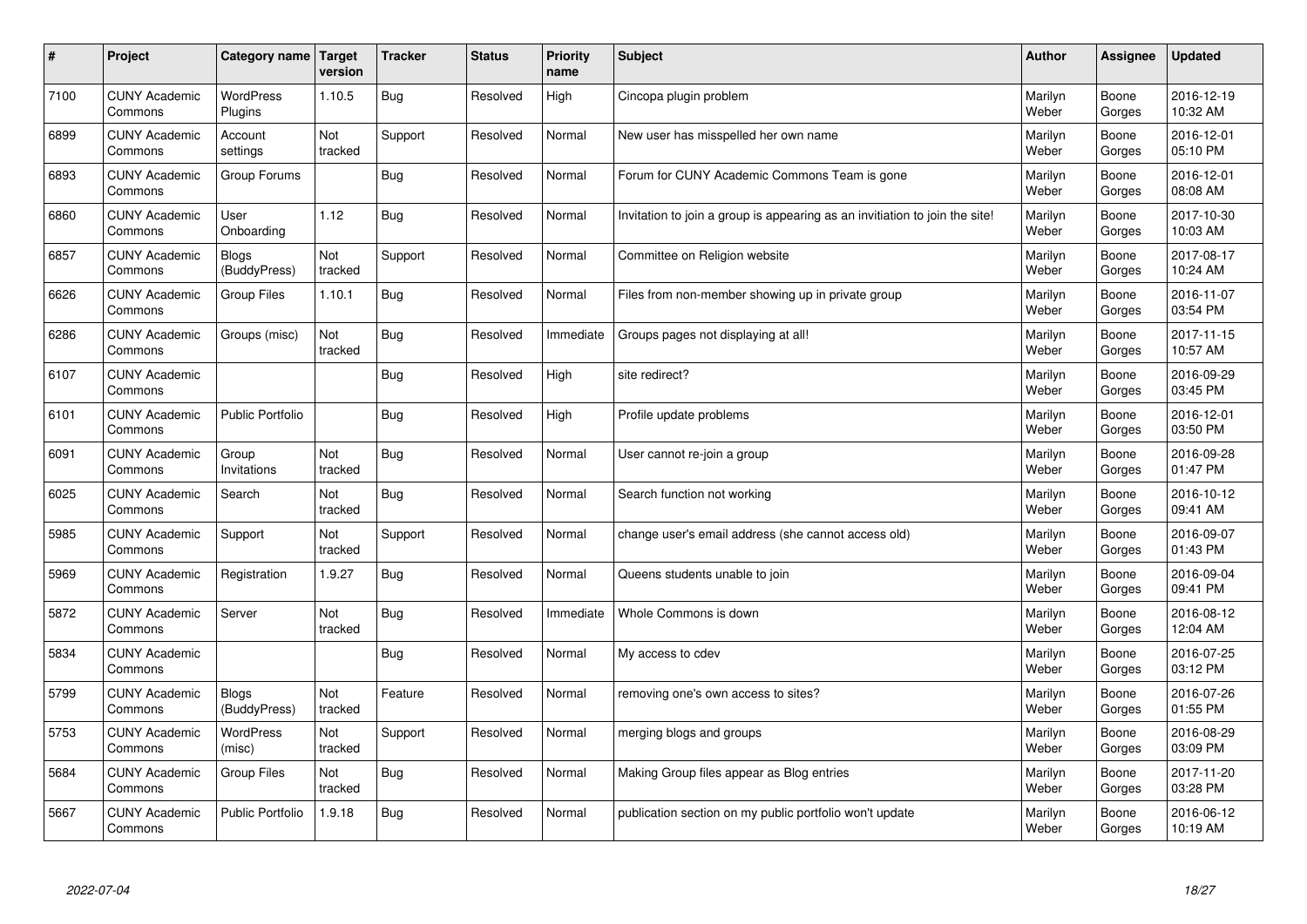| #    | Project                         | Category name   Target            | version        | <b>Tracker</b> | <b>Status</b> | <b>Priority</b><br>name | <b>Subject</b>                                             | <b>Author</b>    | <b>Assignee</b> | <b>Updated</b>         |
|------|---------------------------------|-----------------------------------|----------------|----------------|---------------|-------------------------|------------------------------------------------------------|------------------|-----------------|------------------------|
| 5657 | <b>CUNY Academic</b><br>Commons | <b>WordPress</b><br>Plugins       | 1.9.18         | Feature        | Resolved      | Normal                  | Plugin Request - Instagram Feed WD                         | Marilyn<br>Weber | Boone<br>Gorges | 2016-06-08<br>12:36 PM |
| 5630 | <b>CUNY Academic</b><br>Commons | WordPress<br>Themes               | 1.9.17         | Feature        | Resolved      | Normal                  | Bavota magazine Pro theme                                  | Marilyn<br>Weber | Boone<br>Gorges | 2016-06-02<br>12:09 AM |
| 5621 | <b>CUNY Academic</b><br>Commons | <b>WordPress</b><br>Plugins       | 1.9.17         | Feature        | Resolved      | Normal                  | Taxonomy plugin request                                    | Marilyn<br>Weber | Boone<br>Gorges | 2016-06-01<br>11:28 PM |
| 5522 | <b>CUNY Academic</b><br>Commons | <b>WordPress</b><br>Plugins       | 1.9.15         | Feature        | Resolved      | Normal                  | plugin request                                             | Marilyn<br>Weber | Boone<br>Gorges | 2016-05-09<br>10:36 AM |
| 5436 | <b>CUNY Academic</b><br>Commons |                                   | Not<br>tracked | Bug            | Resolved      | Normal                  | Trying to change email settings for                        | Marilyn<br>Weber | Boone<br>Gorges | 2016-04-21<br>10:12 PM |
| 5346 | <b>CUNY Academic</b><br>Commons | Toolbar                           | 1.9.11         | Bug            | Resolved      | Normal                  | possible dynamic HTML code bug?                            | Marilyn<br>Weber | Boone<br>Gorges | 2016-03-22<br>10:53 AM |
| 5302 | <b>CUNY Academic</b><br>Commons | WordPress<br>Plugins              | 1.9.10         | Feature        | Resolved      | Normal                  | request for WP Gallery Custom Links plug-in                | Marilyn<br>Weber | Boone<br>Gorges | 2016-03-11<br>09:20 PM |
| 5176 | <b>CUNY Academic</b><br>Commons | Public Portfolio                  | 1.9.6          | Bug            | Resolved      | Normal                  | Widgets in Profile not saving                              | Marilyn<br>Weber | Boone<br>Gorges | 2016-02-01<br>11:07 AM |
| 5037 | <b>CUNY Academic</b><br>Commons | Registration                      | Not<br>tracked | Support        | Resolved      | Normal                  | Another Forgotten password for user with new email address | Marilyn<br>Weber | Boone<br>Gorges | 2015-12-22<br>05:24 PM |
| 5036 | <b>CUNY Academic</b><br>Commons | <b>WordPress</b><br>Plugins       | 1.9.1.1        | Feature        | Resolved      | Normal                  | Embeds request                                             | Marilyn<br>Weber | Boone<br>Gorges | 2015-12-18<br>10:12 PM |
| 4997 | <b>CUNY Academic</b><br>Commons | <b>WordPress</b><br>Plugins       | 1.9.4          | Feature        | Resolved      | Normal                  | ability to embed maps from StoryMapJS?                     | Marilyn<br>Weber | Boone<br>Gorges | 2016-01-07<br>12:34 PM |
| 4965 | <b>CUNY Academic</b><br>Commons | <b>WordPress</b><br><b>Themes</b> | Not<br>tracked | Feature        | Resolved      | Normal                  | Theme requested                                            | Marilyn<br>Weber | Boone<br>Gorges | 2016-02-24<br>09:46 PM |
| 4834 | <b>CUNY Academic</b><br>Commons | <b>Blogs</b><br>(BuddyPress)      |                | Bug            | Resolved      | Normal                  | Admin invite problem                                       | Marilyn<br>Weber | Boone<br>Gorges | 2015-11-13<br>12:25 PM |
| 4831 | <b>CUNY Academic</b><br>Commons | <b>Public Portfolio</b>           | 1.9.4          | Bug            | Resolved      | Normal                  | User cannot update profile                                 | Marilyn<br>Weber | Boone<br>Gorges | 2016-01-11<br>10:46 PM |
| 4734 | <b>CUNY Academic</b><br>Commons | <b>BuddyPress</b><br><b>Docs</b>  | 1.8.13         | Bug            | Resolved      | High                    | Problems with "Create New Doc"                             | Marilyn<br>Weber | Boone<br>Gorges | 2015-10-09<br>07:53 AM |
| 4649 | <b>CUNY Academic</b><br>Commons | Registration                      | Not<br>tracked | Bug            | Resolved      | Urgent                  | Submit button has disappeared                              | Marilyn<br>Weber | Boone<br>Gorges | 2015-09-22<br>11:47 AM |
| 4577 | <b>CUNY Academic</b><br>Commons | Registration                      | Not<br>tracked | Bug            | Resolved      | Normal                  | New users are not getting their email verification         | Marilyn<br>Weber | Boone<br>Gorges | 2016-01-26<br>03:30 PM |
| 4542 | <b>CUNY Academic</b><br>Commons | <b>WordPress</b><br>Plugins       | 1.8.10         | Bug            | Resolved      | Normal                  | Emailing group users problem                               | Marilyn<br>Weber | Boone<br>Gorges | 2015-09-11<br>11:16 AM |
| 4496 | <b>CUNY Academic</b><br>Commons | cuny.is                           | 1.8.9          | Bug            | Resolved      | Normal                  | Quick links broken?                                        | Marilyn<br>Weber | Boone<br>Gorges | 2015-08-28<br>10:39 AM |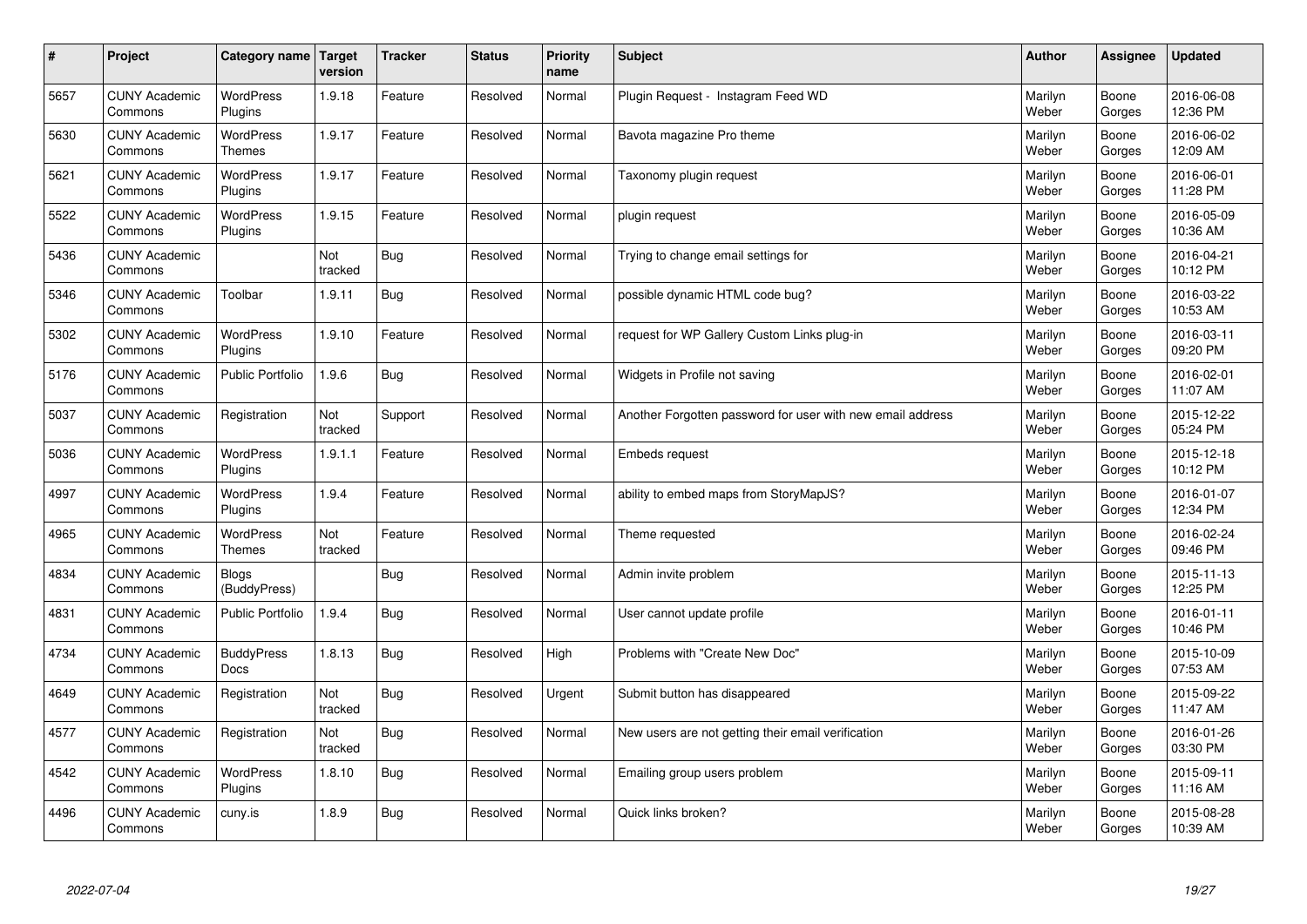| $\sharp$ | Project                         | Category name   Target            | version        | <b>Tracker</b> | <b>Status</b> | <b>Priority</b><br>name | <b>Subject</b>                                        | <b>Author</b>    | <b>Assignee</b> | <b>Updated</b>         |
|----------|---------------------------------|-----------------------------------|----------------|----------------|---------------|-------------------------|-------------------------------------------------------|------------------|-----------------|------------------------|
| 3593     | <b>CUNY Academic</b><br>Commons | Registration                      | 1.7.2          | <b>Bug</b>     | Resolved      | High                    | registration problems                                 | Marilyn<br>Weber | Boone<br>Gorges | 2014-11-01<br>02:57 PM |
| 3592     | <b>CUNY Academic</b><br>Commons | WordPress<br>(Permissions)        | Not<br>tracked | Publicity      | Resolved      | Normal                  | Oops - Announcing 1.6!                                | Marilyn<br>Weber | Boone<br>Gorges | 2014-10-22<br>03:03 PM |
| 3533     | <b>CUNY Academic</b><br>Commons | Group<br>Invitations              | 1.7.8          | Bug            | Resolved      | Low                     | Trying to invite member to a new group                | Marilyn<br>Weber | Boone<br>Gorges | 2015-04-01<br>09:13 PM |
| 3466     | <b>CUNY Academic</b><br>Commons | Membership                        | 1.6.16         | Feature        | Resolved      | Normal                  | restricting undergrad registration                    | Marilyn<br>Weber | Boone<br>Gorges | 2014-09-18<br>12:02 AM |
| 3197     | <b>CUNY Academic</b><br>Commons | Groups (misc)                     | 1.6.4          | Bug            | Resolved      | Normal                  | trying to set up a hidden group blog with no RSS feed | Marilyn<br>Weber | Boone<br>Gorges | 2014-05-21<br>09:39 PM |
| 3121     | <b>CUNY Academic</b><br>Commons | WordPress<br>Themes               | 1.5.21         | Bug            | Resolved      | High                    | Add Academica theme?                                  | Marilyn<br>Weber | Boone<br>Gorges | 2014-03-24<br>11:04 AM |
| 3116     | <b>CUNY Academic</b><br>Commons | <b>WordPress</b><br>(Permissions) |                | Bug            | Resolved      | Normal                  | Updating the FAQ page                                 | Marilyn<br>Weber | Boone<br>Gorges | 2014-04-01<br>10:12 PM |
| 3071     | <b>CUNY Academic</b><br>Commons | WordPress<br><b>Themes</b>        | 1.5.22         | Bug            | Resolved      | Normal                  | Twenty Fourteen theme differences                     | Marilyn<br>Weber | Boone<br>Gorges | 2014-04-01<br>08:18 PM |
| 3029     | <b>CUNY Academic</b><br>Commons | cuny.is                           | Not<br>tracked | Support        | Resolved      | Normal                  | shortlink request                                     | Marilyn<br>Weber | Boone<br>Gorges | 2014-02-12<br>10:03 AM |
| 3001     | <b>CUNY Academic</b><br>Commons | <b>WordPress</b><br>(misc)        | Not<br>tracked | Support        | Resolved      | Normal                  | shortlink requested                                   | Marilyn<br>Weber | Boone<br>Gorges | 2014-01-30<br>01:26 PM |
| 2994     | <b>CUNY Academic</b><br>Commons | <b>BuddyPress</b><br>(misc)       | 1.5.16         | Bug            | Resolved      | High                    | 'My forums" link gives "page not found" error         | Marilyn<br>Weber | Boone<br>Gorges | 2014-01-29<br>03:44 PM |
| 2777     | <b>CUNY Academic</b><br>Commons | <b>WordPress</b><br>(misc)        | Not<br>tracked | <b>Bug</b>     | Resolved      | Normal                  | Hero slide access                                     | Marilyn<br>Weber | Boone<br>Gorges | 2013-09-07<br>12:26 PM |
| 9275     | <b>CUNY Academic</b><br>Commons |                                   |                | Support        | Rejected      | Normal                  | soft chalk page?                                      | Marilyn<br>Weber | Boone<br>Gorges | 2018-04-09<br>10:37 AM |
| 7376     | <b>CUNY Academic</b><br>Commons | Email<br>Notifications            |                | Bug            | Rejected      | Normal                  | automatic forwarding of blog posts not working        | Marilyn<br>Weber | Boone<br>Gorges | 2017-05-01<br>10:36 PM |
| 6338     | <b>CUNY Academic</b><br>Commons |                                   |                | Bug            | Rejected      | Normal                  | Multiple email notifications for each blog post       | Marilyn<br>Weber | Boone<br>Gorges | 2016-10-18<br>08:45 PM |
| 5988     | <b>CUNY Academic</b><br>Commons | Support                           |                | Support        | Rejected      | Normal                  | Forbidden error when trying to join                   | Marilyn<br>Weber | Boone<br>Gorges | 2016-09-08<br>01:42 PM |
| 5184     | <b>CUNY Academic</b><br>Commons | Social Paper                      |                | Bug            | Rejected      | Normal                  | Problem linking SP to a group                         | Marilyn<br>Weber | Boone<br>Gorges | 2016-02-21<br>12:27 PM |
| 3136     | <b>CUNY Academic</b><br>Commons | WordPress<br>Plugins              |                | Bug            | Rejected      | Normal                  | The Easy Rotator                                      | Marilyn<br>Weber | Boone<br>Gorges | 2014-04-01<br>10:26 PM |
| 3093     | <b>CUNY Academic</b><br>Commons | <b>WordPress</b><br>Plugins       |                | <b>Bug</b>     | Rejected      | Normal                  | <b>Custom Google Maps</b>                             | Marilyn<br>Weber | Boone<br>Gorges | 2014-05-02<br>10:52 AM |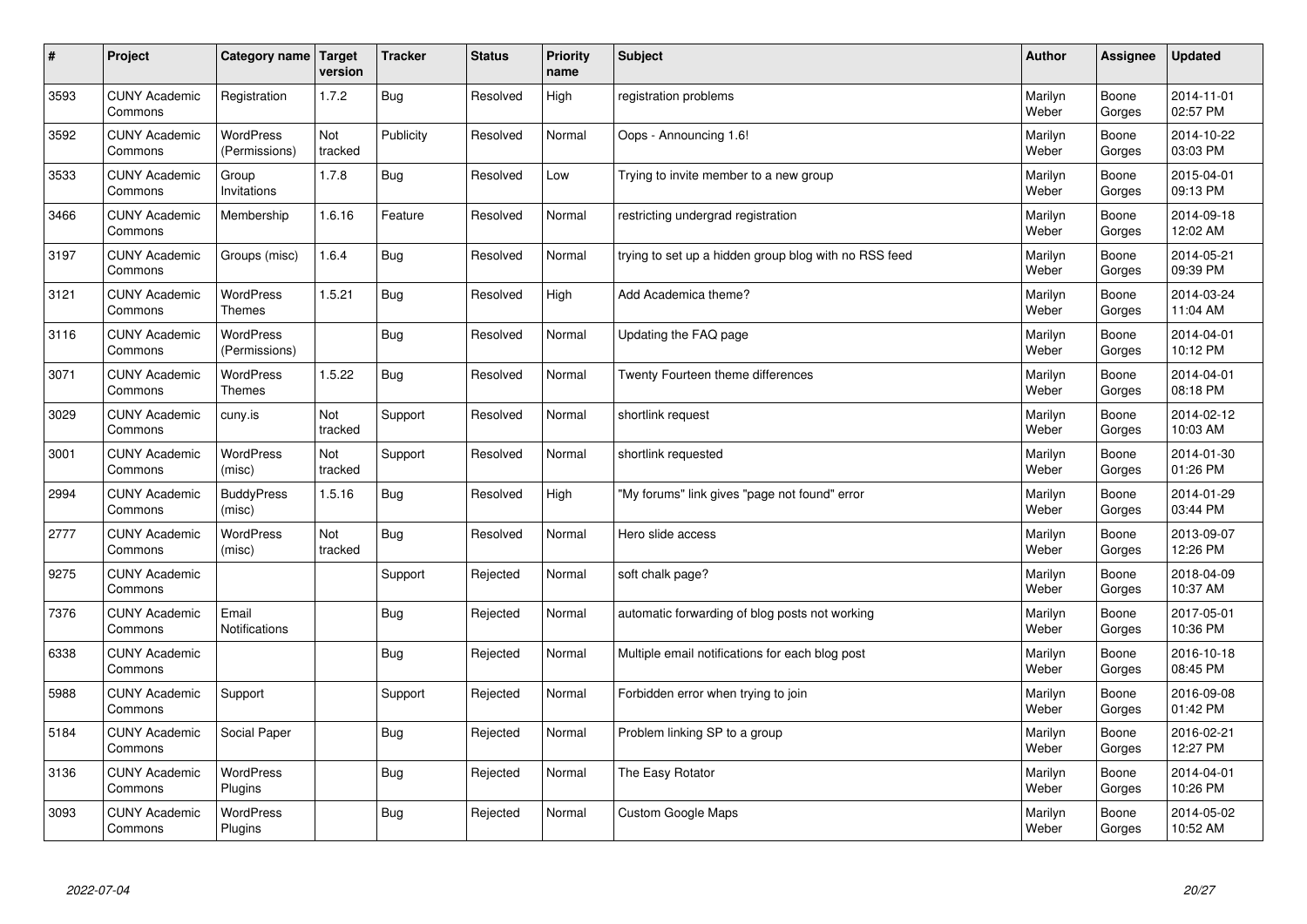| $\vert$ # | Project                         | Category name   Target      | version           | <b>Tracker</b> | <b>Status</b> | <b>Priority</b><br>name | <b>Subject</b>                                                                        | <b>Author</b>    | Assignee          | <b>Updated</b>         |
|-----------|---------------------------------|-----------------------------|-------------------|----------------|---------------|-------------------------|---------------------------------------------------------------------------------------|------------------|-------------------|------------------------|
| 7724      | <b>CUNY Academic</b><br>Commons |                             | Not<br>tracked    | Support        | Abandoned     | Normal                  | User name confusion                                                                   | Marilyn<br>Weber | Boone<br>Gorges   | 2017-11-15<br>11:12 AM |
| 7700      | <b>CUNY Academic</b><br>Commons |                             | Not<br>tracked    | Support        | Abandoned     | Normal                  | slow loading Page on site                                                             | Marilyn<br>Weber | Boone<br>Gorges   | 2017-11-15<br>11:02 AM |
| 5713      | <b>CUNY Academic</b><br>Commons | <b>WordPress</b><br>(misc)  | Not<br>tracked    | <b>Bug</b>     | Abandoned     | High                    | Site freezing                                                                         | Marilyn<br>Weber | Boone<br>Gorges   | 2017-11-15<br>10:58 AM |
| 6410      | <b>CUNY Academic</b><br>Commons |                             |                   | Bug            | Duplicate     | Immediate               | Cannot log in - gives privacy error                                                   | Marilyn<br>Weber | Boone<br>Gorges   | 2016-10-24<br>10:01 AM |
| 5072      | <b>CUNY Academic</b><br>Commons |                             |                   | Feature        | Duplicate     | Normal                  | redirect shortcode handler                                                            | Marilyn<br>Weber | Boone<br>Gorges   | 2016-01-07<br>12:34 PM |
| 3041      | <b>CUNY Academic</b><br>Commons | <b>Ground Control</b>       | Not<br>tracked    | Publicity      | Resolved      | Normal                  | <b>Ground Control</b>                                                                 | Marilyn<br>Weber | Chris Stein       | 2016-01-26<br>04:52 PM |
| 5345      | <b>CUNY Academic</b><br>Commons | Social Paper                | 1.9.17            | Feature        | Rejected      | Normal                  | Plus symbol problem in SP                                                             | Marilyn<br>Weber | Christian<br>Wach | 2016-05-27<br>04:26 AM |
| 4340      | <b>CUNY Academic</b><br>Commons | WordPress -<br>Media        | 1.8.14            | Feature        | Resolved      | Normal                  | embedding a video                                                                     | Marilyn<br>Weber | Daniel<br>Jones   | 2015-10-20<br>12:01 AM |
| 3036      | <b>CUNY Academic</b><br>Commons | <b>Ground Control</b>       | Not<br>tracked    | Publicity      | Deferred      | Normal                  | <b>Ground Control</b>                                                                 | Marilyn<br>Weber | Dominic<br>Giglio | 2015-03-21<br>09:10 PM |
| 9835      | <b>CUNY Academic</b><br>Commons | Group Forums                | Future<br>release | <b>Bug</b>     | Assigned      | Normal                  | add a "like" function?                                                                | Marilyn<br>Weber | Erik<br>Trainer   | 2018-06-05<br>01:49 PM |
| 13878     | <b>CUNY Academic</b><br>Commons | Group cloning               | 1.18.4            | Support        | Resolved      | High                    | When creating Group + Site and choosing 'Clone existing', cannot<br>advance to step 2 | Marilyn<br>Weber | Jeremy<br>Felt    | 2021-02-02<br>11:02 AM |
| 8289      | <b>CUNY Academic</b><br>Commons |                             | Not<br>tracked    | Support        | Resolved      | Normal                  | removing my access to sites                                                           | Marilyn<br>Weber | Luke<br>Waltzer   | 2017-06-19<br>12:40 PM |
| 12382     | <b>CUNY Academic</b><br>Commons | Membership                  | Not<br>tracked    | Support        | New           | Normal                  | Email request change                                                                  | Marilyn<br>Weber | Marilyn<br>Weber  | 2020-02-06<br>12:56 PM |
| 5875      | <b>CUNY Academic</b><br>Commons | WordPress<br>Plugins        | Not<br>tracked    | <b>Bug</b>     | Resolved      | Normal                  | Events Calendar garbled in IE                                                         | Marilyn<br>Weber | Marilyn<br>Weber  | 2017-11-15<br>05:45 PM |
| 5319      | <b>CUNY Academic</b><br>Commons |                             | Not<br>tracked    | Bug            | Resolved      | Normal                  | <b>Broken URL</b>                                                                     | Marilyn<br>Weber | Marilyn<br>Weber  | 2017-11-15<br>05:46 PM |
| 5019      | <b>CUNY Academic</b><br>Commons | Registration                | Not<br>tracked    | Support        | Resolved      | Normal                  | Forgotten password for user with new email address                                    | Marilyn<br>Weber | Marilyn<br>Weber  | 2015-12-11<br>04:18 PM |
| 5083      | <b>CUNY Academic</b><br>Commons | <b>WordPress</b><br>Plugins | 1.9.5             | Support        | Rejected      | Normal                  | creating a shortcode for the iframe code of the google form                           | Marilyn<br>Weber | Marilyn<br>Weber  | 2016-01-12<br>04:25 PM |
| 3417      | <b>CUNY Academic</b><br>Commons | <b>BuddyPress</b><br>(misc) | Not<br>tracked    | <b>Bug</b>     | Rejected      | High                    | copying two commons groups                                                            | Marilyn<br>Weber | Marilyn<br>Weber  | 2014-11-05<br>09:56 AM |
| 3035      | <b>CUNY Academic</b><br>Commons | <b>Ground Control</b>       | Not<br>tracked    | Publicity      | Deferred      | Normal                  | <b>Ground Control article</b>                                                         | Marilyn<br>Weber | Marilyn<br>Weber  | 2015-03-21<br>08:54 PM |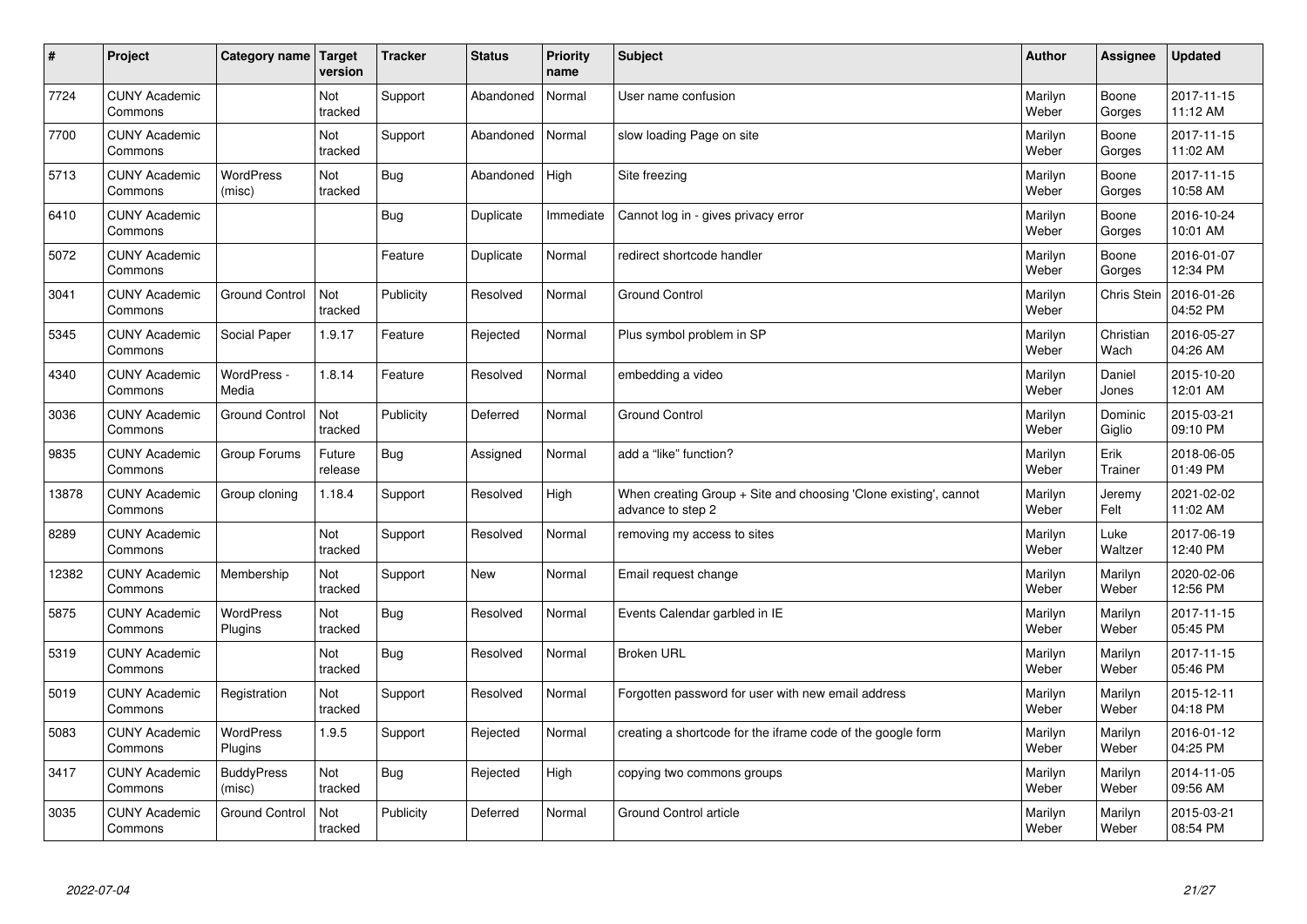| $\vert$ # | Project                         | Category name        | <b>Target</b><br>version | <b>Tracker</b> | <b>Status</b> | <b>Priority</b><br>name | <b>Subject</b>                                | <b>Author</b>    | <b>Assignee</b>  | <b>Updated</b>         |
|-----------|---------------------------------|----------------------|--------------------------|----------------|---------------|-------------------------|-----------------------------------------------|------------------|------------------|------------------------|
| 8607      | <b>CUNY Academic</b><br>Commons |                      | Not<br>tracked           | Support        | <b>New</b>    | Normal                  | Paypal?                                       | Marilyn<br>Weber | <b>Matt Gold</b> | 2018-05-15<br>01:37 PM |
| 13085     | <b>CUNY Academic</b><br>Commons | Domain<br>Mapping    | Not<br>tracked           | Support        | Resolved      | Normal                  | domain mapping request                        | Marilyn<br>Weber | <b>Matt Gold</b> | 2020-07-28<br>03:33 PM |
| 12346     | <b>CUNY Academic</b><br>Commons | Redmine              |                          | Support        | Resolved      | Normal                  | another Redmine request                       | Marilyn<br>Weber | <b>Matt Gold</b> | 2020-01-30<br>08:20 PM |
| 12334     | <b>CUNY Academic</b><br>Commons |                      |                          | Support        | Resolved      | Normal                  | request for a Redmine account                 | Marilyn<br>Weber | Matt Gold        | 2020-01-30<br>12:01 PM |
| 11294     | <b>CUNY Academic</b><br>Commons | Account<br>settings  | Not<br>tracked           | Support        | Resolved      | Normal                  | student emgail change                         | Marilyn<br>Weber | Matt Gold        | 2019-04-07<br>09:11 PM |
| 10932     | <b>CUNY Academic</b><br>Commons |                      |                          | Support        | Resolved      | Normal                  | add me as admin to meenaalexander.com         | Marilyn<br>Weber | Matt Gold        | 2019-01-09<br>02:12 PM |
| 10266     | <b>CUNY Academic</b><br>Commons |                      |                          | Support        | Resolved      | Normal                  | GC email change requested                     | Marilyn<br>Weber | Matt Gold        | 2018-08-30<br>03:07 PM |
| 10256     | <b>CUNY Academic</b><br>Commons |                      |                          | Support        | Resolved      | Normal                  | email change requested                        | Marilyn<br>Weber | Matt Gold        | 2018-08-29<br>02:52 PM |
| 10227     | <b>CUNY Academic</b><br>Commons |                      |                          | Support        | Resolved      | Normal                  | user incorrectly entered her email address    | Marilyn<br>Weber | <b>Matt Gold</b> | 2018-08-26<br>08:55 PM |
| 9928      | <b>CUNY Academic</b><br>Commons | Account<br>settings  |                          | Support        | Resolved      | Normal                  | email change request from former student      | Marilyn<br>Weber | <b>Matt Gold</b> | 2018-06-14<br>10:20 AM |
| 9927      | <b>CUNY Academic</b><br>Commons | Membership           | Not<br>tracked           | Support        | Resolved      | Normal                  | wrong email used                              | Marilyn<br>Weber | Matt Gold        | 2018-06-14<br>10:21 AM |
| 9823      | <b>CUNY Academic</b><br>Commons | Account<br>settings  | Not<br>tracked           | Support        | Resolved      | Normal                  | email change                                  | Marilyn<br>Weber | Matt Gold        | 2018-05-23<br>01:58 PM |
| 9787      | <b>CUNY Academic</b><br>Commons | Registration         |                          | Support        | Resolved      | Normal                  | email change request                          | Marilyn<br>Weber | <b>Matt Gold</b> | 2018-05-16<br>09:55 PM |
| 9659      | <b>CUNY Academic</b><br>Commons | Account<br>settings  |                          | Support        | Resolved      | Normal                  | user email change                             | Marilyn<br>Weber | Matt Gold        | 2018-04-24<br>12:08 PM |
| 9535      | <b>CUNY Academic</b><br>Commons |                      | Not<br>tracked           | Support        | Resolved      | Normal                  | admin for https://video.commons.gc.cuny.edu/? | Marilyn<br>Weber | Matt Gold        | 2018-04-13<br>05:06 PM |
| 9477      | <b>CUNY Academic</b><br>Commons | Account<br>settings  |                          | Support        | Resolved      | Normal                  | email change request                          | Marilyn<br>Weber | <b>Matt Gold</b> | 2018-03-24<br>08:53 AM |
| 9162      | <b>CUNY Academic</b><br>Commons | Registration         | Not<br>tracked           | Support        | Resolved      | Normal                  | email change due to user error                | Marilyn<br>Weber | Matt Gold        | 2018-02-13<br>11:11 AM |
| 8924      | <b>CUNY Academic</b><br>Commons | WordPress<br>Plugins | 1.12.4                   | <b>Bug</b>     | Resolved      | Normal                  | auto-remove feature on http://pcp.gc.cuny.edu | Marilyn<br>Weber | Matt Gold        | 2017-12-04<br>10:18 AM |
| 8906      | <b>CUNY Academic</b><br>Commons | Redmine              | Not<br>tracked           | Support        | Resolved      | Normal                  | Redmine access?                               | Marilyn<br>Weber | <b>Matt Gold</b> | 2017-11-13<br>06:02 PM |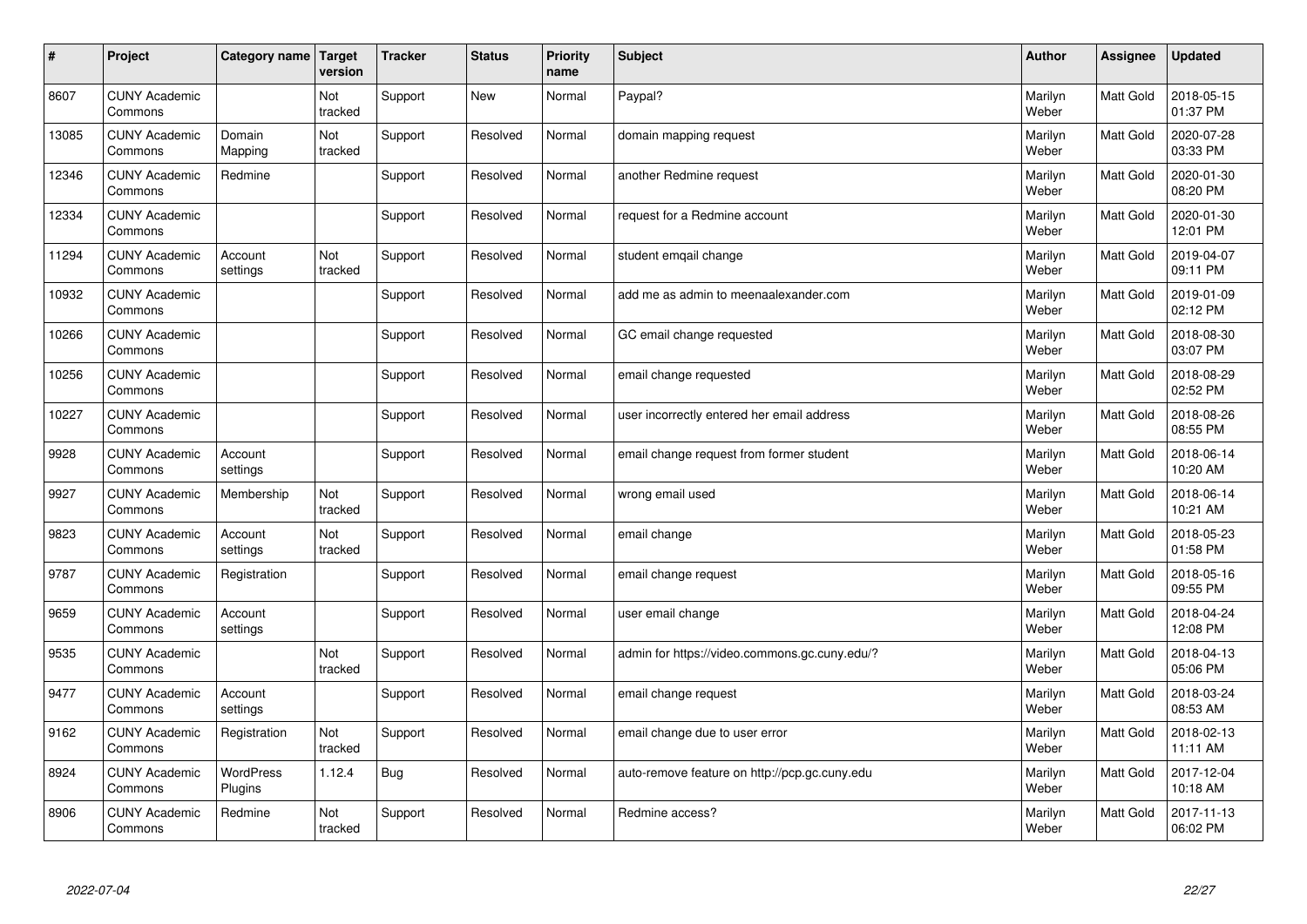| #     | Project                         | Category name               | <b>Target</b><br>version | <b>Tracker</b> | <b>Status</b>        | <b>Priority</b><br>name | <b>Subject</b>                                                  | <b>Author</b>    | Assignee         | <b>Updated</b>         |
|-------|---------------------------------|-----------------------------|--------------------------|----------------|----------------------|-------------------------|-----------------------------------------------------------------|------------------|------------------|------------------------|
| 7619  | <b>CUNY Academic</b><br>Commons | Membership                  | Not<br>tracked           | Support        | Resolved             | Normal                  | outside users for a site that isn't a class?                    | Marilyn<br>Weber | Matt Gold        | 2017-11-15<br>06:18 PM |
| 6866  | <b>CUNY Academic</b><br>Commons |                             | Not<br>tracked           | Support        | Resolved             | Normal                  | User would like to have her account deleted                     | Marilyn<br>Weber | Matt Gold        | 2017-11-15<br>05:49 PM |
| 6851  | <b>CUNY Academic</b><br>Commons | Redmine                     | Not<br>tracked           | Support        | Resolved             | Normal                  | How do I help users join Redmine?                               | Marilyn<br>Weber | Matt Gold        | 2016-11-28<br>10:16 AM |
| 6815  | <b>CUNY Academic</b><br>Commons | Password<br>Reset           | Not<br>tracked           | Support        | Resolved             | Normal                  | password reset requested                                        | Marilyn<br>Weber | Matt Gold        | 2016-11-22<br>10:30 AM |
| 6812  | <b>CUNY Academic</b><br>Commons |                             | Not<br>tracked           | Support        | Resolved             | Normal                  | User cannot change email                                        | Marilyn<br>Weber | <b>Matt Gold</b> | 2016-12-01<br>06:24 PM |
| 6656  | <b>CUNY Academic</b><br>Commons | Support                     | Not<br>tracked           | Support        | Resolved             | Normal                  | Remove user profile                                             | Marilyn<br>Weber | Matt Gold        | 2016-11-10<br>02:18 PM |
| 6175  | <b>CUNY Academic</b><br>Commons | Account<br>settings         |                          | Support        | Resolved             | Normal                  | Email address (user cannot access old)                          | Marilyn<br>Weber | <b>Matt Gold</b> | 2016-11-29<br>06:31 PM |
| 5968  | <b>CUNY Academic</b><br>Commons | Membership                  | Not<br>tracked           | <b>Bug</b>     | Resolved             | Normal                  | Deleting account without knowing password                       | Marilyn<br>Weber | Matt Gold        | 2017-11-15<br>06:19 PM |
| 5772  | <b>CUNY Academic</b><br>Commons | Membership                  | Not<br>tracked           | Support        | Resolved             | Normal                  | User email change and forgotten password                        | Marilyn<br>Weber | <b>Matt Gold</b> | 2017-11-15<br>06:18 PM |
| 3530  | <b>CUNY Academic</b><br>Commons | Server                      | Not<br>tracked           | <b>Bug</b>     | Resolved             | High                    | Commons running very slowly/ "connection lost"                  | Marilyn<br>Weber | Matt Gold        | 2014-10-08<br>09:34 AM |
| 3038  | <b>CUNY Academic</b><br>Commons | <b>Ground Control</b>       | Not<br>tracked           | Publicity      | Resolved             | Normal                  | <b>Ground Control</b>                                           | Marilyn<br>Weber | Matt Gold        | 2016-01-26<br>05:10 PM |
| 9134  | <b>CUNY Academic</b><br>Commons | Membership                  | Not<br>tracked           | Support        | Abandoned            | Normal                  | former user                                                     | Marilyn<br>Weber | Matt Gold        | 2019-09-18<br>10:26 AM |
| 3040  | <b>CUNY Academic</b><br>Commons | <b>Ground Control</b>       | Not<br>tracked           | Publicity      | Resolved             | Normal                  | <b>Ground Control</b>                                           | Marilyn<br>Weber | Micki<br>Kaufman | 2016-01-26<br>05:16 PM |
| 5991  | <b>CUNY Academic</b><br>Commons | Email<br>Notifications      | Future<br>release        | Support        | Resolved             | Normal                  | change format of autogenerated blog emails                      | Marilyn<br>Weber | Paige<br>Dupont  | 2018-01-12<br>02:55 PM |
| 13286 | <b>CUNY Academic</b><br>Commons |                             | Not<br>tracked           | Support        | New                  | Normal                  | problem connecting with WordPress app                           | Marilyn<br>Weber | Raymond<br>Hoh   | 2020-09-08<br>11:16 AM |
| 5282  | <b>CUNY Academic</b><br>Commons | Social Paper                | Future<br>release        | <b>Bug</b>     | New                  | Normal                  | Replying via email directs to paper but not individual comment. | Marilyn<br>Weber | Raymond<br>Hoh   | 2016-03-02<br>01:48 PM |
| 16110 | <b>CUNY Academic</b><br>Commons |                             |                          | Support        | Reporter<br>Feedback | Normal                  | remove Creative Commons license from pages?                     | Marilyn<br>Weber | Raymond<br>Hoh   | 2022-05-17<br>06:11 PM |
| 13328 | <b>CUNY Academic</b><br>Commons | Group Forums                | Not<br>tracked           | <b>Bug</b>     | Reporter<br>Feedback | Normal                  | cross-posting in two related groups                             | Marilyn<br>Weber | Raymond<br>Hoh   | 2020-09-15<br>10:39 PM |
| 12741 | <b>CUNY Academic</b><br>Commons | <b>WordPress</b><br>Plugins | Not<br>tracked           | Support        | Reporter<br>Feedback | Normal                  | Tableau Public Viz Block                                        | Marilyn<br>Weber | Raymond<br>Hoh   | 2020-05-12<br>11:00 AM |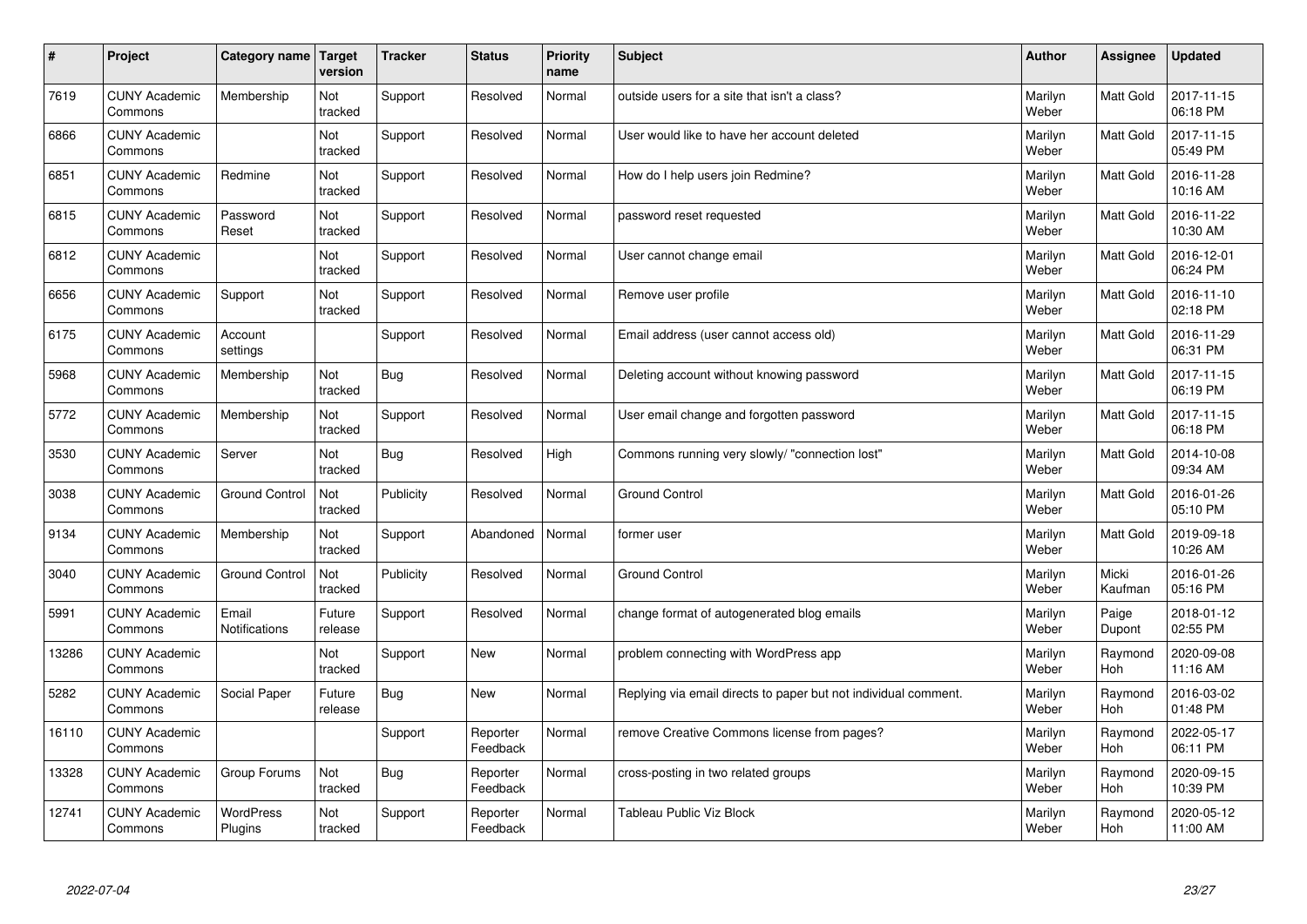| $\vert$ # | Project                         | Category name   Target        | version           | <b>Tracker</b> | <b>Status</b>        | <b>Priority</b><br>name | <b>Subject</b>                                      | <b>Author</b>    | <b>Assignee</b>       | <b>Updated</b>         |
|-----------|---------------------------------|-------------------------------|-------------------|----------------|----------------------|-------------------------|-----------------------------------------------------|------------------|-----------------------|------------------------|
| 11971     | <b>CUNY Academic</b><br>Commons | Email<br><b>Notifications</b> | Future<br>release | Bug            | Reporter<br>Feedback | Low                     | Pictures obscured in emailed post notifications     | Marilyn<br>Weber | Raymond<br>Hoh        | 2019-11-21<br>01:14 PM |
| 11149     | <b>CUNY Academic</b><br>Commons |                               | Not<br>tracked    | Support        | Reporter<br>Feedback | Normal                  | comments getting blocked                            | Marilyn<br>Weber | Raymond<br>Hoh        | 2019-03-26<br>11:40 AM |
| 16291     | <b>CUNY Academic</b><br>Commons | Site cloning                  | 2.0.2             | Support        | Resolved             | Normal                  | Images coming up blank in Media Library             | Marilyn<br>Weber | Raymond<br>Hoh        | 2022-06-29<br>11:31 AM |
| 16172     | <b>CUNY Academic</b><br>Commons | <b>WordPress</b><br>(misc)    | 2.0.2             | Bug            | Resolved             | Normal                  | 'Lost your password" link not in error messge       | Marilyn<br>Weber | Raymond<br><b>Hoh</b> | 2022-06-14<br>09:21 PM |
| 15978     | <b>CUNY Academic</b><br>Commons | WordPress -<br>Media          | 2.0.2             | Support        | Resolved             | Normal                  | tex files?                                          | Marilyn<br>Weber | Raymond<br>Hoh        | 2022-06-28<br>09:09 PM |
| 15252     | <b>CUNY Academic</b><br>Commons | Layout                        | Not<br>tracked    | Bug            | Resolved             | Normal                  | visual glitch with the Segal Center webpage         | Marilyn<br>Weber | Raymond<br>Hoh        | 2022-02-03<br>04:56 PM |
| 14889     | <b>CUNY Academic</b><br>Commons | Events                        | 1.19.0            | Support        | Resolved             | Normal                  | events in group - can they be edited by all admins? | Marilyn<br>Weber | Raymond<br>Hoh        | 2021-12-13<br>03:31 PM |
| 14885     | <b>CUNY Academic</b><br>Commons | WordPress<br>Plugins          | 1.18.22           | Bug            | Resolved             | Normal                  | Long Loading Times -- Wordpress Admin Site          | Marilyn<br>Weber | Raymond<br>Hoh        | 2021-10-26<br>12:28 PM |
| 14734     | <b>CUNY Academic</b><br>Commons | WordPress<br><b>Themes</b>    | 1.18.18           | Support        | Resolved             | Normal                  | missing section of Sujatha Fernandes' site          | Marilyn<br>Weber | Raymond<br>Hoh        | 2021-09-06<br>04:15 PM |
| 14344     | <b>CUNY Academic</b><br>Commons | Domain<br>Mapping             | Not<br>tracked    | Support        | Resolved             | Normal                  | arabstages.org site down                            | Marilyn<br>Weber | Raymond<br>Hoh        | 2021-04-19<br>01:42 PM |
| 14129     | <b>CUNY Academic</b><br>Commons | Onboarding                    | 1.18.6            | Support        | Resolved             | Normal                  | can only see some invites sent                      | Marilyn<br>Weber | Raymond<br>Hoh        | 2021-04-09<br>09:00 AM |
| 14077     | <b>CUNY Academic</b><br>Commons | WordPress<br>Plugins          | 1.18.7            | Support        | Resolved             | Normal                  | Elementor Pro plugin for the slider                 | Marilyn<br>Weber | Raymond<br>Hoh        | 2021-03-23<br>11:43 AM |
| 13947     | <b>CUNY Academic</b><br>Commons | <b>WordPress</b><br>Plugins   | 1.18.4            | <b>Bug</b>     | Resolved             | Normal                  | Elementor plugin problem                            | Marilyn<br>Weber | Raymond<br>Hoh        | 2021-02-08<br>09:34 PM |
| 13827     | <b>CUNY Academic</b><br>Commons | Group Forums                  | 1.18.3            | <b>Bug</b>     | Resolved             | Normal                  | more forum post problems                            | Marilyn<br>Weber | Raymond<br><b>Hoh</b> | 2021-01-22<br>08:19 PM |
| 13768     | <b>CUNY Academic</b><br>Commons | Domain<br>Mapping             | Not<br>tracked    | Bug            | Resolved             | Normal                  | patricksweeney.commons.gc.cuny.edu down             | Marilyn<br>Weber | Raymond<br>Hoh        | 2021-01-12<br>10:47 AM |
| 13699     | <b>CUNY Academic</b><br>Commons |                               | Not<br>tracked    | Support        | Resolved             | Normal                  | Martin Segal Center site down                       | Marilyn<br>Weber | Raymond<br>Hoh        | 2020-12-22<br>03:03 PM |
| 13521     | <b>CUNY Academic</b><br>Commons | Onboarding                    | 1.17.7            | Support        | Resolved             | Normal                  | sent invitations page                               | Marilyn<br>Weber | Raymond<br>Hoh        | 2020-11-10<br>10:31 AM |
| 13341     | <b>CUNY Academic</b><br>Commons | Group Forums                  | 1.17.4            | <b>Bug</b>     | Resolved             | Normal                  | Forum reply problems                                | Marilyn<br>Weber | Raymond<br>Hoh        | 2020-09-22<br>12:08 PM |
| 13238     | <b>CUNY Academic</b><br>Commons | WordPress -<br>Media          | 1.17.3            | Support        | Resolved             | Normal                  | allow ppsx file?                                    | Marilyn<br>Weber | Raymond<br>Hoh        | 2020-09-10<br>11:46 AM |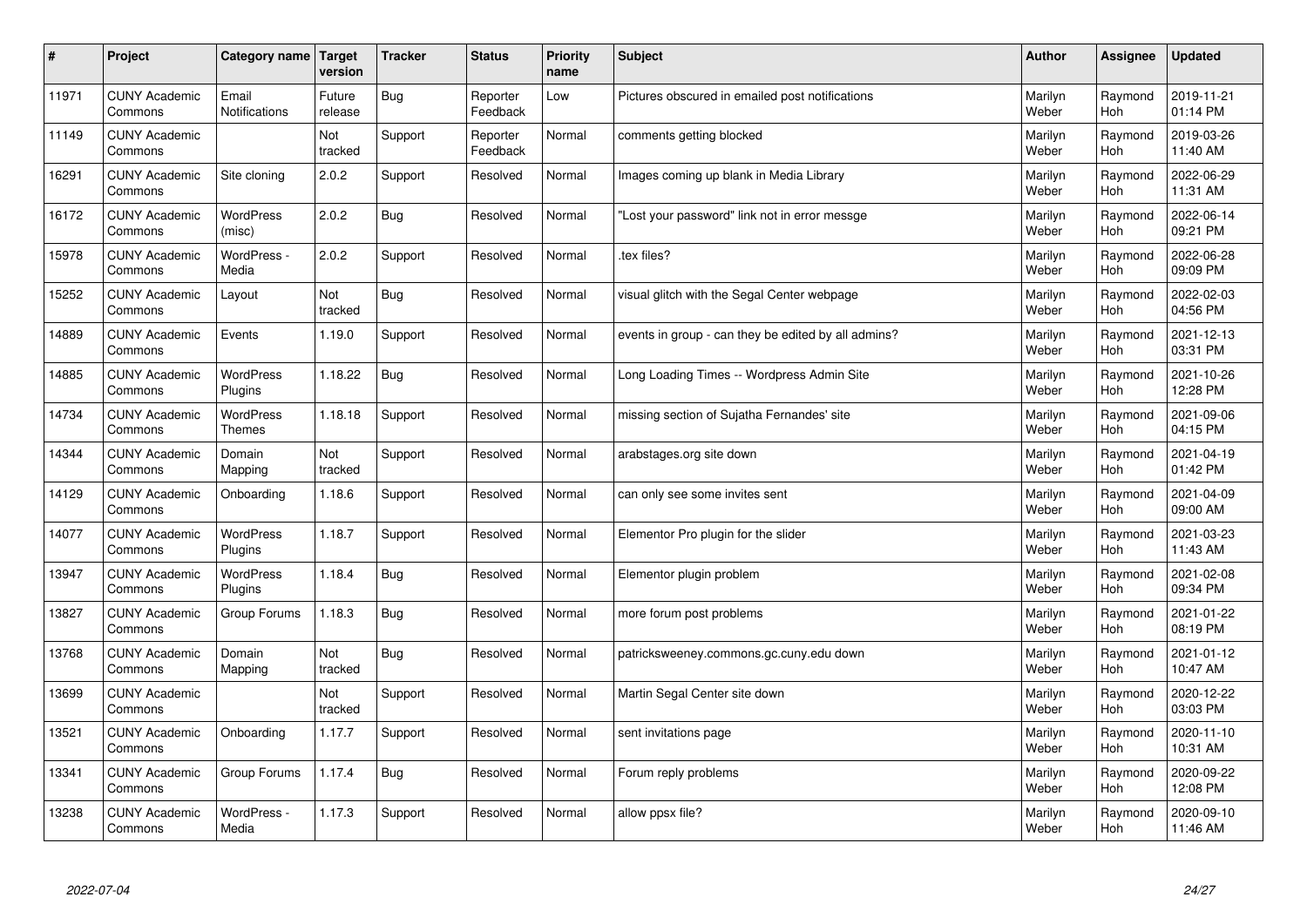| $\pmb{\#}$ | Project                         | Category name                     | Target<br>version | <b>Tracker</b> | <b>Status</b> | <b>Priority</b><br>name | <b>Subject</b>                                                                           | <b>Author</b>    | <b>Assignee</b>       | <b>Updated</b>         |
|------------|---------------------------------|-----------------------------------|-------------------|----------------|---------------|-------------------------|------------------------------------------------------------------------------------------|------------------|-----------------------|------------------------|
| 13116      | <b>CUNY Academic</b><br>Commons | ZenDesk                           | 1.17.1            | Support        | Resolved      | Normal                  | support/send us a message link obscured                                                  | Marilyn<br>Weber | Raymond<br>Hoh        | 2020-07-29<br>09:33 PM |
| 12861      | <b>CUNY Academic</b><br>Commons |                                   |                   | Support        | Resolved      | Normal                  | trouble with YouTube                                                                     | Marilyn<br>Weber | Raymond<br>Hoh        | 2020-06-09<br>11:16 AM |
| 12487      | <b>CUNY Academic</b><br>Commons | Group Forums                      | 1.16.7            | <b>Bug</b>     | Resolved      | Normal                  | group posting problems?                                                                  | Marilyn<br>Weber | Raymond<br>Hoh        | 2020-03-10<br>11:40 AM |
| 12395      | <b>CUNY Academic</b><br>Commons | Spam/Spam<br>Prevention           | Not<br>tracked    | Support        | Resolved      | Normal                  | comments again being blocked                                                             | Marilyn<br>Weber | Raymond<br>Hoh        | 2020-03-10<br>11:13 AM |
| 12363      | <b>CUNY Academic</b><br>Commons | <b>WordPress</b><br>Plugins       | 1.16.5            | <b>Bug</b>     | Resolved      | Urgent                  | more bbPress problems - now students unable to post either a new<br>thread or a comment  | Marilyn<br>Weber | Raymond<br><b>Hoh</b> | 2020-03-17<br>03:07 PM |
| 12354      | <b>CUNY Academic</b><br>Commons | <b>WordPress</b><br>Plugins       | 1.16.5            | <b>Bug</b>     | Resolved      | Urgent                  | sites (including Net-Art) are reporting critical issues                                  | Marilyn<br>Weber | Raymond<br>Hoh        | 2020-02-02<br>03:16 PM |
| 12302      | <b>CUNY Academic</b><br>Commons | <b>WordPress</b><br><b>Themes</b> | 1.16.4            | Support        | Resolved      | Normal                  | Pictorio theme request                                                                   | Marilyn<br>Weber | Raymond<br>Hoh        | 2020-01-28<br>11:44 AM |
| 11964      | <b>CUNY Academic</b><br>Commons | Layout                            | 1.15.12           | <b>Bug</b>     | Resolved      | Normal                  | https://commons.gc.cuny.edu/create/ not displaying correctly in Edge                     | Marilyn<br>Weber | Raymond<br>Hoh        | 2019-10-22<br>11:54 AM |
| 11908      | <b>CUNY Academic</b><br>Commons | Spam/Spam<br>Prevention           | 1.17.7            | Support        | Resolved      | Normal                  | overeager spam filter                                                                    | Marilyn<br>Weber | Raymond<br>Hoh        | 2020-11-05<br>04:36 PM |
| 11866      | <b>CUNY Academic</b><br>Commons | <b>WordPress</b><br>Themes        | 1.15.10           | Support        | Resolved      | Normal                  | problem with project widget and the 'skills' to generate tags                            | Marilyn<br>Weber | Raymond<br>Hoh        | 2019-09-19<br>03:20 PM |
| 11453      | <b>CUNY Academic</b><br>Commons | <b>WordPress</b><br>(misc)        | 1.15.2            | <b>Bug</b>     | Resolved      | Normal                  | 403 error on Firefox                                                                     | Marilyn<br>Weber | Raymond<br>Hoh        | 2019-05-28<br>11:46 AM |
| 11448      | <b>CUNY Academic</b><br>Commons | <b>BuddyPress</b><br>(misc)       | 1.15.1            | Support        | Resolved      | Normal                  | sole administrator listed on sites is not an admin at all?                               | Marilyn<br>Weber | Raymond<br><b>Hoh</b> | 2019-05-14<br>11:15 AM |
| 11205      | <b>CUNY Academic</b><br>Commons | <b>WordPress</b><br>Plugins       | Not<br>tracked    | Support        | Resolved      | Normal                  | problems with Google calendar                                                            | Marilyn<br>Weber | Raymond<br>Hoh        | 2019-03-11<br>02:17 PM |
| 11029      | <b>CUNY Academic</b><br>Commons | Authentication                    | 1.14.9            | Support        | Resolved      | Normal                  | Sujatha Fernandes cannot edit her site                                                   | Marilyn<br>Weber | Raymond<br><b>Hoh</b> | 2019-03-26<br>12:10 PM |
| 10245      | <b>CUNY Academic</b><br>Commons | Email<br>Notifications            | 1.13.8            | Support        | Resolved      | Urgent                  | Placeholders in action emails (activation, password reset) not being<br>properly swapped | Marilyn<br>Weber | Raymond<br>Hoh        | 2018-08-30<br>04:02 PM |
| 9965       | <b>CUNY Academic</b><br>Commons | <b>WordPress</b><br>Plugins       | 1.13.4            | Support        | Resolved      | Normal                  | plug-in request for OneTone Companion                                                    | Marilyn<br>Weber | Raymond<br>Hoh        | 2018-06-26<br>12:00 PM |
| 9828       | <b>CUNY Academic</b><br>Commons | Domain<br>Mapping                 | 1.13.3            | Bug            | Resolved      | High                    | redirecting problem                                                                      | Marilyn<br>Weber | Raymond<br><b>Hoh</b> | 2018-05-24<br>02:39 PM |
| 9541       | <b>CUNY Academic</b><br>Commons | WordPress<br>(misc)               | Not<br>tracked    | Support        | Resolved      | Normal                  | repeating header banner                                                                  | Marilyn<br>Weber | Raymond<br>Hoh        | 2018-04-06<br>12:33 PM |
| 9500       | <b>CUNY Academic</b><br>Commons | <b>WordPress</b><br>Plugins       | 1.12.12           | Support        | Resolved      | Normal                  | PowerPoint in the media library?                                                         | Marilyn<br>Weber | Raymond<br>Hoh        | 2018-04-12<br>02:28 PM |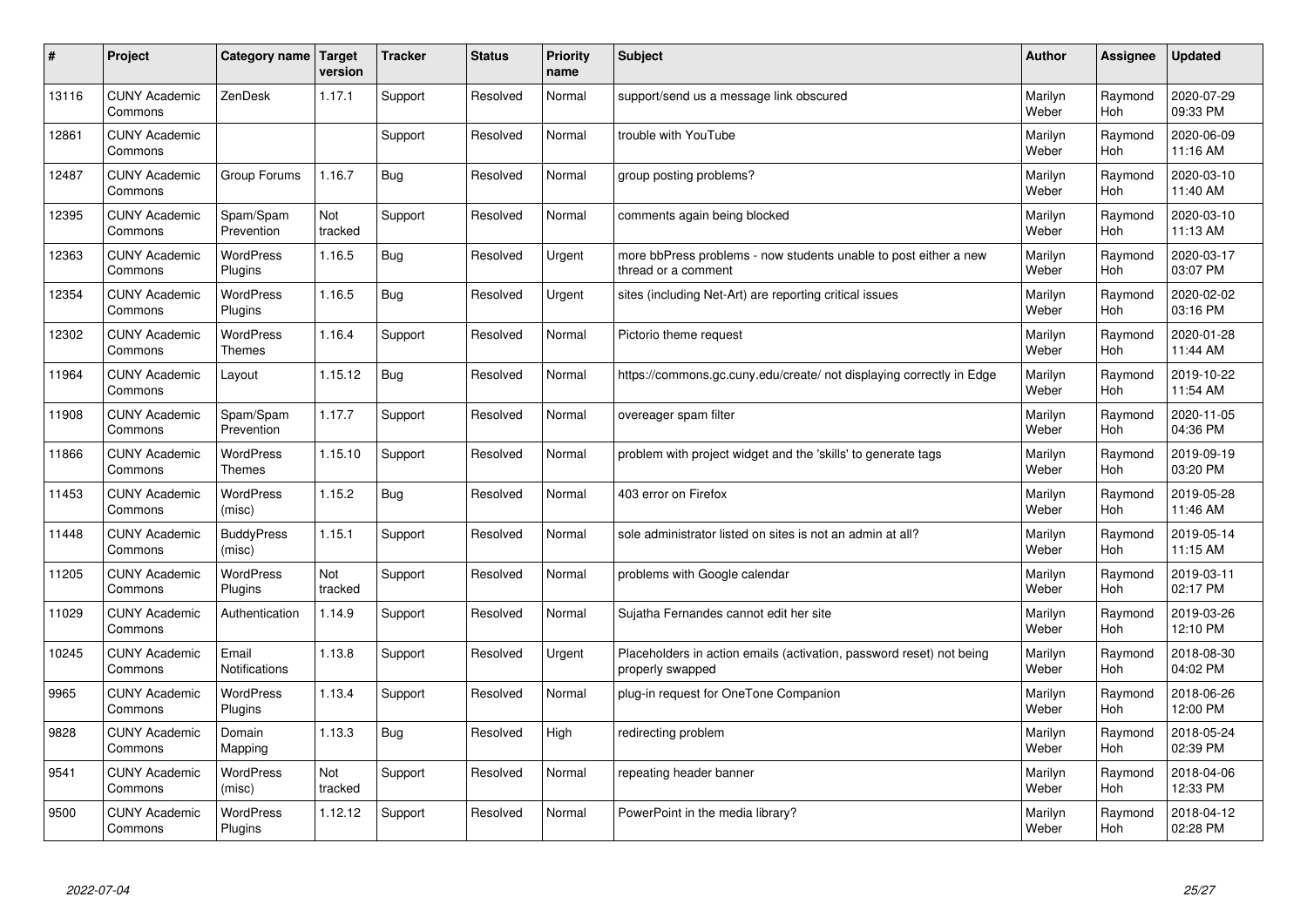| $\sharp$ | Project                         | Category name Target        | version        | <b>Tracker</b> | <b>Status</b> | <b>Priority</b><br>name | <b>Subject</b>                                                                 | <b>Author</b>    | Assignee       | <b>Updated</b>         |
|----------|---------------------------------|-----------------------------|----------------|----------------|---------------|-------------------------|--------------------------------------------------------------------------------|------------------|----------------|------------------------|
| 9499     | <b>CUNY Academic</b><br>Commons | <b>WordPress</b><br>(misc)  | Not<br>tracked | Support        | Resolved      | Normal                  | tiny question - preventing dates on posts?                                     | Marilyn<br>Weber | Raymond<br>Hoh | 2018-04-04<br>03:55 PM |
| 9340     | <b>CUNY Academic</b><br>Commons | <b>WordPress</b><br>Plugins | 1.12.10        | Bug            | Resolved      | Normal                  | change the web preview?                                                        | Marilyn<br>Weber | Raymond<br>Hoh | 2018-03-13<br>11:50 AM |
| 9163     | <b>CUNY Academic</b><br>Commons | Layout                      | 1.12.8         | Support        | Resolved      | Normal                  | Mobile responsiveness issues                                                   | Marilyn<br>Weber | Raymond<br>Hoh | 2018-02-13<br>10:49 AM |
| 9154     | <b>CUNY Academic</b><br>Commons | Events                      | 1.12.8         | <b>Bug</b>     | Resolved      | Normal                  | problem with group calendar                                                    | Marilyn<br>Weber | Raymond<br>Hoh | 2018-02-13<br>10:49 AM |
| 9078     | <b>CUNY Academic</b><br>Commons | <b>WordPress</b><br>Plugins | 1.12.7         | Support        | Resolved      | Normal                  | arcgis web maps?                                                               | Marilyn<br>Weber | Raymond<br>Hoh | 2018-01-23<br>11:11 AM |
| 8934     | <b>CUNY Academic</b><br>Commons | Reply By Email              | 1.12.4         | Support        | Resolved      | High                    | RBE "could not post" email should have info about attempted From<br>address    | Marilyn<br>Weber | Raymond<br>Hoh | 2017-12-12<br>11:25 AM |
| 8620     | <b>CUNY Academic</b><br>Commons | ZenDesk                     | 1.11.11        | <b>Bug</b>     | Resolved      | High                    | 'Send us a message" not working                                                | Marilyn<br>Weber | Raymond<br>Hoh | 2017-08-29<br>04:13 PM |
| 7684     | <b>CUNY Academic</b><br>Commons | Reply By Email              | 1.10.12        | <b>Bug</b>     | Resolved      | High                    | trying to post too often error                                                 | Marilyn<br>Weber | Raymond<br>Hoh | 2017-02-28<br>12:43 PM |
| 7328     | <b>CUNY Academic</b><br>Commons | <b>WordPress</b><br>Plugins | Not<br>tracked | Bug            | Resolved      | Normal                  | technical issue with the Events Manager plugin                                 | Marilyn<br>Weber | Raymond<br>Hoh | 2017-11-15<br>06:19 PM |
| 6602     | <b>CUNY Academic</b><br>Commons | ZenDesk                     | 1.10           | <b>Bug</b>     | Resolved      | High                    | Add Friend button not working                                                  | Marilyn<br>Weber | Raymond<br>Hoh | 2016-11-04<br>12:14 PM |
| 5177     | <b>CUNY Academic</b><br>Commons | Toolbar                     | 1.9.6          | Bug            | Resolved      | Normal                  | No "My Papers" tab                                                             | Marilyn<br>Weber | Raymond<br>Hoh | 2016-01-29<br>08:37 AM |
| 4962     | <b>CUNY Academic</b><br>Commons | Events                      | 1.8.18         | <b>Bug</b>     | Resolved      | High                    | Problems with text entry field in the Events Calendar                          | Marilyn<br>Weber | Raymond<br>Hoh | 2015-12-01<br>06:57 PM |
| 4918     | <b>CUNY Academic</b><br>Commons | ZenDesk                     | Not<br>tracked | <b>Bug</b>     | Resolved      | High                    | Re-directing Help Requests                                                     | Marilyn<br>Weber | Raymond<br>Hoh | 2015-11-23<br>11:15 AM |
| 4657     | <b>CUNY Academic</b><br>Commons | Group Forums                | 1.8.18         | <b>Bug</b>     | Resolved      | High                    | Submit button disappears in new post mode in forum                             | Marilyn<br>Weber | Raymond<br>Hoh | 2015-12-01<br>11:15 PM |
| 15610    | <b>CUNY Academic</b><br>Commons | <b>WordPress</b><br>Plugins | Not<br>tracked | Support        | Rejected      | Normal                  | Loops & Logic plugin                                                           | Marilyn<br>Weber | Raymond<br>Hoh | 2022-03-19<br>11:16 AM |
| 14448    | <b>CUNY Academic</b><br>Commons | Password<br>Reset           | Not<br>tracked | <b>Bug</b>     | Rejected      | Normal                  | password reset weirdness                                                       | Marilyn<br>Weber | Raymond<br>Hoh | 2021-05-12<br>01:34 PM |
| 13012    | <b>CUNY Academic</b><br>Commons | WordPress<br>(misc)         |                | Support        | Rejected      | Normal                  | icon image associated with the teaching template's Creative Commons<br>License | Marilyn<br>Weber | Raymond<br>Hoh | 2020-08-25<br>10:56 AM |
| 11634    | <b>CUNY Academic</b><br>Commons | WordPress<br>(misc)         | Not<br>tracked | <b>Bug</b>     | Rejected      | Normal                  | 'Insert Read More Tag" working oddly                                           | Marilyn<br>Weber | Raymond<br>Hoh | 2019-07-15<br>11:48 PM |
| 9518     | <b>CUNY Academic</b><br>Commons |                             | Not<br>tracked | Support        | Rejected      | Normal                  | problems with site on Internet Explorer                                        | Marilyn<br>Weber | Raymond<br>Hoh | 2019-03-11<br>11:18 PM |